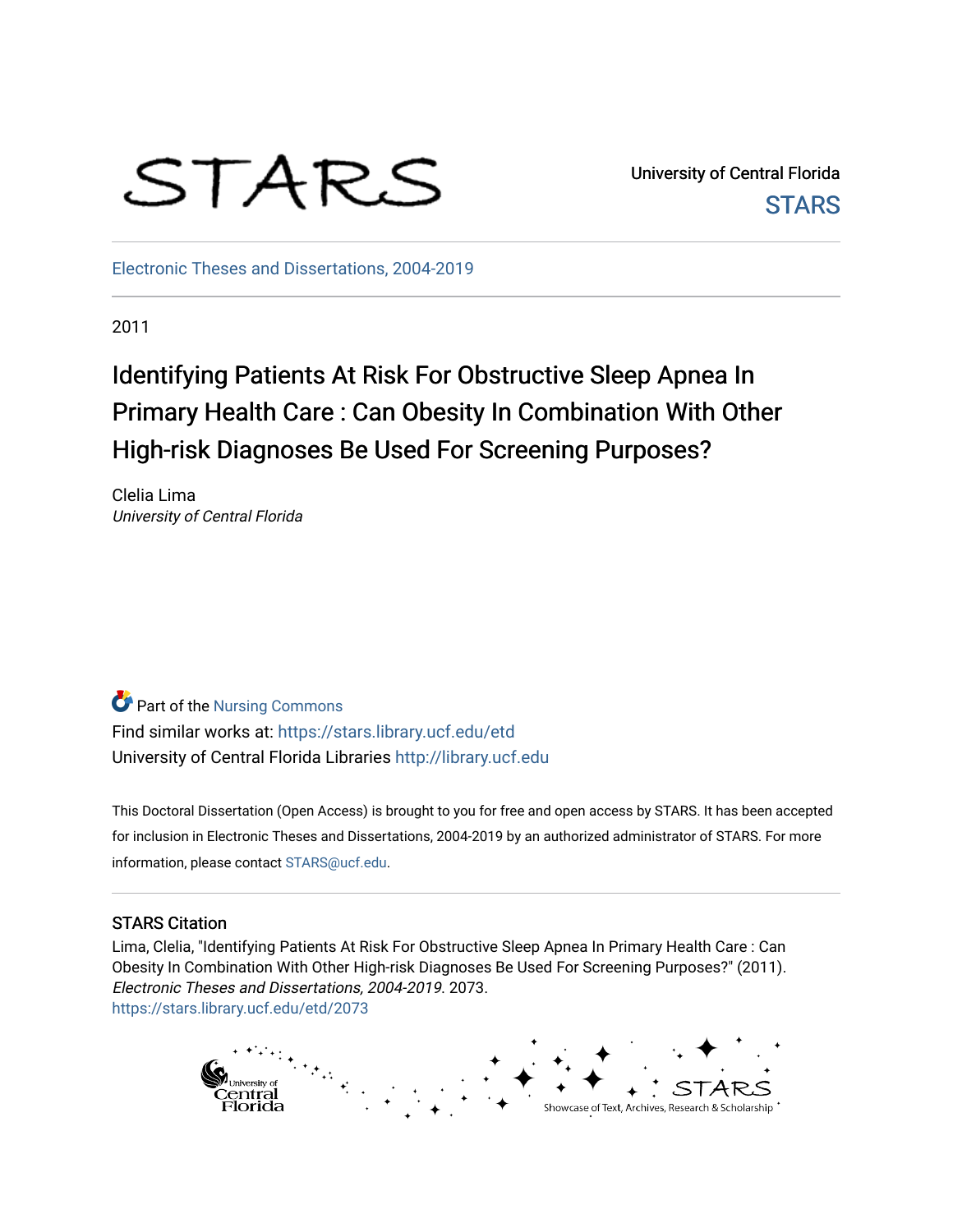## IDENTIFYING PATIENTS AT RISK FOR OBSTRUCTIVE SLEEP APNEA IN PRIMARY HEALTH CARE: CAN OBESITY IN COMBINATION WITH OTHER HIGH-RISK DIAGNOSES BE USED FOR SCREENING PURPOSES?

by CLELIA BARBOZA LIMA BSW, Rio de Janeiro Federal University, 1985 BSN, Florida International University, 1991 MSN, University of Central Florida, 2008

A doctoral thesis submitted in partial fulfillment of the requirements for the degree of Doctor of Nursing Practice in the College of Nursing at the University of Central Florida Orlando, Florida

> Spring Term 2011

Major Professor: Anne E. Norris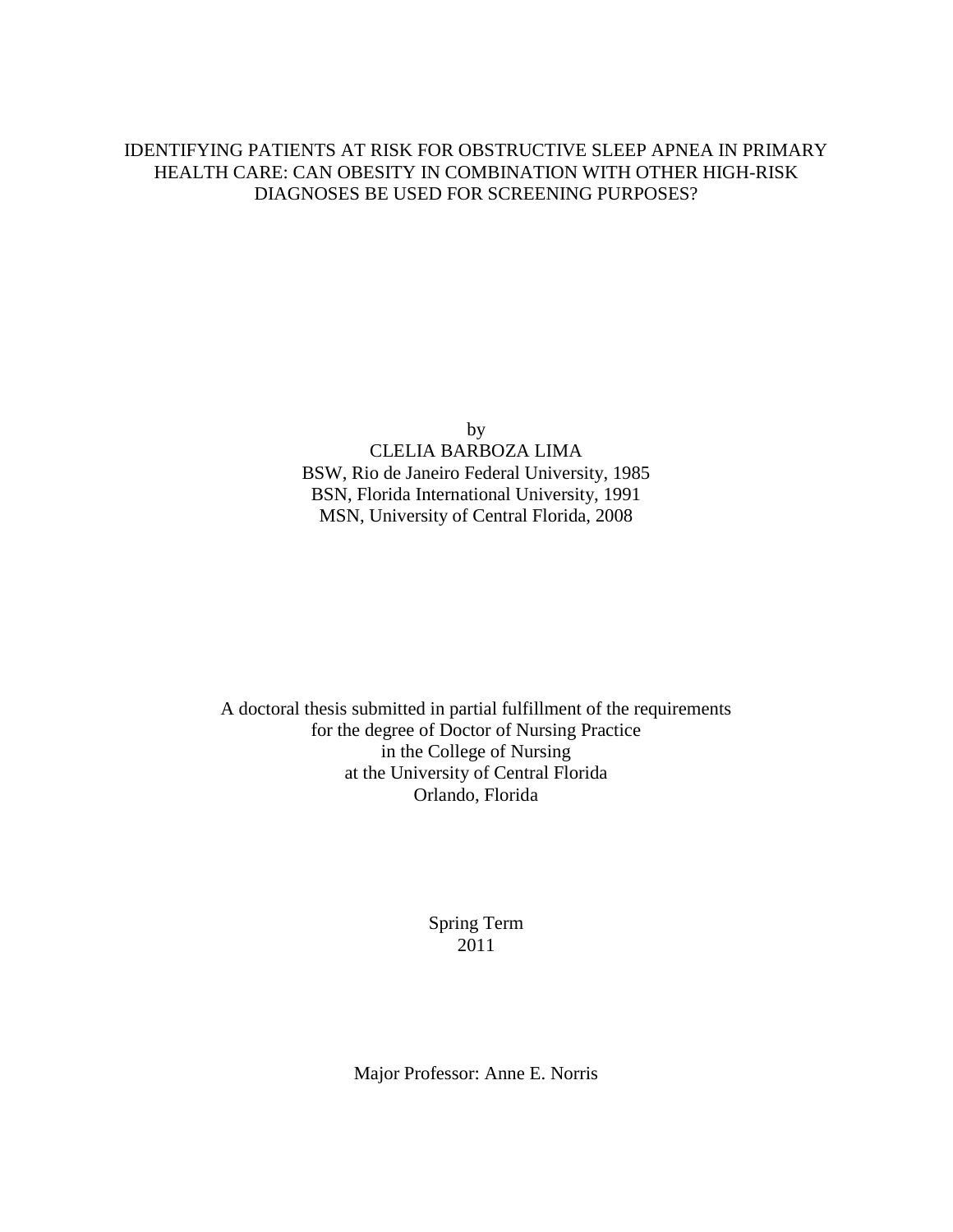© 2011 Clelia Barboza Lima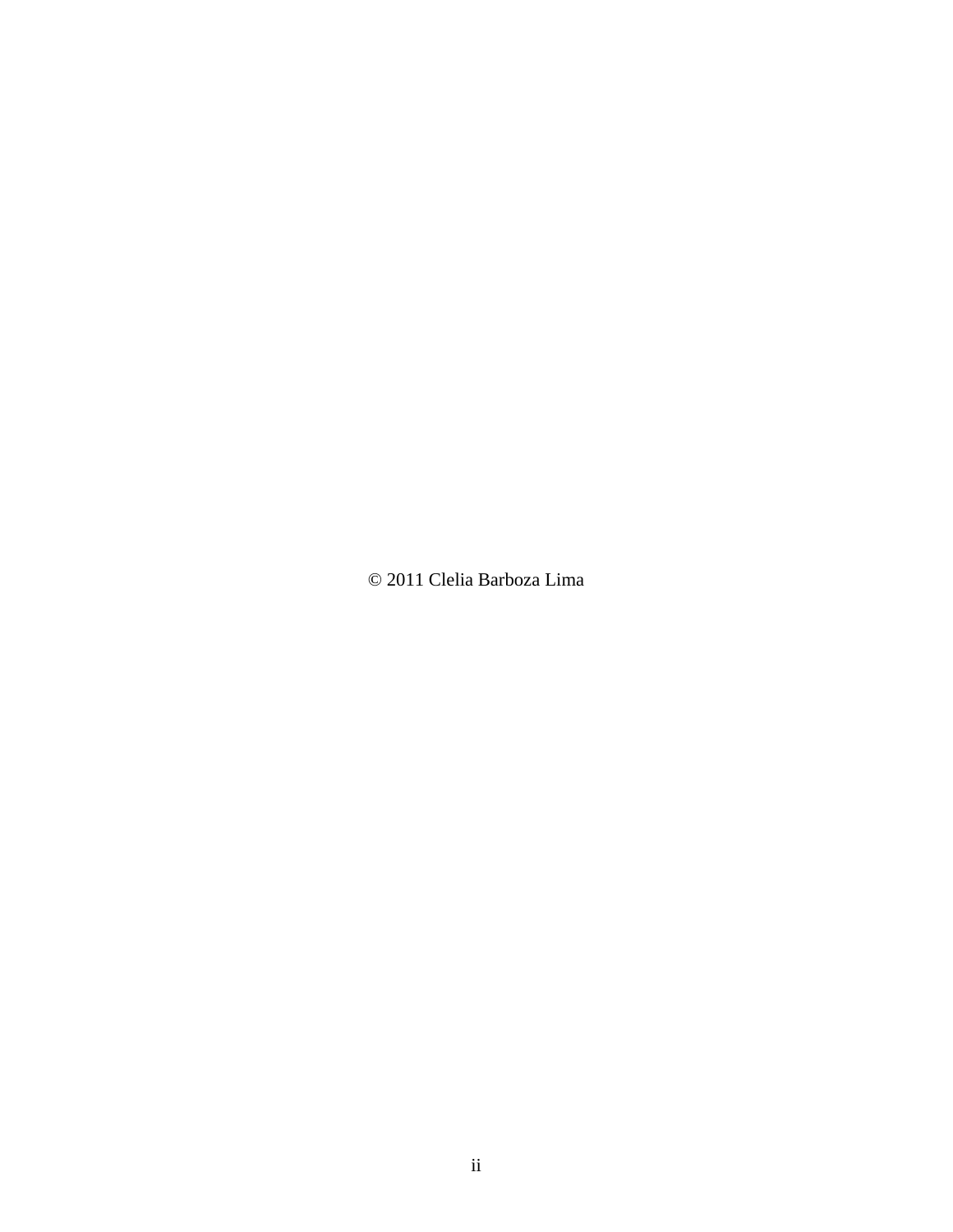#### **ABSTRACT**

Obstructive sleep apnea (OSA) affects about 15 million adults in the United States, and is an independent risk factor for all-cause mortality. The under-diagnosing of OSA has been linked to the inadequate screening by primary care practitioners (PCPs). Existing screening tools are not widely used by PCPs possibly due to time constraints they experience as providers. This study demonstrates how common high-risk diagnoses (obesity, hypertension, diabetes mellitus type 2, dyslipidemia, arrhythmia, and coronary artery disease) can be used to help PCPs identify adult patients at risk for OSA. Unlike other screening tools, these diagnoses are easy to identify in a routine visit. This study was a retrospective chart review that used a random sample of 220 electronic health records. Seventy percent of the sample was positive for OSA, 69% had obesity, and 33% had two or more high-risk diagnoses. The setting of this study was six sleep centers located in five cities in Central Florida. Logistic regression was used to analyze the data to determine interaction among variables and odds ratios. The variables "obesity" and "two or more high-risk diagnoses" had significant effects on the likelihood of being diagnosed with OSA independently of each other (odds ratio of 4.2 and 4.3 respectively; *p*<.001). However, there was no significant interaction between these two variables (*p*=.56). The predictive value for an OSA diagnosis using "obesity" was 83%, and it was 88% using "two or more high-risk diagnoses." These findings argue for the use of high-risk diagnoses to identify patients at risk for OSA. PCPs are in an ideal position to increase the number of patients screened and treated for OSA because they routinely see patients with these diagnoses in their practices. Proper diagnosis and treatment of OSA has the potential to improve patients" outcomes and their quality of life.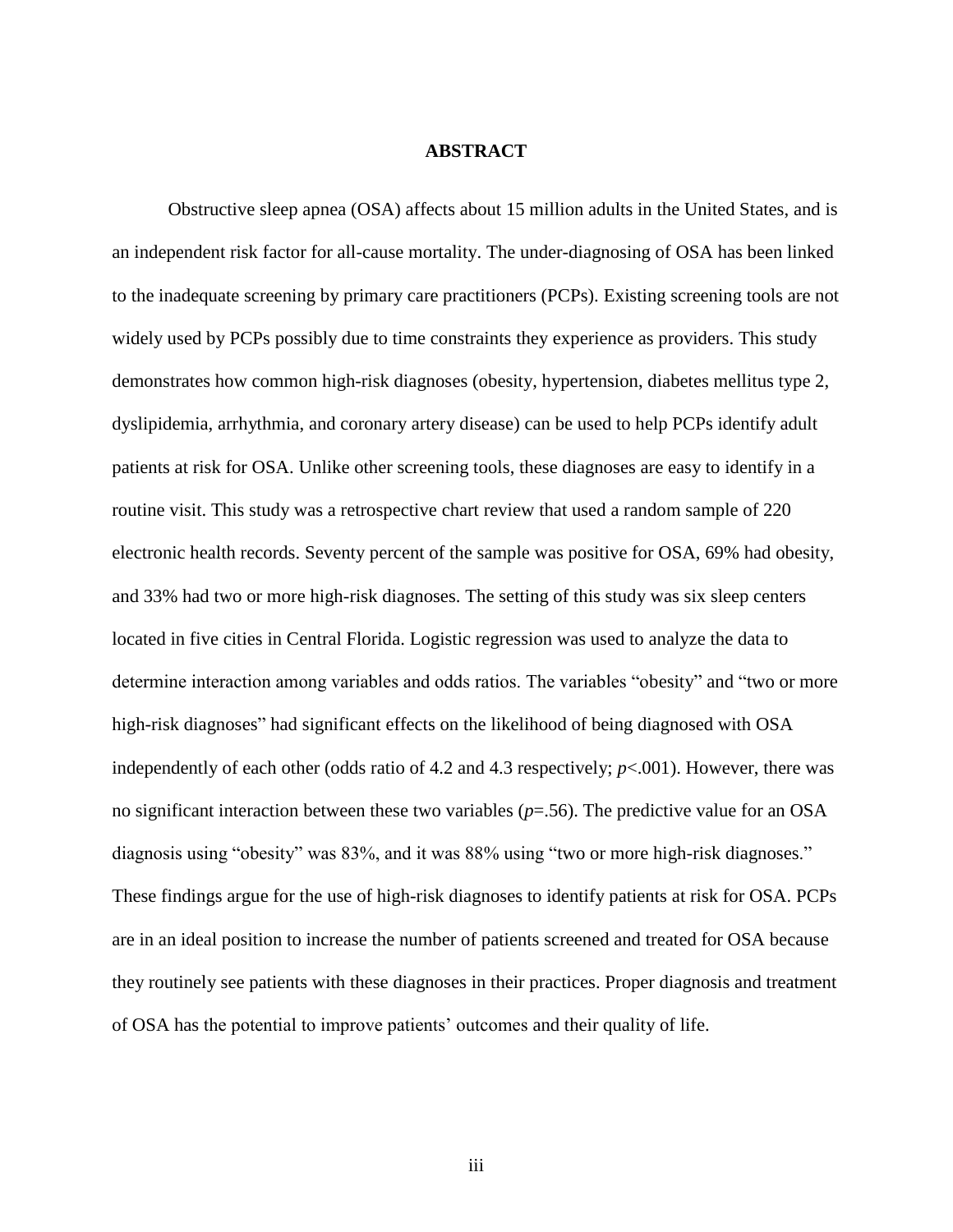I dedicate this Doctoral Dissertation to my family who made me believe I was capable of accomplishing this endeavor. I owe my deepest gratitude to my husband *Wilson* who has encouraged and supported my dreams for over 27 years. He has demonstrated his love in many ways, like the many bouquets of roses he gave me without any special reason while I was doing this research; sometimes he just sensed I needed them. I am most grateful for my son *Wilcley*; he has dedicated more time helping me throughout this thesis than any other person. His insight and feedback in editing, reviewing, and in the data analysis was crucial. I appreciate his generous support while he was busy finishing his own graduate studies and managing his business. My son *Wesley* has always had an encouraging word when I needed the most. He has been a blessing to me helping in technical issues and with the data analysis brainstorm. My daughter *Nathalia* has been a great source of inspiration to me. She has uplifted me and made me feel invincible when I faced the challenges along this journey. Her commitment to her goals and her ability to overcome obstacles has been a great example for me. My youngest teenager son *Wilson* has helped me in many ways, including setting up my new laptop when the old one crashed while I was in the process of collecting the data for this thesis. I knew I could always count on his amazing ingenuity and excellent technical skills. I also have sincere gratitude for the awesome parents I have who shaped the person I am today. My father *João* has made me believe since I was a little girl that I was created for a great purpose and that I could reach any dream I could dream. My mother *Zelina* is an example of a true achiever despite the circumstances. Her unselfish love for me goes beyond imagination. Above all, I give my deepest gratitude to *God* who made possible the impossible. I give to Him all the honor and glory for the work he allowed me to accomplish. "I can do all things through Christ which strengtheneth me" (Philippians 4:13, King James Version).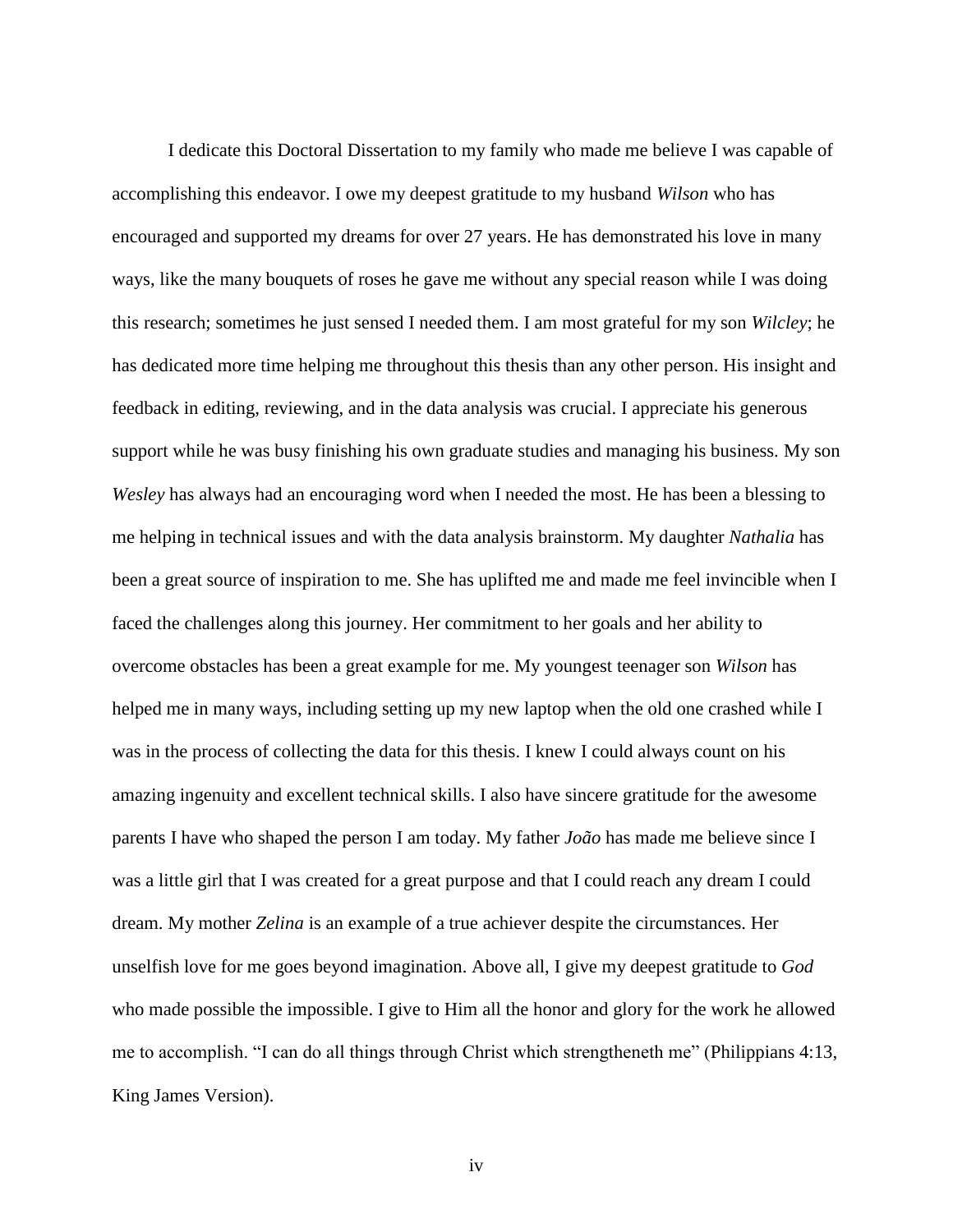#### **ACKNOWLEDGMENTS**

"Don't be afraid to give your best to what seemingly are small jobs. Every time you conquer one it makes you that much stronger. If you do the little jobs well, the big ones will tend to take care of themselves." - [Dale Carnegie,](http://www.brainyquote.com/quotes/quotes/d/dalecarneg107059.html) 1936

I am heartily thankful to Dr. Anne E. Norris for accepting to be my thesis adviser in the last semester of my dissertation. I appreciate her willingness to support my tight timeline to finish this work, which was challenging for both of us. I admire her ability to manage so many responsibilities demanding her time, including her own research. Her valuable insight and feedback, since she was my professor, have been crucial to the success of this dissertation.

I owe sincere gratitude to Dr. Elizabeth M. Rash who has been a source of inspiration to me since my nurse practitioner program. She has been generous with her time as my professor, adviser, and thesis committee member. I am thankful for her valuable support throughout my dissertation and I hold in high regard her professional judgment.

I appreciate Dr. Leyberth M. Rosendo"s support of my research for over two years. He has been an enthusiastic coach in the primary health care setting and has helped me to develop and implement projects related to sleep disorders which have enriched my knowledge for this dissertation. I am grateful for him taking time away from his practice to participate as a committee member for this thesis.

I recognize Dr. Robert S. Thornton"s valuable guidance in this dissertation and in the clinical setting. His expertise in sleep medicine has been a significant asset in the direction of this research. I am blessed to have him as a mentor; he has encouraged and inspired me to achieve excellence. I also value his time as a thesis committee member.

v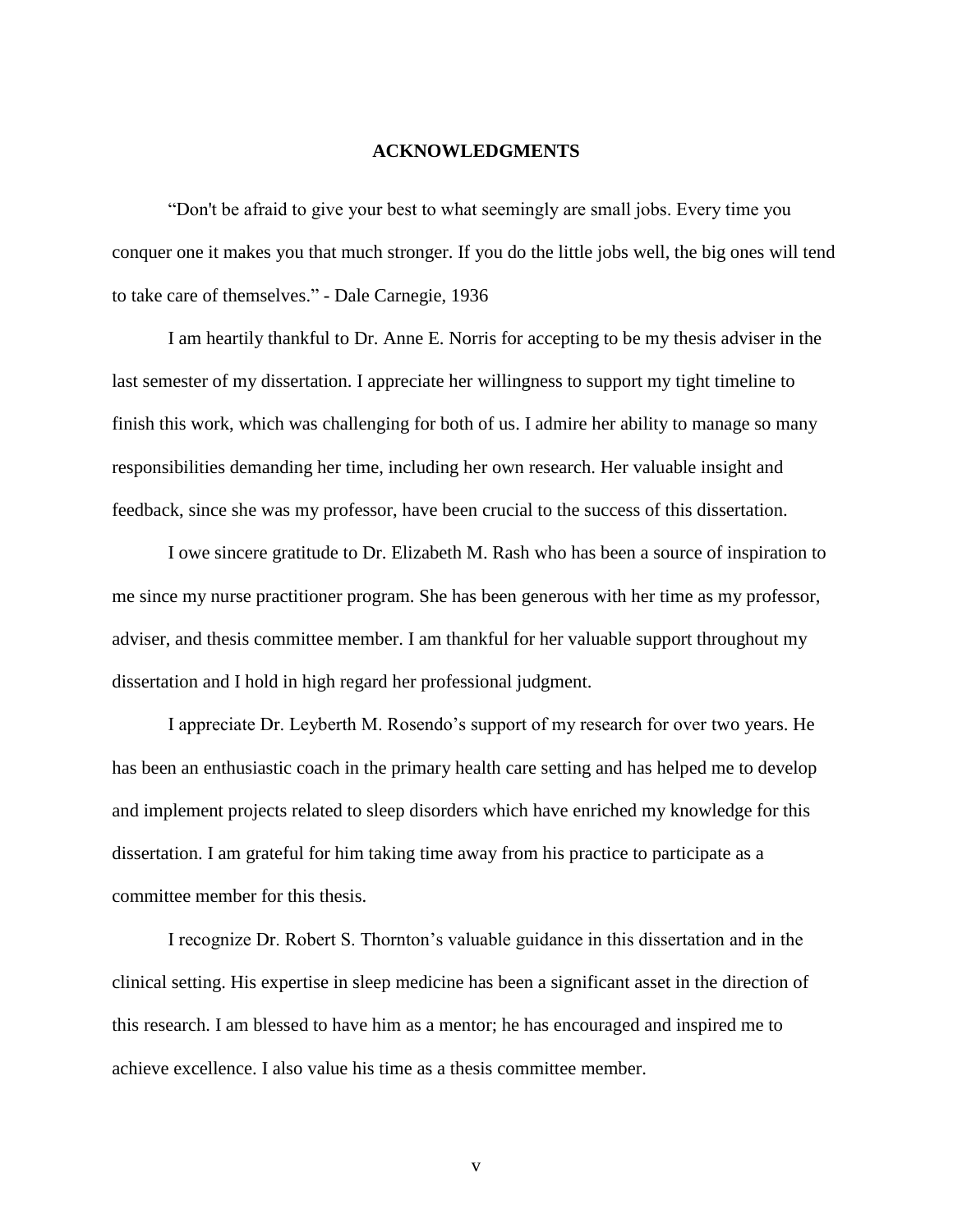I am grateful to many people who contributed in different ways to the accomplishment of this dissertation. I am thankful to the team at Florida Hospital, including Karin Beaudry at the Neuroscience Clinical Research Institute, the staff at the IRB office, Donna Colona, Susan Jacques, and the staff at the sleep centers. I thank Katie Grigg and Carolyn Jensen for their help in editing and formatting this work. I am appreciative for the team at UCF, including Janice Turchin and the staff at the IRB office, Deanna Williams, Robert Stephens, and the staff at the College of Nursing for their dedication beyond the call of duty. My heartfelt thanks go to Dr. Susan Chase, Dr. Diane Wink, Dr. Jacqueline Byers, Dr. Judith Ruland, and the many professors who have taught and inspired me. I appreciate the encouragement and friendship of Dr. Ivonne Johnson and all my fellow colleagues. I am thankful for Edma McField and the team at Mid Florida Primary Care Physicians for their unfailing support and encouragement. Also, my thanks go to the preceptors in my residency who gave generous time of their busy schedule to help me advance my skills as a nurse practitioner and as a researcher: Dr. Daniel Layish, Dr. Francisco Calimano, Dr. Tabarak Qureshi, Dr. Daniel Nieves-Quinones, Dr. Robert S. Thornton, and Dr. Leyberth M. Rosendo. Last but not least, my gratitude to my good friend professor Dusanka Hristic who represents many friends who have been consistently encouraging me, and praying for me.

"What we can or cannot do, what we consider possible or impossible, is rarely a function of our true capability. It is more likely a function of our beliefs about who we are." - [Anthony](http://www.brainyquote.com/quotes/quotes/t/tonyrobbin165100.html)  [Robbins,](http://www.brainyquote.com/quotes/quotes/t/tonyrobbin165100.html) 1987

vi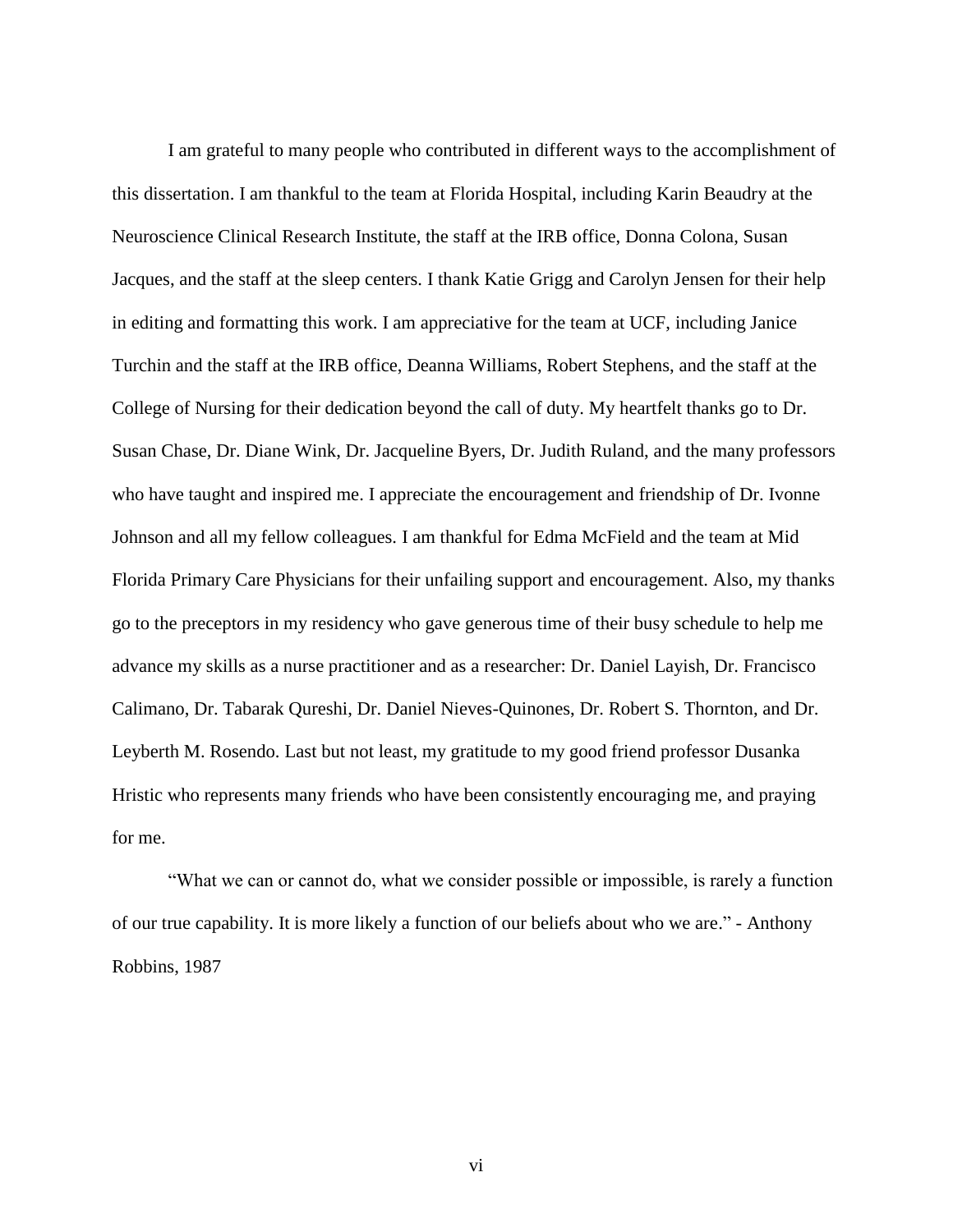# **TABLE OF CONTENTS**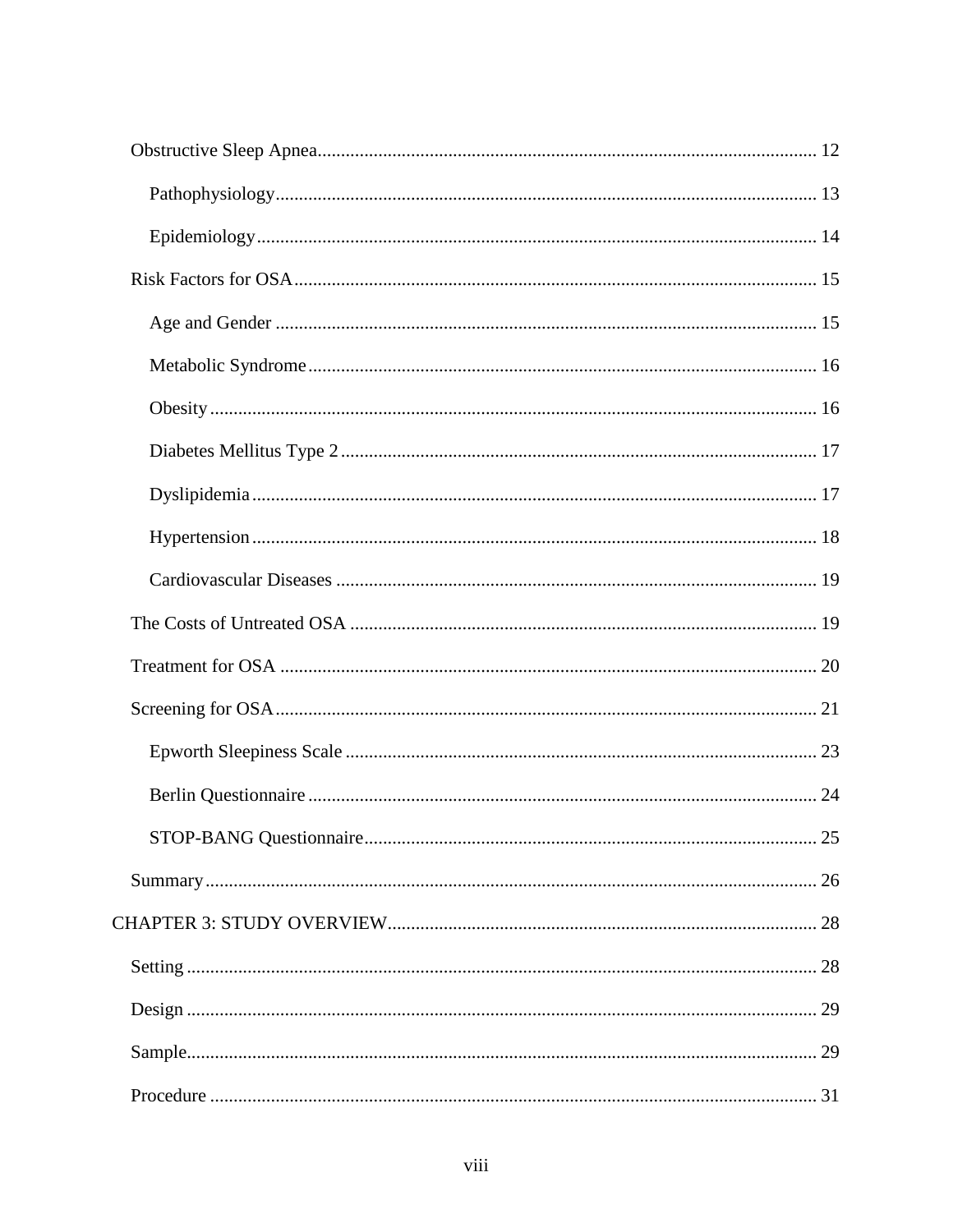<span id="page-9-0"></span>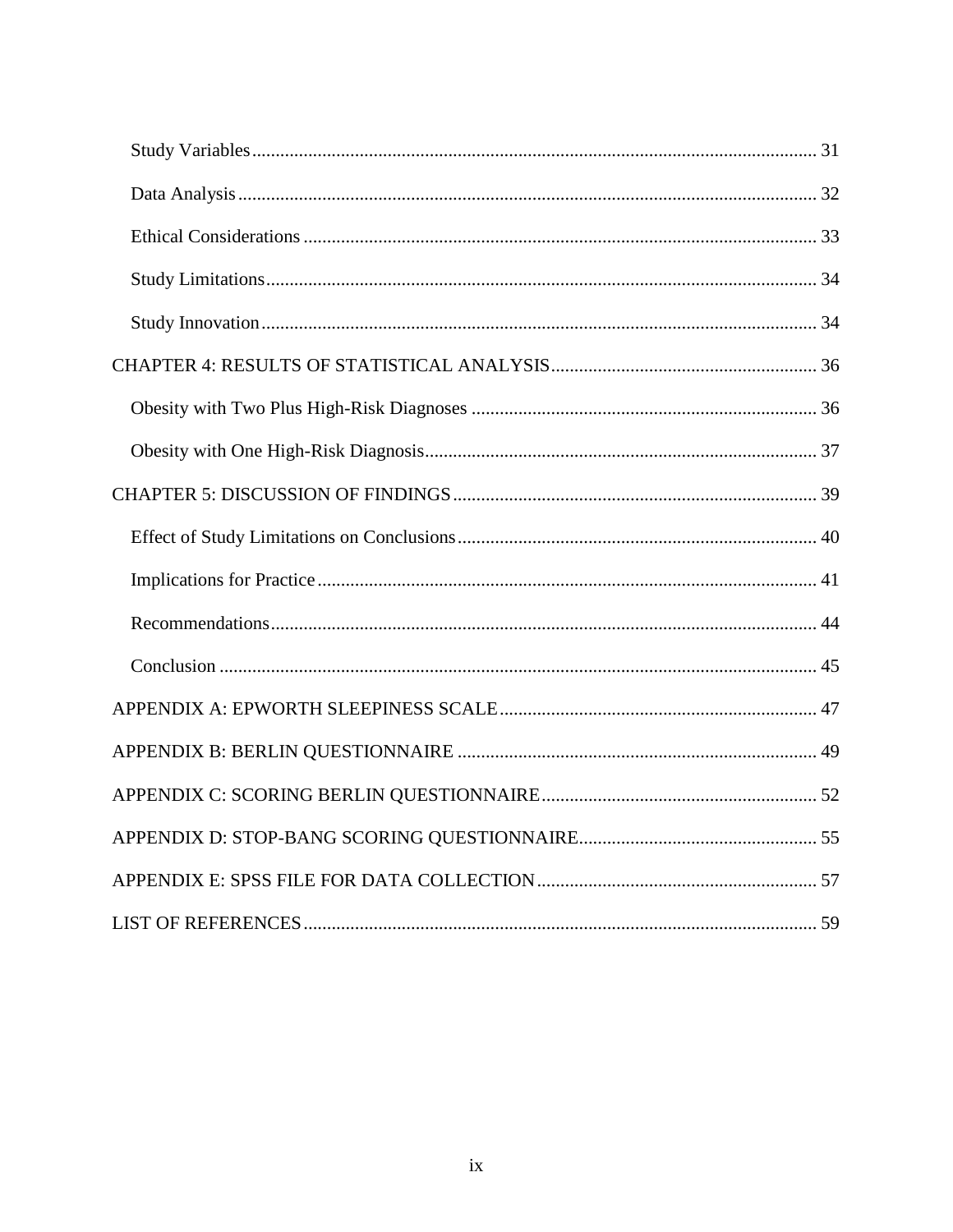## **LIST OF TABLES**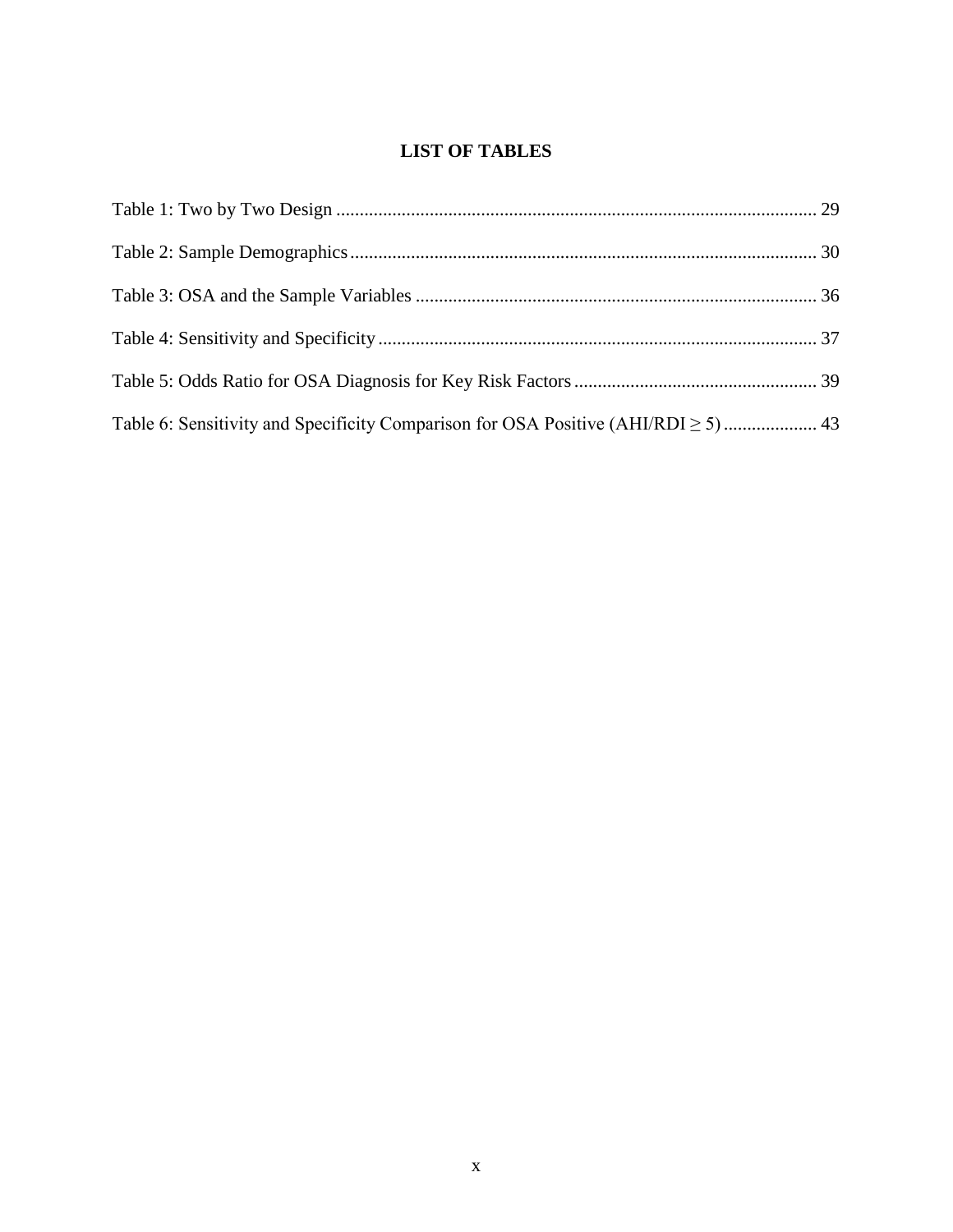## **CHAPTER 1: INTRODUCTION**

<span id="page-11-0"></span>Obstructive sleep apnea (OSA) is a potentially disabling condition that if left untreated can have life-threatening consequences. OSA is an independent risk factor for all-cause mortality (Marshal et al., 2008). It negatively affects several health conditions and quality of life (Devulapally, Pongonis, & Khayat, 2009; Somers et al., 2008). Despite the severe effects of untreated OSA, it has a history of being under-diagnosed worldwide (Punjabi, 2008). Primary care practitioners (PCPs) are in a key position to identify OSA high-risk patients. However, poor screening in a primary health care (PHC) setting has been linked to the under-diagnosing of OSA (S. A. Chung, Jairam, Hussain, & Shapiro, 2002; Dodson, 2008; P. Lavie, 2006; Merritt, 2004; Reuveni et al., 2004; Skjodt, 2008). Patients usually present for routine consultation in a PHC setting for common health issues, some of which might be related to OSA. A few screening tools are available for evaluation of OSA high-risk, but they are not widely used in PHC settings (Khassawneh et al., 2009; McNicholas, 2008). This may be due to PCPs' unfamiliarity with these screening tools or due to time constraints. The purpose of this study is to demonstrate how the different combinations of common diagnoses such as obesity, hypertension, diabetes mellitus type 2, arrhythmia, and coronary artery disease can be used to help PCPs to identify OSA highrisk patients. Unlike some screening tools, these combinations of diagnoses are easy to identify in a routine PHC visit and do not require extra assessment or documentation. PCPs may find it useful to have a fast and simple way to determine, with a reasonable degree of certainty, which patients to send for a polysomnogram, a test that is used to diagnose OSA. If a sensitive screen could be developed that is based on combinations of diagnoses, PCPs could be able to diagnose and treat more patients for OSA.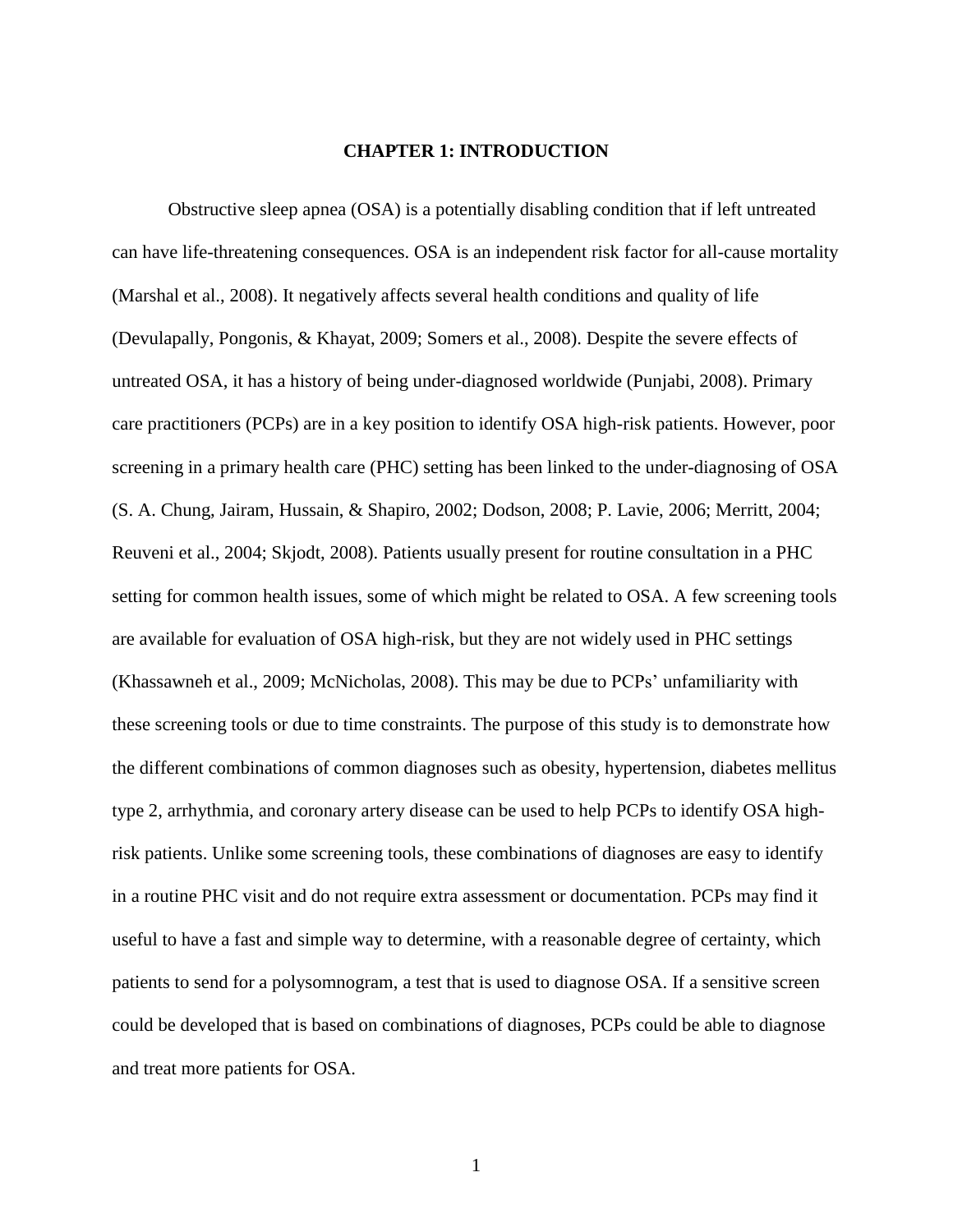#### **Problem Background**

<span id="page-12-0"></span>Obstructive Sleep Apnea (OSA) is a disorder affecting an estimated 15 million adults in the United States (F. Chung et al., 2008a; Somers et al., 2008). However, over 85% of people with OSA are not diagnosed. OSA is characterized by repeated episodes of nocturnal apnea and or hypopnea associated with hypoxemia. The repeated hypoxemia may produce sleep fragmentation causing daytime excessive sleepiness, cognitive dysfunction, and reduced vitality (Eckert & Malhotra, 2008; Gurubhagavatula, Nkwuo, Maislin, & Pack, 2008).

#### <span id="page-12-1"></span>**Obesity, Hypertension, and OSA**

Obesity is the number one risk factor for OSA (Devulapally et al., 2009) and is associated with a four-fold increase in prevalence of OSA (Somers et al., 2008). Coincidentally, 70% of OSA patients are obese (Wolk, Shamsuzzaman, & Somers, 2003). According to the 2009 selfreported adult obesity survey, the prevalence of adult obesity in the United States was 26.7% (Sherry, Blanck, Galuska, Pan, & Dietz, 2010). This prevalence was over 30% for the middleaged population alone. Overall, the incidence of obesity has more than doubled in the United States over the last 30 years (Center for Disease Control and Prevention (CDC). Division of Nutrition, Physical Activity and Obesity, National Center for Chronic Disease Prevention and Health Promotion, 2010); therefore, more individuals are at risk for OSA.

The Joint National Committee guidelines identify OSA as one of the major causes of secondary hypertension (US Department of Health and Human Services. National Institute of Health. National Heart, Lung, and Blood Institute Committee, 2003). Hypertension and OSA are common comorbidities with about 50% of individuals with OSA being hypertensive and about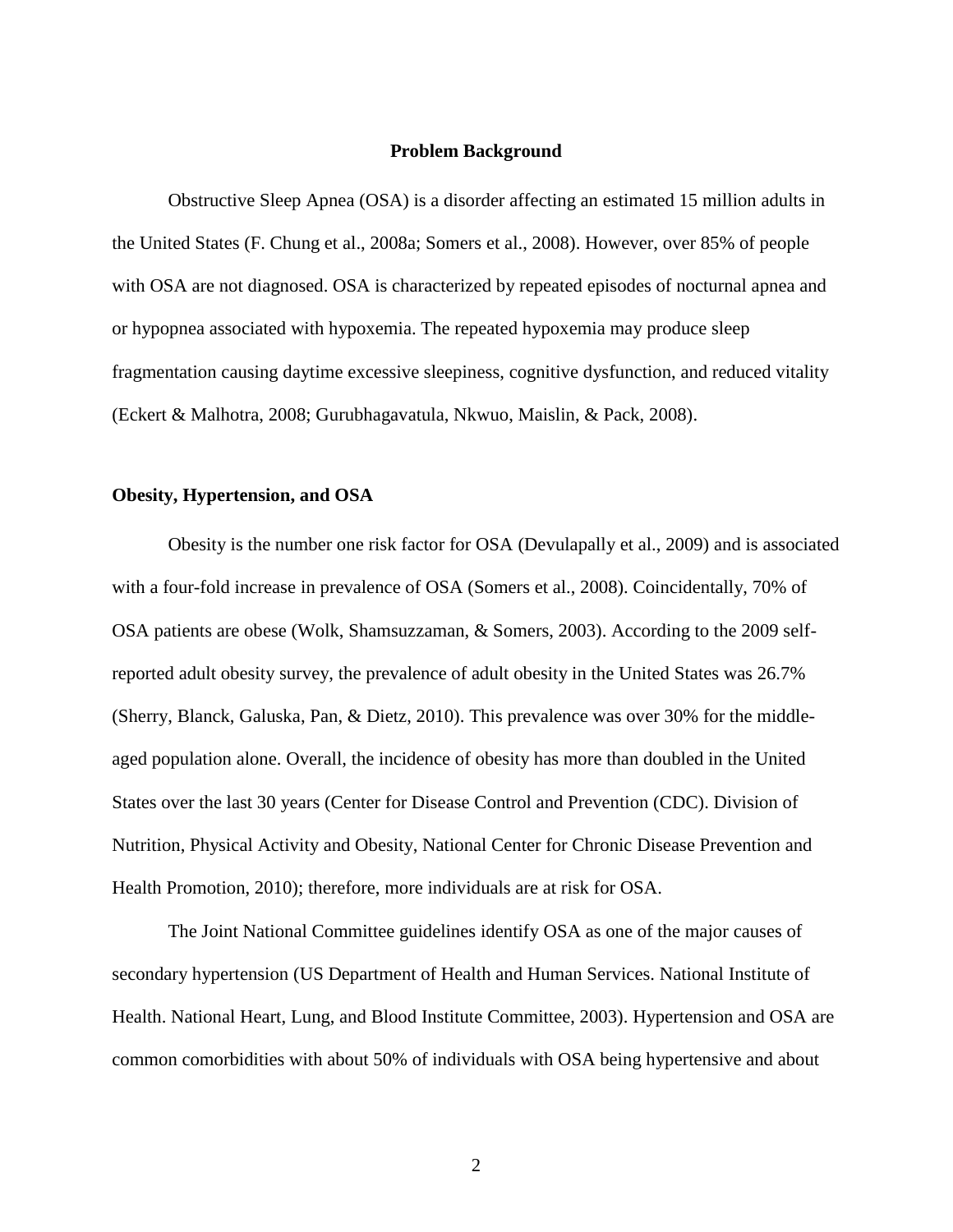30% of hypertensive individuals having OSA (Devulapally et al., 2009; Somers et al., 2008). Hence, individuals diagnosed with hypertension may also be at risk for OSA.

## <span id="page-13-0"></span>**Health and Quality of Life**

The proper treatment of OSA has been linked to improvement of several health conditions and overall quality of life. The frequency with which these benefits are observed varies with pre-existing conditions in the individual patient. Nevertheless, examples in the literature of these benefits include the following: (1) decreased cardiovascular morbidity and improved management of cardiac arrhythmia, arterial hypertension, and pulmonary hypertension (Dodson, 2008; Kapur, Resnick, & Gottlieb, 2008; Merritt, 2004; Somers et al., 2008); (2) decreased exacerbation of depressive symptoms (Cross et al., 2008; D. J. Schwartz & Karatinos, 2007); (3) decreased postoperative complications (F. Chung et al., 2008a; Lopez, Stefan, Schulman, & Byers, 2008; Shafazand, 2009); (4) improved response in treatment of primary headaches (Rains & Poceta, 2006); (5) decreased sickness-absence at work (Westerlund et al., 2008); and (6) decreased motor vehicle accidents by reducing daytime sleepiness (S. A. Chung et al., 2002; Dodson, 2008; Doghramji, 2008; Lopez et al., 2008; Pack, Platt, & Pien, 2008; Reuveni et al., 2004).

## <span id="page-13-1"></span>**Cost**

The overall cost of OSA is similar to other chronic diseases (AlGhanim et al., 2008). While the precise economic burden of OSA is difficult to measure, there is substantial evidence demonstrating the significant costs associated with this condition. For example, several studies have demonstrated the economic burden associated with untreated OSA, including health care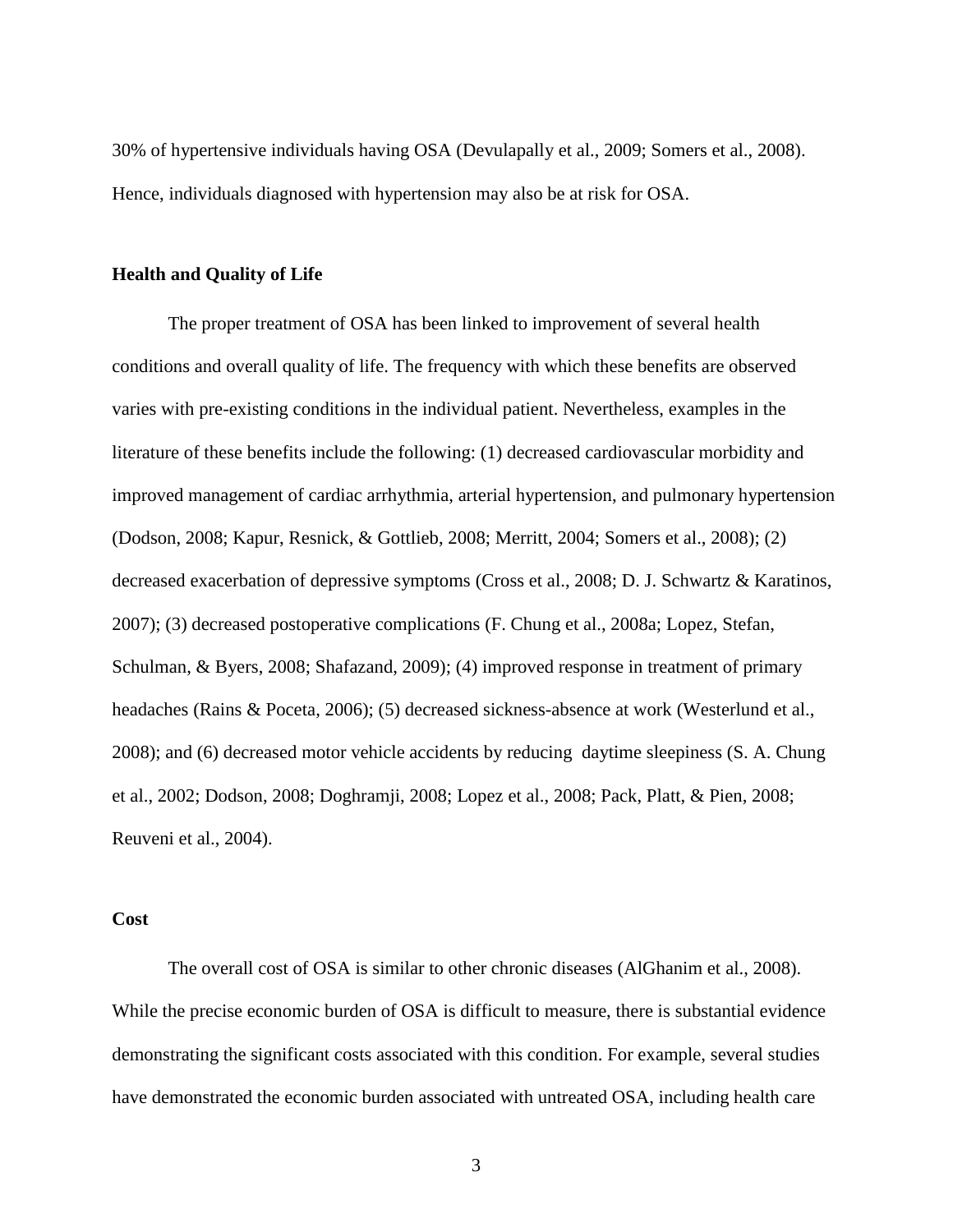cost and motor vehicle accidents (AlGhanim, Comondore, Fleetham, Marra, & Ayas, 2008; Gurubhagavatula et al., 2008; Kapur, 2010; Sassani et al., 2004). Pagel (2008) did a controlled analysis and found hospital stay reduction from 1.27 days/year before diagnosis of OSA to 0.54 days/year after one year of treatment. These results translate to 42% reduction in hospital utilization after one year of treatment. With respect to road collisions, U.S. data from the year 2000 estimate costs directly related to OSA to be nearly \$16 billion in this country alone (Pagel, 2008).

#### **Purpose of Study**

<span id="page-14-0"></span>This study aims to investigate the effect of obesity in combination with other high-risk diagnoses (hypertension, diabetes mellitus type 2, dyslipidemia, arrhythmias, and coronary artery disease) in predicting the risk for diagnosis of OSA. The overwhelming number of patients with undiagnosed OSA can be related to poor screening in the PHC setting (S. A. Chung et al., 2002; Dodson, 2008; P. Lavie, 2006; Merritt, 2004; Reuveni et al., 2004; Skjodt, 2008). The use of screening tools such as the Epworth Sleepiness Scale, STOP-BANG, and the Berlin questionnaire are very helpful in proper identification of high-risk patients. However, many PCPs may not be familiar with these screening tools or may not find the time to use them, thus contributing to the under-diagnosis of OSA. The identification of high-risk diagnoses may be a fast and simple way for PCPs to identify the patients at risk for OSA because they see patients with these common diagnoses on a daily basis. Therefore, PCPs may feel more confident in ordering a polysomnogram for diagnosis of OSA for those patients identified as having particular combinations of high-risk diagnoses. Specifically, this study addresses the following research question: What is the effect of obesity in combination with one as compared to two or more other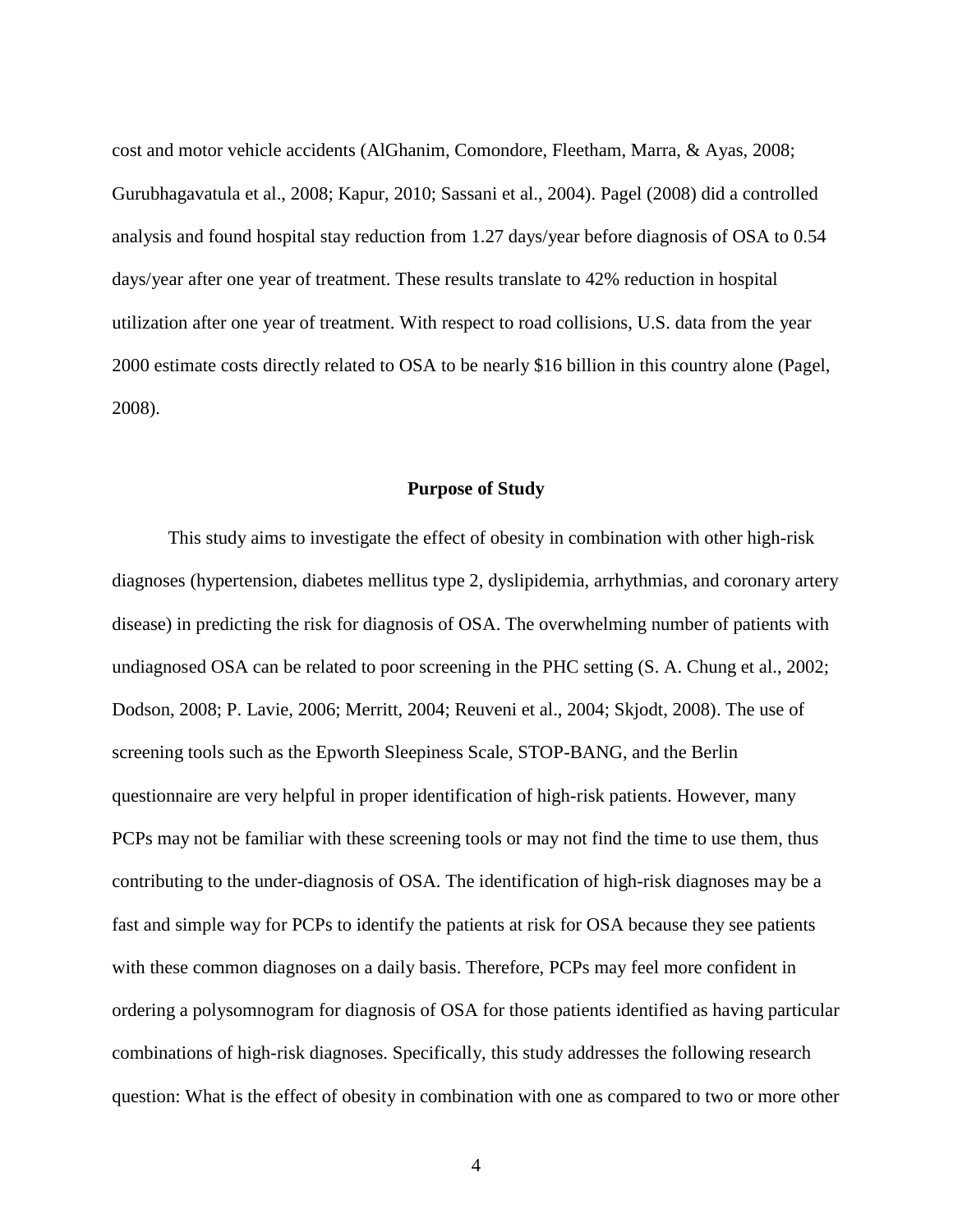<span id="page-15-0"></span>high-risk diagnoses on the likelihood of being diagnosed with obstructive sleep apnea in a primary health care setting?

## **Definitions**

## <span id="page-15-1"></span>**Obstructive Sleep Apnea**

Obstructive Sleep Apnea (OSA) is a disorder characterized by repeated episodes of apnea and or hypopnea associated with hypoxemia during sleep. It is related to a narrowing airway, decreased tone of the pharyngeal dilator muscles, or increased compliance of upper airway tissues (Somers et al., 2008). *Apnea* is considered a 10 second or greater pause in respiration due to a collapse of the pharyngeal airway. *Hypopnea* is a decrease in respiration associated with a fall in oxygen saturation by 4% from the patient's baseline. The number of apneas and hypopneas per hour of sleep designate the apnea-hypopnea index (AHI) (Somers et al., 2008), which is determined by a polysomnogram. The American Academy of Sleep Medicine, Task Force (2009), developed clinical guideline for evaluation and management of OSA in adults. The Task Force defined OSA as the presence of five or more AHI or respiratory disturbance index (RDI) when the patient presents daytime sleepiness, fatigue, sleep disturbance, waking up gasping for air, or loud snoring. Also, in the absence of symptoms, the diagnosis of OSA is granted when AHI or RDI is equal or greater than 15 (Epstein et al., 2009). The severity levels of OSA are related to the AHI or RDI score: 5-14 mild, 15-29 moderate, 30 or more severe (American Academy of Sleep Medicine Task Force, 1999; Epstein et al., 2009; Young, Peppard, & Gottlieb, 2002). Excessive daytime sleepiness is evident when it negatively affects the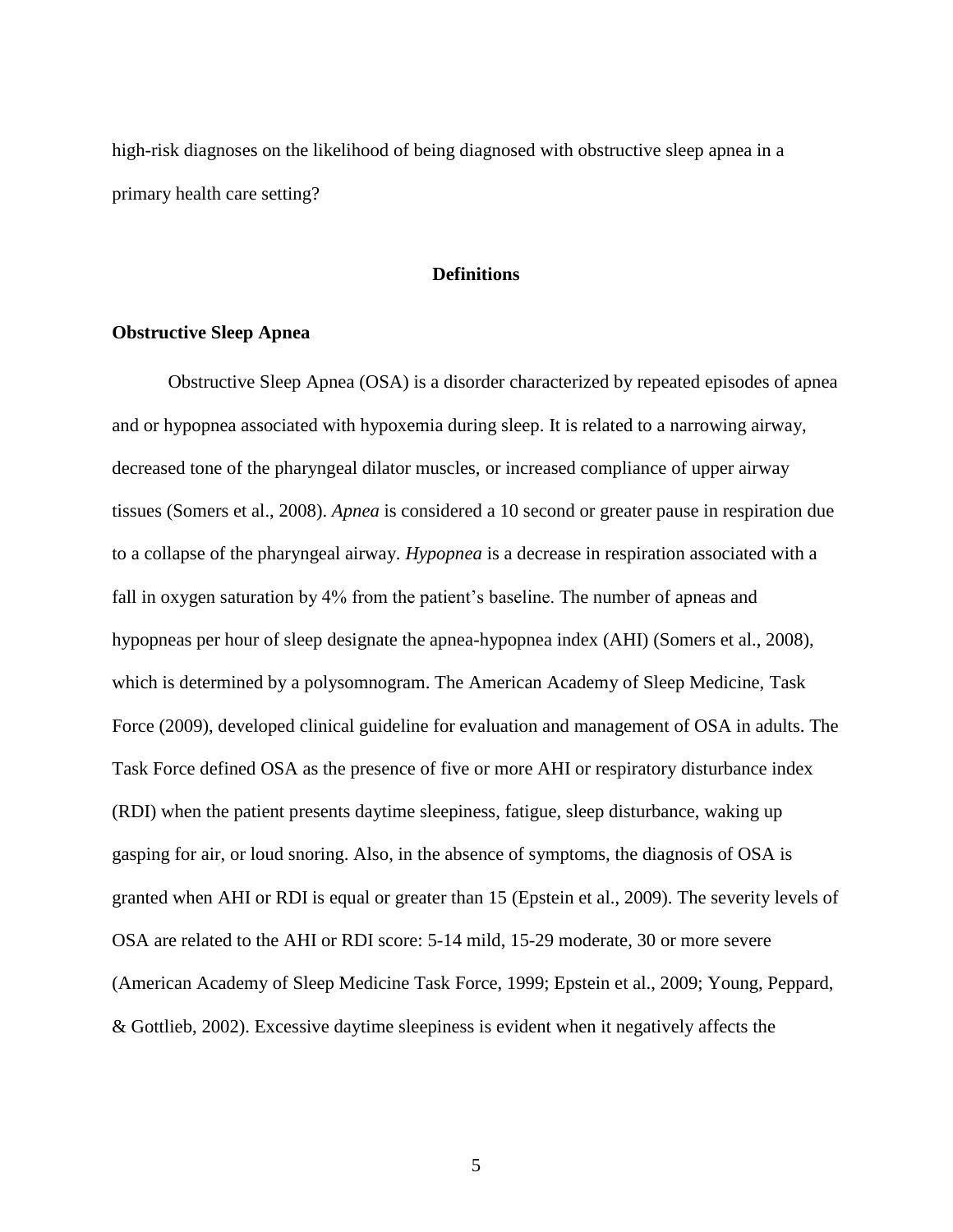patient"s daily activities. It is also demonstrated when the Epworth Sleepiness Scale score is greater than 10 (Johns, 1991; Sassani et al., 2004; Talmage, Hudson, Hegmann, & Thiese, 2008).

## <span id="page-16-0"></span>**Polysomnogram**

Polysomnogram is an overnight procedure requiring the patient to spend a night in a sleep center. Multichannel electrophysiological recordings of electroencephalogram, electroculogram, electromyogram, and electrocardiogram are used to monitor sleep staging, nasal/oral air flow, respiratory effort, oxygen saturation, snoring, heart rate, and leg movement. The equipment used for the polysomnogram continuously records multiple physiological variables to detect disturbance of breathing during sleep and determine the AHI (apnea-hypopnea index) (Dixon, Schachter, & O'Brien, 2003; Somers et al., 2008). The scoring of these variables is performed by a licensed polysomnographist, and a board certified sleep medicine professional should interpret the study.

## <span id="page-16-1"></span>**Continuous Positive Airway Pressure (CPAP)**

CPAP is the most efficacious treatment for OSA. CPAP is a device that maintains positive airway pressure according to pre-set values determined by the polysomnogram titration. It acts as a pneumatic splint for the pharyngeal airway eliminating apneas, hypopneas, and snoring during all stages of sleep (Bazzano, Khan, Reynolds, & He, 2007). It is applied via nasal/face mask (with many choices of facial interface) and tubing connected to the CPAP machine.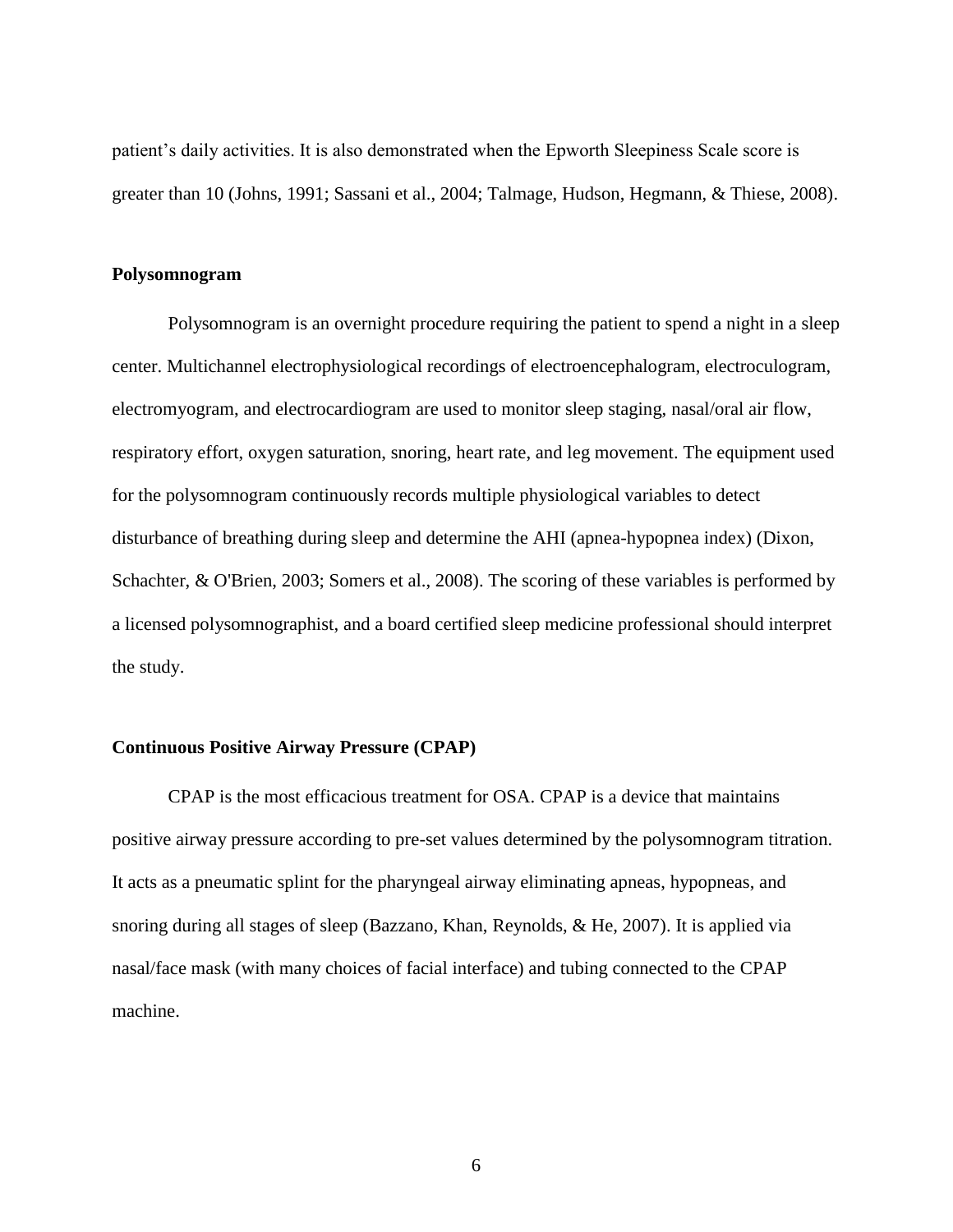#### <span id="page-17-0"></span>**High-risk Patients**

The pathophysiology of OSA is complex and differs among individuals. In this study, high-risk patients are those displaying a combination of obesity with any of the following diagnoses: hypertension, diabetes mellitus type 2, dyslipidemia, arrhythmias, and coronary artery disease; or non-obese patients displaying a combination of two or more of the above mentioned diagnoses. There are other OSA high-risk characteristics, such as male gender, middle-age, snoring, witnessed apnea or gasping, hypersomnolence, crowded pharyngeal airway (Mallampati classification III or IV) (Jacobs & Coffey, 2009), enlarged neck size, morning headache, and sexual dysfunction (Somers et al., 2008). Further risk factors include abuse of sedatives, alcohol, and tobacco, as well as hereditary factors (Pagel, 2008). However, many of these factors are the focus of current screening measures and the purpose of this study is to determine whether something as simple as particular combinations of diagnoses can be used to identify individuals at risk for OSA. Hence, assessment of these other high risk factors is not included in the present study.

## <span id="page-17-1"></span>**High-risk Diagnosis**

For the purpose of this study the high-risk diagnoses are obesity, hypertension, diabetes mellitus type 2, dyslipidemia, arrhythmias, and coronary artery disease. These diagnoses were chosen due to their frequent incidence in a PHC setting and the frequent co-occurrences among these diagnoses observed in the patients who were positive for OSA in the principal investigator's (PI) PHC practice. Furthermore, the literature is prolific in linking these diagnoses with OSA. For instance, untreated OSA contributes to persistent high blood pressure as it does not allow the expected decrease in blood pressure at night (Devulapally et al., 2009; Endeshaw,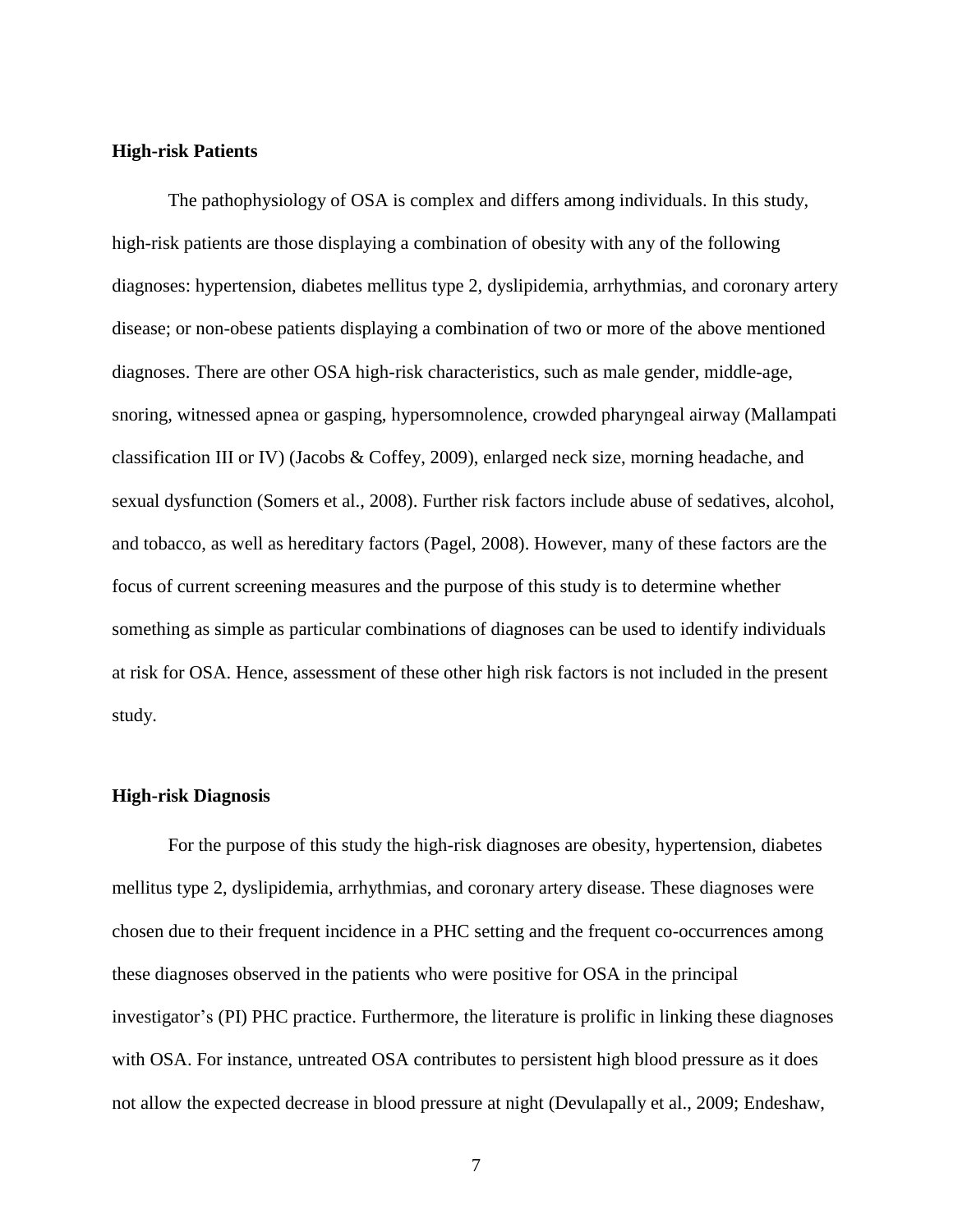White, Kutner, Ouslander, & Bliwise, 2009; Golbin, Somers, & Caples, 2008); about 50% of individuals with OSA are hypertensive (Devulapally et al., 2009; Somers et al., 2008). However, there is a gap in the literature linking these different combinations of diagnoses with OSA.

## <span id="page-18-0"></span>**Obesity**

Obesity is documented as the most important cause of OSA (Hiestand, Britz, Goldman, & Phillips, 2006; Somers et al., 2008). Individuals are considered obese when their body mass index (BMI) is greater than or equal to 30 kg/m<sup>2</sup>. The BMI is a calculation of an individual's weight and height, and it provides a reliable indicator of body fatness for most people. It does not measure body fat directly, but research has shown that BMI correlates to direct measures of body fat (Centers for Disease Control and Prevention, 2010). It is an inexpensive and easy-to-perform method of screening for weight deviations. The BMI is calculated by dividing weight in kilograms by the square of height in meters. Alternatively, BMI may be calculated by dividing weight in pounds by the square of height in inches and multiplying by a conversion factor of 703 (CDC). For this study, obesity diagnosis will be defined as the documented BMI of 30 kg/m<sup>2</sup> and above.

## <span id="page-18-1"></span>**Primary Health Care**

A primary health care (PHC) practice is an office or clinic setting caring for patients with acute and chronic illnesses. It also provides preventive care and health education for all ages and genders (Nutbeam, 1998). Primary care practice, primary health care, general practice, family practice, and internal medicine have many common functions, which are all classified under the PHC category for this study.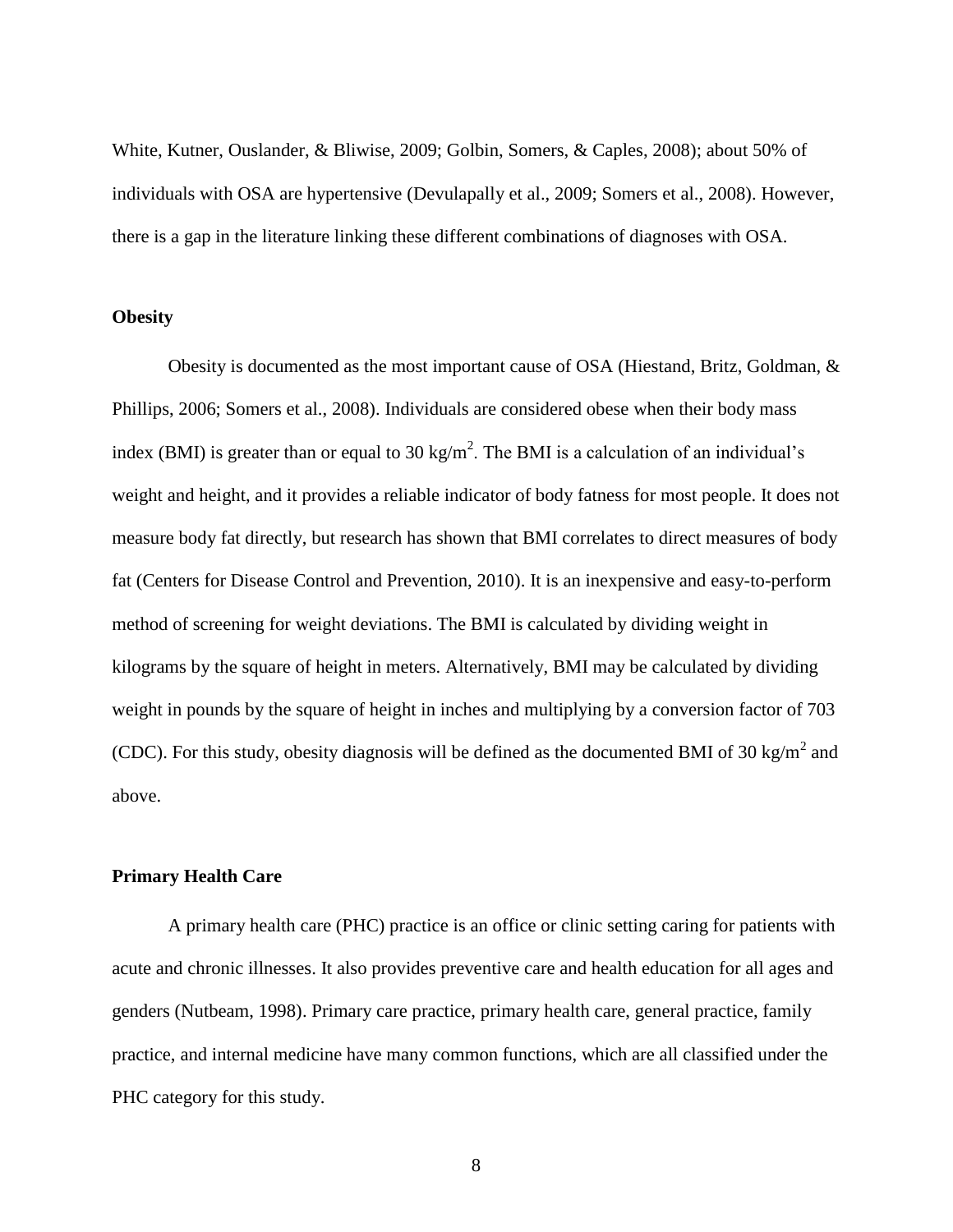## <span id="page-19-0"></span>**Primary Care Practitioner**

Primary care practitioners (PCPs) are professionals practicing in primary health care. They might be referred to as clinicians, healthcare practitioners, healthcare providers, primary care providers, or family care practitioners. They are licensed professionals who deliver health care in a systematic and professional way for common medical problems. They may be a physician, a physician assistant, or a nurse practitioner (Vorvick & Zieve, 2009).

#### <span id="page-19-1"></span>**Screening Tools**

Screening tools are instruments designed to help in the identification of a specific disorder or multiple areas of concern. They do not intend to be conclusive for diagnostic purpose, but rather indicate need of further assessment. The sensitivity of screening tools is the probability they will identify the positive patients and their specificity is the probability they will correctly identify the negative patient. Screening tools aid in the examination of usually asymptomatic individuals to detect those with a high probability of having or developing a given disease (Somers et al., 2008). Key OSA screening tools will be further described in chapter 2.

## **Assumptions**

<span id="page-19-2"></span>The reliability of the findings of this study depends on the following underlying assumptions: (1) sleep centers where this study is conducted have a sample population representative of the local community; (2) the technicians and clinicians in the sleep centers have practice behaviors representative of standard care; and (3) the data are accurate in the health records (as disclosed by the patient and/or referring clinician, and as entered by the sleep center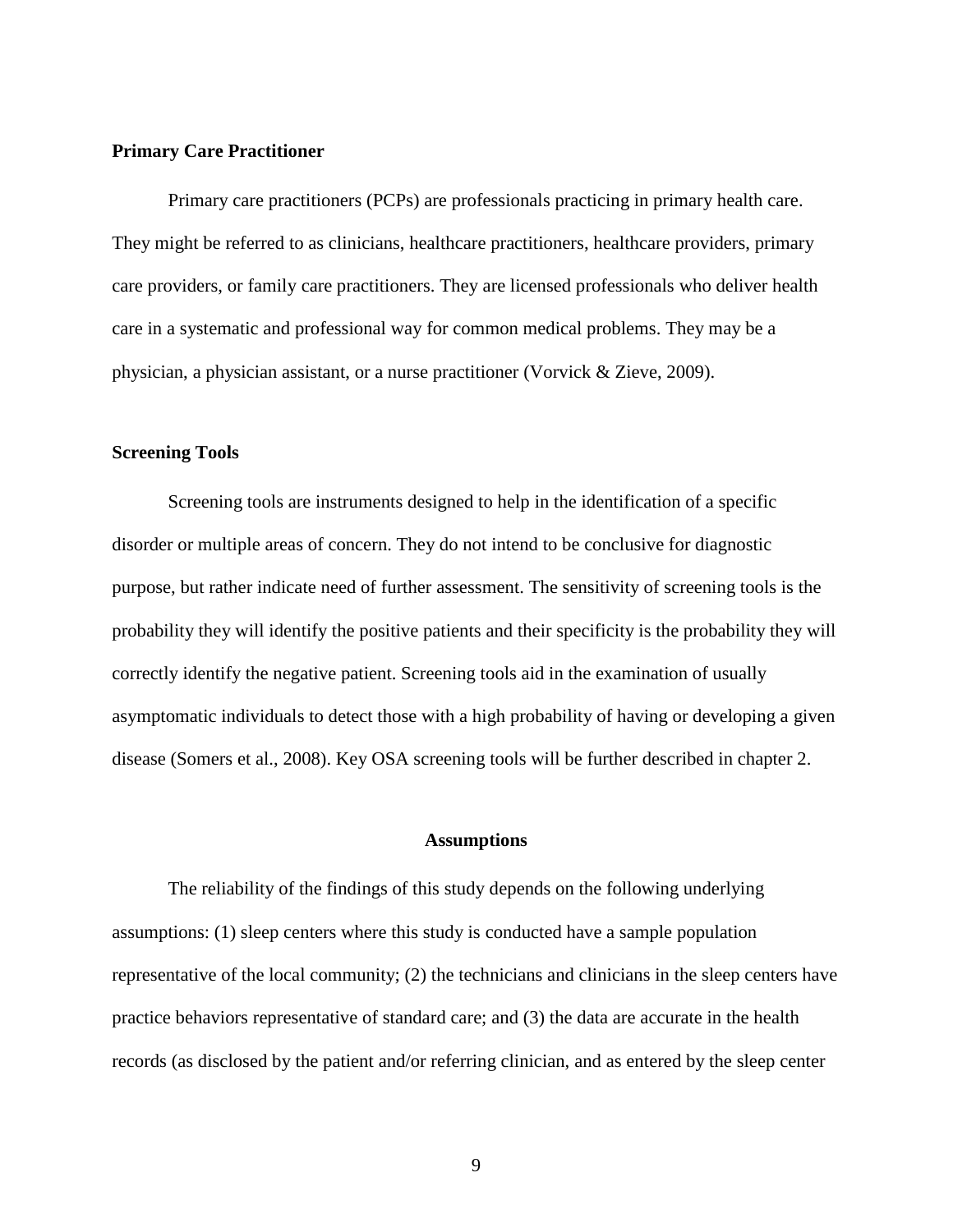<span id="page-20-0"></span>technicians and/or clinicians). These assumptions are appropriate given the available data and settings.

## **Implications for Practice**

The proper screening of high-risk patients leading to diagnosis and treatment of OSA has at least three implications for practice. First, proper screening has the potential to improve patient outcomes ranging from improved health conditions to better quality of life when newly diagnosed patients receive appropriate treatment (Somers et al., 2008). Second, more appropriate treatment also has the benefit of health care savings. Third, PCPs' time may be saved for other assessment and health teaching if study findings support the use of particular diagnoses for detecting an increased risk for OSA. Results of this study could be combined with medical information system programming to create an electronic warning message that appears when particular combinations of diagnoses are present and there is no evidence of a polysomnogram being ordered.

At the very least, knowledge gained from this study is expected to add to the present literature and fill the gap regarding the importance of common combinations of diagnoses found in a PHC setting to the risk of OSA. The results of this study will be disseminated in several forms, such as professional publications, presentations at professional conventions, and local seminars. It is anticipated that this study will present significant evidence-based data to impact PCPs" practice in the proper screening for OSA.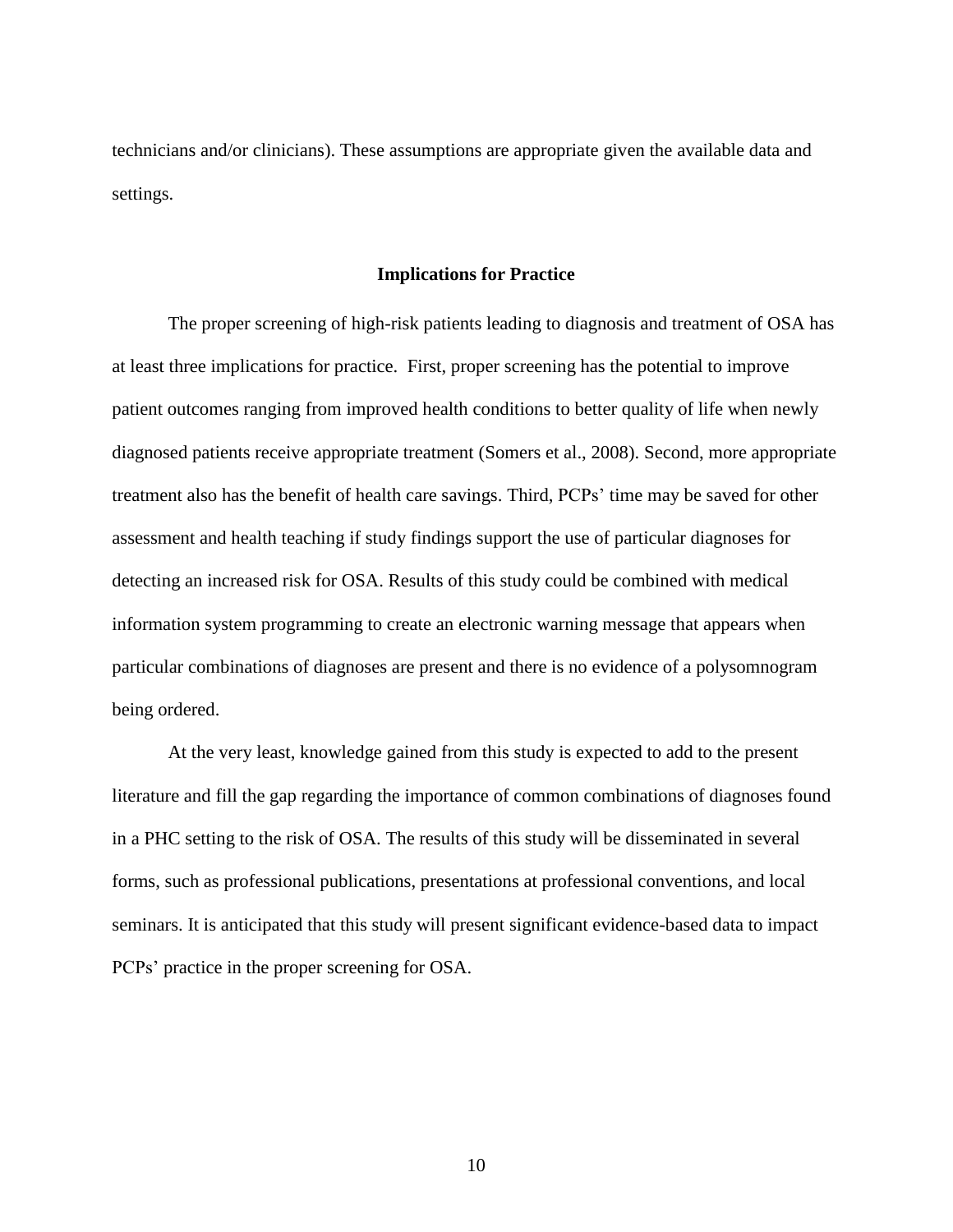#### **Summary**

<span id="page-21-0"></span>The need to find alternative ways for proper screening of OSA high-risk patients is evident from the continuous under-diagnosing of OSA. PCPs are positioned in a key place to improve the number of patients diagnosed and treated for OSA as they treat patients for other common diagnoses that could be related to OSA. This study has the potential to demonstrate how the different combinations of common diagnoses, such as obesity, hypertension, diabetes mellitus type 2, dyslipidemia, arrhythmia, and coronary artery disease, can be used by PCPs to predict patient"s risk for OSA. One main value of these diagnoses combinations is how fast and easy it is for PCPs to visualize them and identify OSA high-risk patients. Also, this information could be used to create an electronic alert to cue PCPs to order a polysomnogram.

The next chapters present an in-depth development of this study. In chapter two, the literature relevant to the research question is reviewed. There is prolific research on the topic of OSA and its correlation with common diagnoses seen in a PHC, but there is a gap in the literature that describes the use of combinations of these diagnoses as predictors for high risk patients likely to be diagnosed with OSA. Next, chapter three presents the study design, methods, and the data analysis method. Ethical considerations including security of protected health information and limitations of the study are discussed as well. In chapter four, the findings are presented objectively according to results of statistical analysis. Finally, chapter five focuses on a discussion of the findings supporting the answer to the research question. Potential confounding variables and the effect of study limitations on conclusions is discussed. Implications for practice and recommendations for further studies will also be presented.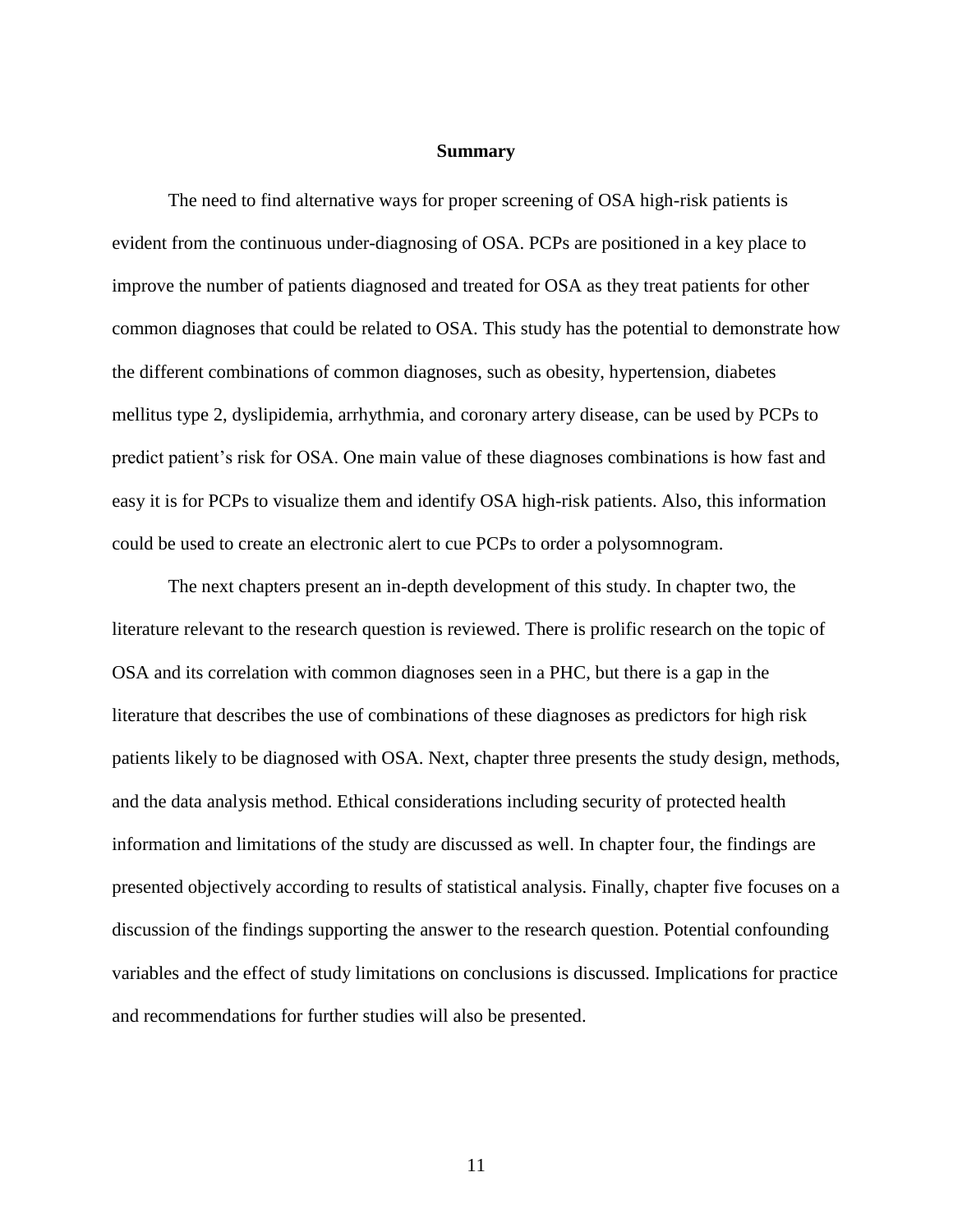## **CHAPTER 2: LITERATURE REVIEW**

<span id="page-22-0"></span>This chapter will provide a thorough discussion of the current literature regarding obstructive sleep apnea (OSA). It is divided into six sections. First, an overview of what is known about OSA with respect to pathophysiology and epidemiology is presented. Next, risk factors for OSA are reviewed. In the third section, the cost associated with untreated OSA is discussed. The following section presents the literature regarding the treatment of choice for OSA. In the fifth section, the state of the science with respect to OSA screening is reviewed. Finally, a case is made for using specific common diagnoses as an alternative to currently available screening methods.

## **Obstructive Sleep Apnea**

<span id="page-22-1"></span>OSA is a condition featuring several episodes of apnea (complete airway obstruction) and or hypopnea (partial airflow obstruction) despite inspiratory efforts. These events usually cause arousals and sleep fragmentation. The recurrent events of airway obstruction often result in oxygen desaturation and subsequent increase in arterial carbon dioxide (American Academy of Sleep Medicine Task Force, 1999). The hypoxia severity may vary according to the number of airway obstruction episodes. It may range from five to hundreds of events per hour (Khayat, Patt, & Hayes, 2009). The diagnosis of OSA is confirmed when the polysomnogram shows apneahypopnea index (AHI) or respiratory disturbance index (RDI) of five or more and the patient presents daytime sleepiness, fatigue, sleep disturbance, waking up gasping for air, or loud snoring. Also, in the absence of symptoms, the diagnosis of OSA is granted when AHI or RDI is equal or greater than 15 (Epstein et al., 2009). The severity levels of OSA are related to the AHI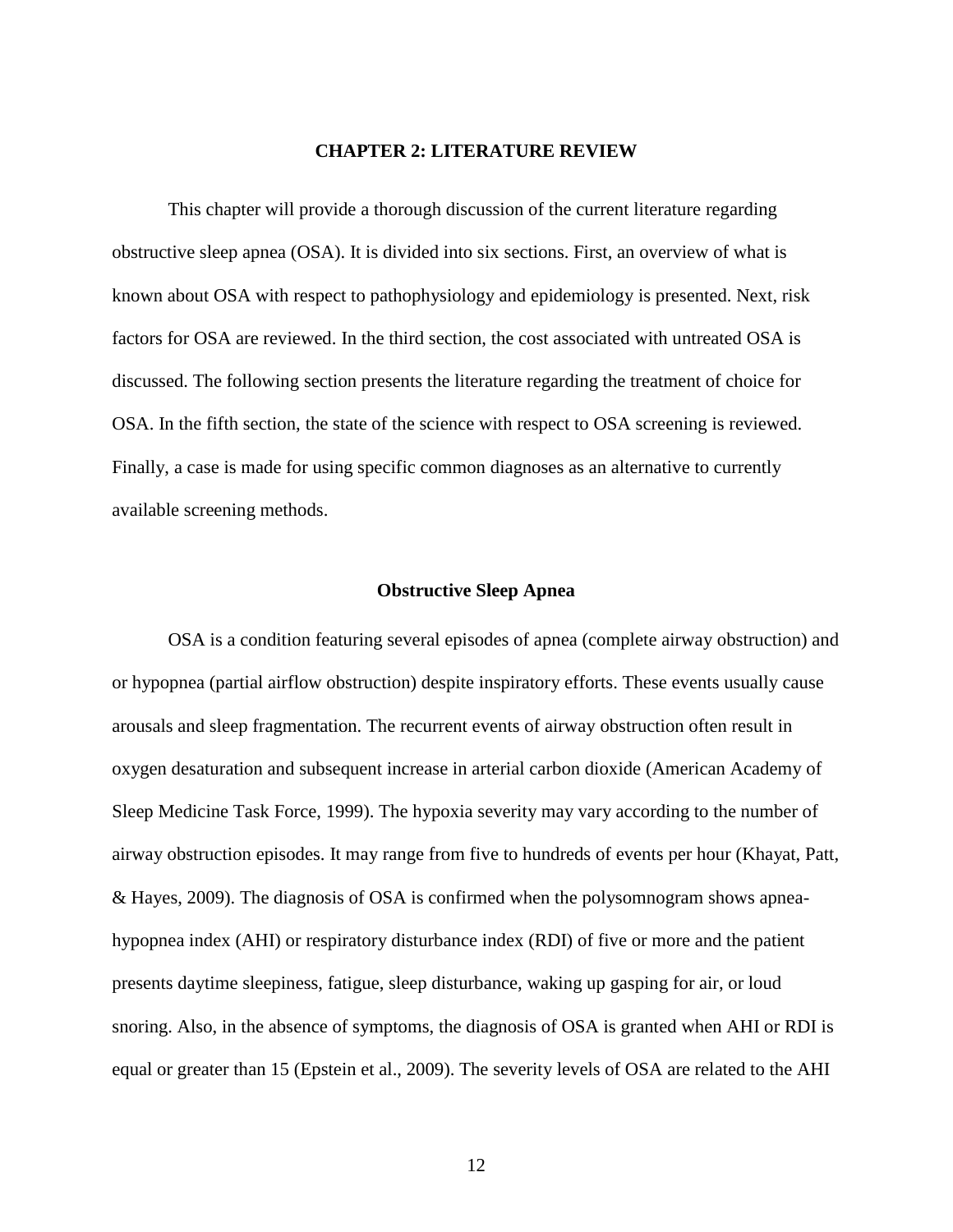or RDI score: 5-14 mild, 15-29 moderate, 30 or more severe (American Academy of Sleep Medicine Task Force, 1999; Epstein et al., 2009; Young et al., 2002).

## <span id="page-23-0"></span>**Pathophysiology**

The pathophysiology of OSA is multi-factorial and not well-understood. The potential mechanism is related to reduced oxygenation caused by the repeated apneas and hypopneas events. Therefore, surges of the sympathetic activation, including rises of catecholamine levels, leads to endothelial dysfunction (Eckert & Malhotra, 2008). Moreover, there is evidence showing increased inflammatory markers such as C-reactive protein in patients diagnosed with OSA (Golbin et al., 2008; Khayat et al., 2009; Valham et al., 2008). The upper airway anatomy in patients diagnosed with OSA is usually smaller and narrower then patients without this condition. This presentation of the soft tissue structures surrounding the upper airway promotes its collapse (Schwab et al., 1995). The Mallampati classification scores the visibility of the tonsils, uvula, and soft palate. The visibility of these structures is scored from one (complete visualization) through four (no visualization) (Jacobs & Coffey, 2009). The upper airway has multiple purposes, including passage of air, food, and liquids. To accomplish these tasks effectively, the muscle structures have collapsible properties allowing intermittent closure during breathing, swallowing, and speech. Unfortunately, these mechanisms may fail during sleep and collapse, blocking the air passage (Eckert  $&$  Malhotra, 2008). The recurrent blockage of air during sleep decreases the oxygen saturation (hypoxemia) and increases the concentration of carbon dioxide in the blood (hypercapnia) leading to sympathetic activation. These blockages can be complete (apnea) or partial (hypopnea) and may cause arousal and sleep fragmentation (Eckert & Malhotra, 2008).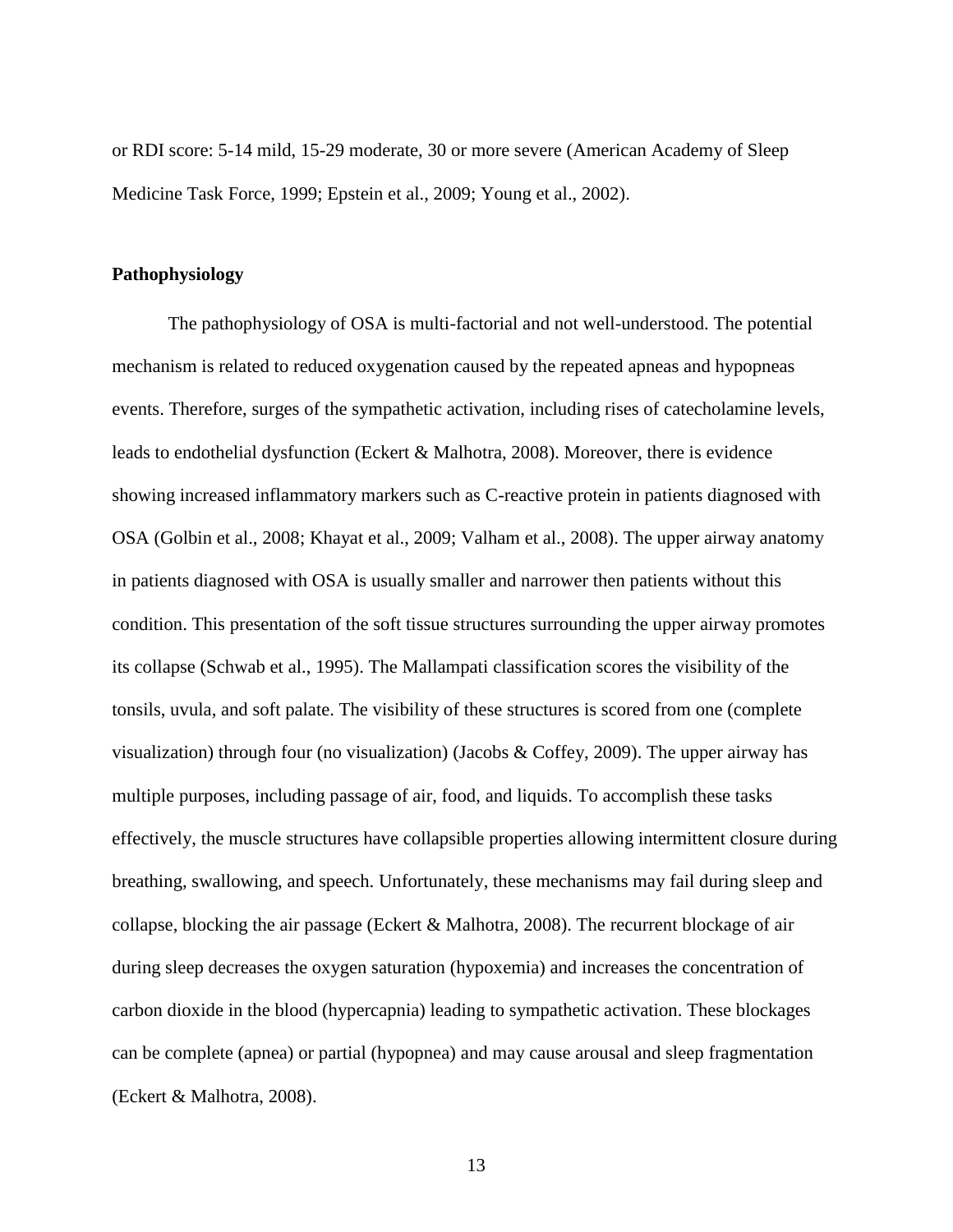## <span id="page-24-0"></span>**Epidemiology**

An analysis of the Sleep in America 2005 Poll of the National Sleep Foundation showed that about 25% of the adult population is at risk for OSA (Hiestand et al., 2006). OSA is the most common of the sleep disorders (Calvin & Somers, 2009) with estimates of 2% to 7% of the adult population worldwide (Punjabi, 2008). There is consensus that the prevalence of OSA in a PHC setting is higher than in the general population (N. C. Netzer et al., 2003). This may be explained by common diagnoses seen in PHC that are directly associated with OSA. For instance, studies indicate that there is strong evidence linking OSA with cardiovascular diseases (Khayat et al., 2009; N. C. Netzer, Stoohs, C. M. Netzer, Clark, & Strohl, 1999; Somers et al., 2008).

The Busselton Health Study demonstrated, after a 14-year follow-up, that moderate and severe OSA is an independent risk factor for all-cause mortality associated with 33% mortality versus 6.5% of healthy participants (Marshal et al., 2008). The Wisconsin Sleep Cohort found significant mortality risk associated with untreated severe OSA in its 18-year follow-up study. Severe OSA was an independent factor for all-cause mortality with three-fold greater risk compared with the population without OSA (Young et al., 2008). Considering the high mortality risk of severe OSA, treatment is recommended even for those patients without symptoms of sleepiness (Pack et al., 2008). Patients identified as high-risk for OSA should be follow-upped with a polysomnogram. Studies have shown that about 70% of high-risk individuals screened with polysomnogram receive a diagnosis of OSA (Sassani et al., 2004).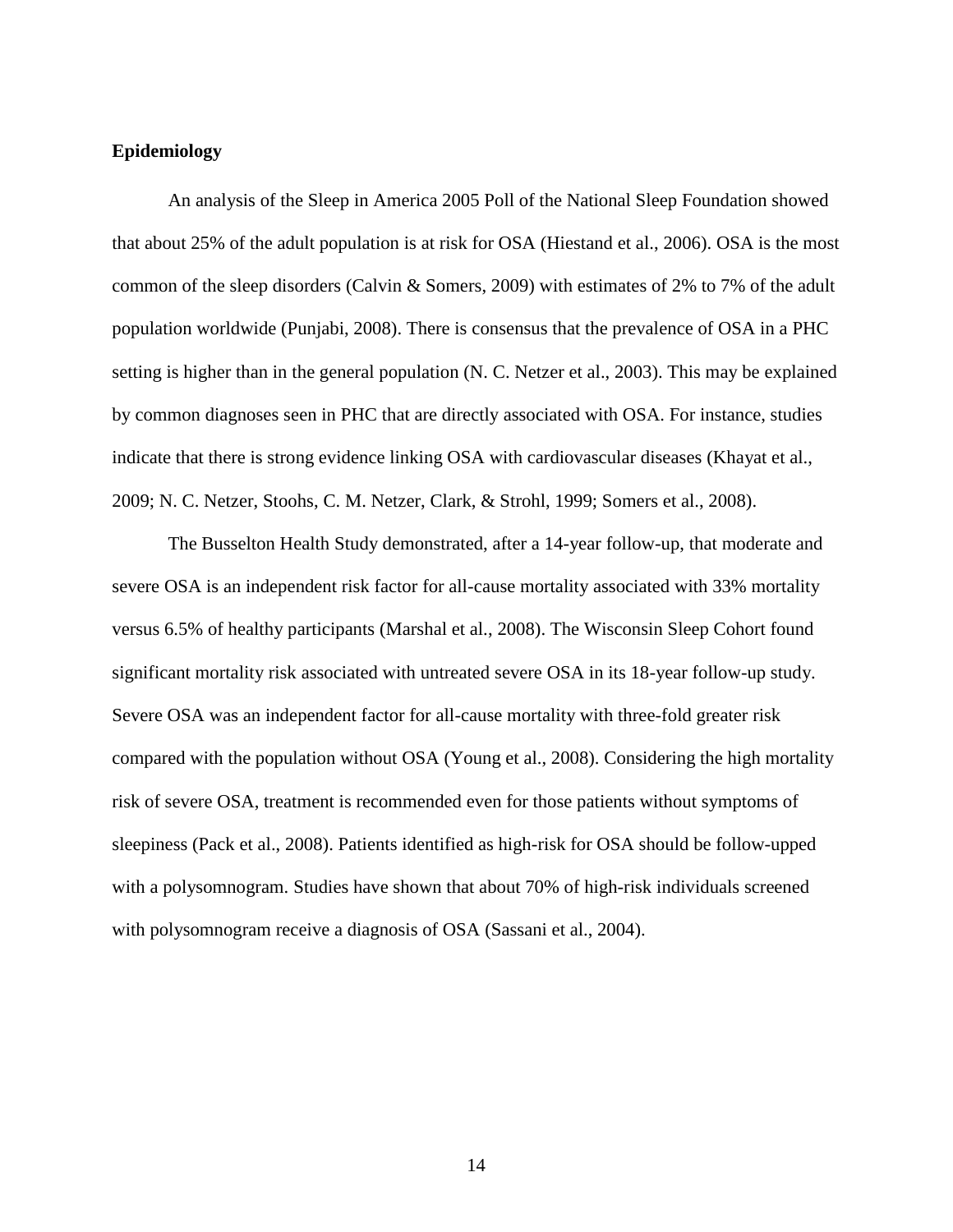## **Risk Factors for OSA**

## <span id="page-25-1"></span><span id="page-25-0"></span>**Age and Gender**

Age has been indicated as a risk factor for OSA, but there is no clear consensus among several studies as to the age range at risk. Many studies present middle-age as high-risk, but the definition of middle-age can vary considerably among authors, with the lower range varying from 40 to 55 years. However, there is consensus that OSA incidence increases with age and plateaus about age 65 (Eckert & Malhotra, 2008; Hiestand et al., 2006; Pavlova, Duffy, & Shea, 2008; Punjabi, 2008). The deterioration of the upper airway reflexes and anatomic changes due to the aging process may place older people at high-risk for OSA (Eckert & Malhotra, 2008).

Middle-age and male gender have been associated with increased risk for OSA (Gurubhagavatula et al., 2008; Pagel, 2008). In a 7-year follow-up study with middle-aged healthy men, OSA was associated with increased risk to develop cardiovascular diseases in almost five-fold. In the same study, when OSA was not treated the cardiovascular mortality risk increased close to eleven-fold (Peker, Hedner, Norum, Kraiczi, & Carlson, 2002). In a study comprising men with mean age 47 years, there was indication of cognitive dysfunction related to OSA (Saunamäki, Himanen, Polo, & Jehkonen, 2009). It is not completely understood why OSA prevalence is higher in males. The closest explanation is related to the fat deposition around the pharyngeal airway which is more increased in males than in females (Eckert & Malhotra, 2008). Males also have increased length of the pharyngeal airway which has been linked to airway propensity to collapse.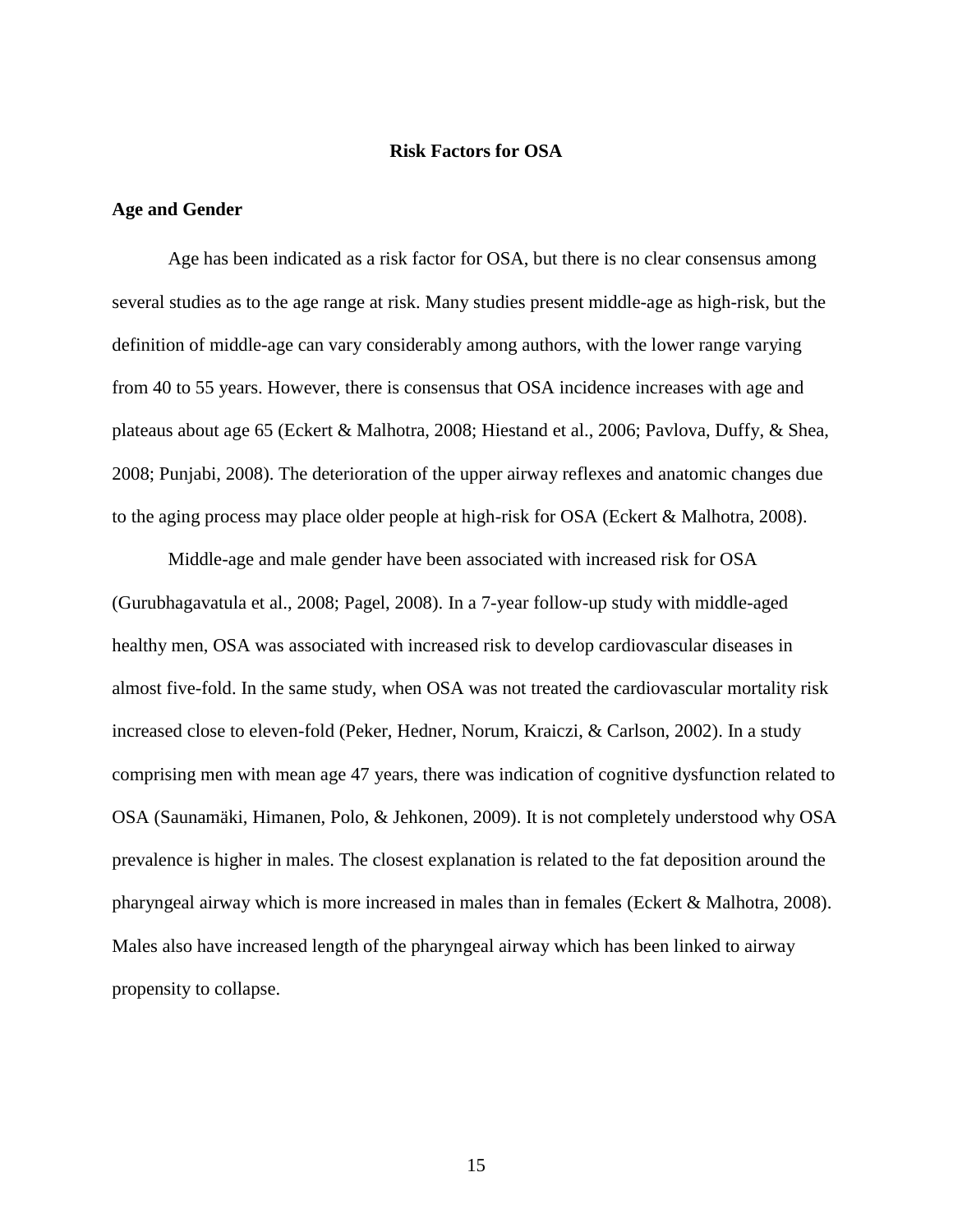## <span id="page-26-0"></span>**Metabolic Syndrome**

Metabolic syndrome is characterized by a combination of disorders, such as obesity, diabetes mellitus type 2, dyslipidemia, and hypertension. Incidentally, these diseases have been independently correlated with OSA. Obesity contributes to OSA not only by its anatomic effect, but also by its dysfunctional metabolic activity (Cuhadaroğlu, Utkusavaş, Oztürk, Salman, & Ece, 2009). In obese patients, OSA predicts the severity of insulin resistance due to the hypoxia insult (Polotsky et al., 2009). Moreover, sleep deprivation is a common consequence of sleep fragmentation due to OSA, which has been associated with metabolic syndrome and more specifically to insulin resistance and high levels of glucose (Calvin & Somers, 2009).

## <span id="page-26-1"></span>**Obesity**

Obesity is defined as Body Mass Index (BMI) equal or over 30 kg/m<sup>2</sup>; overweight is considered BMI equal or over 25 kg/m<sup>2</sup>. BMI is the calculation of an individual's weight and height. The prevalence of obesity in the United States (US) has been steadily increasing at alarming rates in the last few years; estimates are that more than half of the US population is overweight (Center for Disease Control and Prevention (CDC). Division of Nutrition, Physical Activity and Obesity, National Center for Chronic Disease Prevention and Health Promotion, 2010). It is well-documented in the literature that there is a direct relationship between obesity and OSA (Dixon et al., 2003; Hiestand et al., 2006; Polotsky et al., 2009; A. R. Schwartz et al., 2008; Tasali & Ip, 2008; Wolk et al., 2003). Obese patients present several features associated with OSA; the most significant in predicting OSA severity was neck circumference equal or greater than 43 cm (17 inches) for both men and women (Dixon et al., 2003). In a study with patients presenting for bariatric surgery, the BMI was directly related to OSA incidence and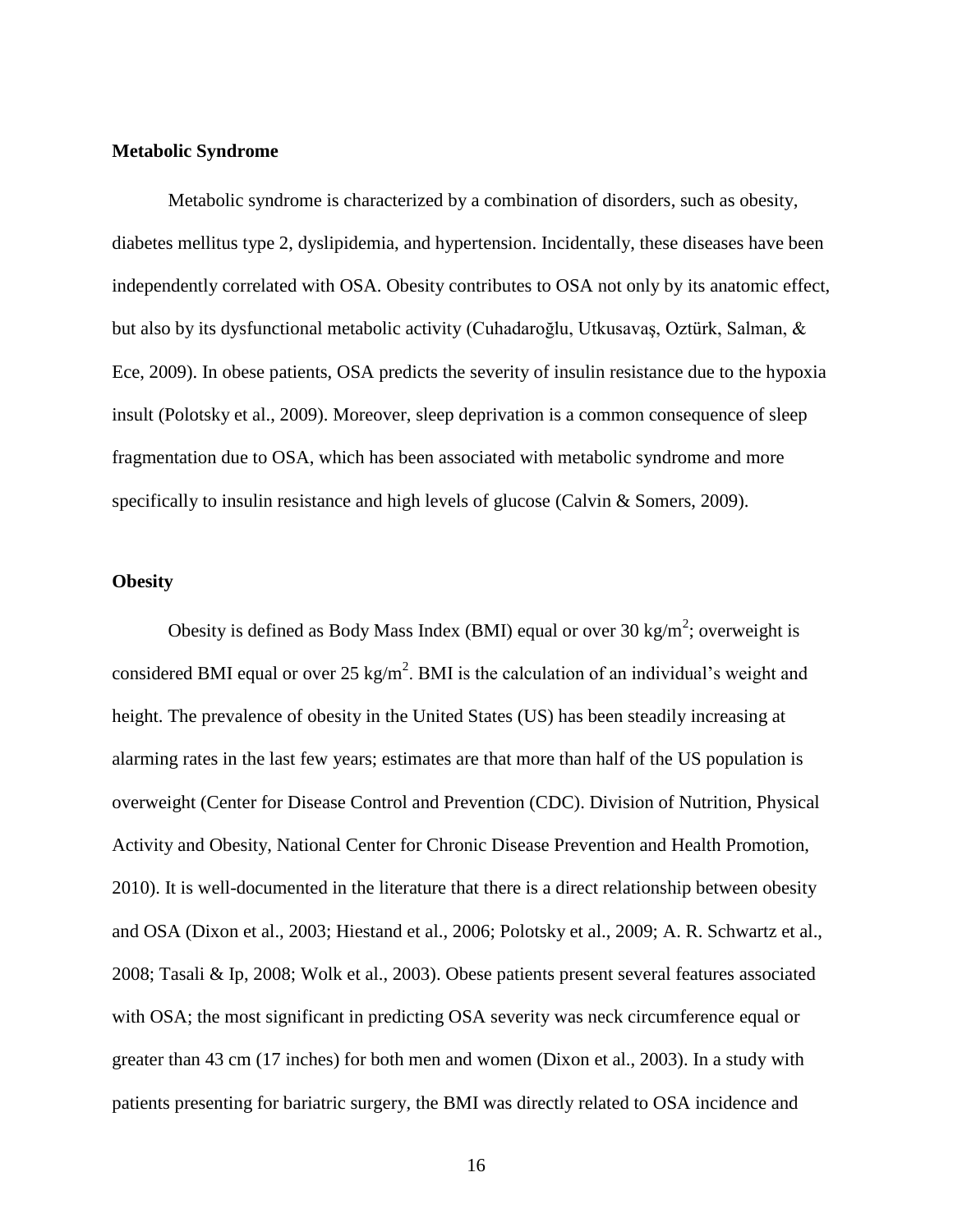severity. For patients with BMI between 40 and 50 kg/m<sup>2</sup> the OSA incidence was close to 74%, and those with BMI greater than 60 kg/m<sup>2</sup> the OSA incidence increased to nearly 95% (Lopez et al., 2008). Obesity is a significant risk factor in the progression of OSA (A. R. Schwartz et al., 2008).

## <span id="page-27-0"></span>**Diabetes Mellitus Type 2**

Diabetes mellitus type 2 has been associated with OSA in several studies worldwide (Aronsohn, Whitmore, Van Cauter, & Tasali, 2010; Botros et al., 2009; Lam et al., 2010; Tasali & Ip, 2008). Sleep fragmentation and hypoxia are common occurrences in OSA which may cause insulin resistance and adversely affect glucose metabolism (Polotsky et al., 2009; Tasali & Ip, 2008). Patients with diabetes and untreated OSA have demonstrated poor glucose control which is adversely affected by the OSA severity (Aronsohn et al., 2010). In a 5-year observational cohort study with 544 participants, OSA was found to independently increase the risk of developing diabetes. Furthermore, this study suggested that regular use of CPAP may decrease the risk of diabetes in patients with severe OSA (Botros et al., 2009).

## <span id="page-27-1"></span>**Dyslipidemia**

Dyslipidemia has been linked to OSA in several cross-sectional studies (Drager, Jun, & Polotsky, 2010; L. Lavie, 2008). Even though the independent association of the OSA effect on dyslipidemia is still debatable, significant improvement on lipid profile has been reported on OSA patients treat with CPAP (Cuhadaroğlu et al., 2009). The inflammatory and immune response activated by the hypoxia experienced in OSA may cause endothelial cell dysfunction promoting dyslipidemia (L. Lavie, 2008).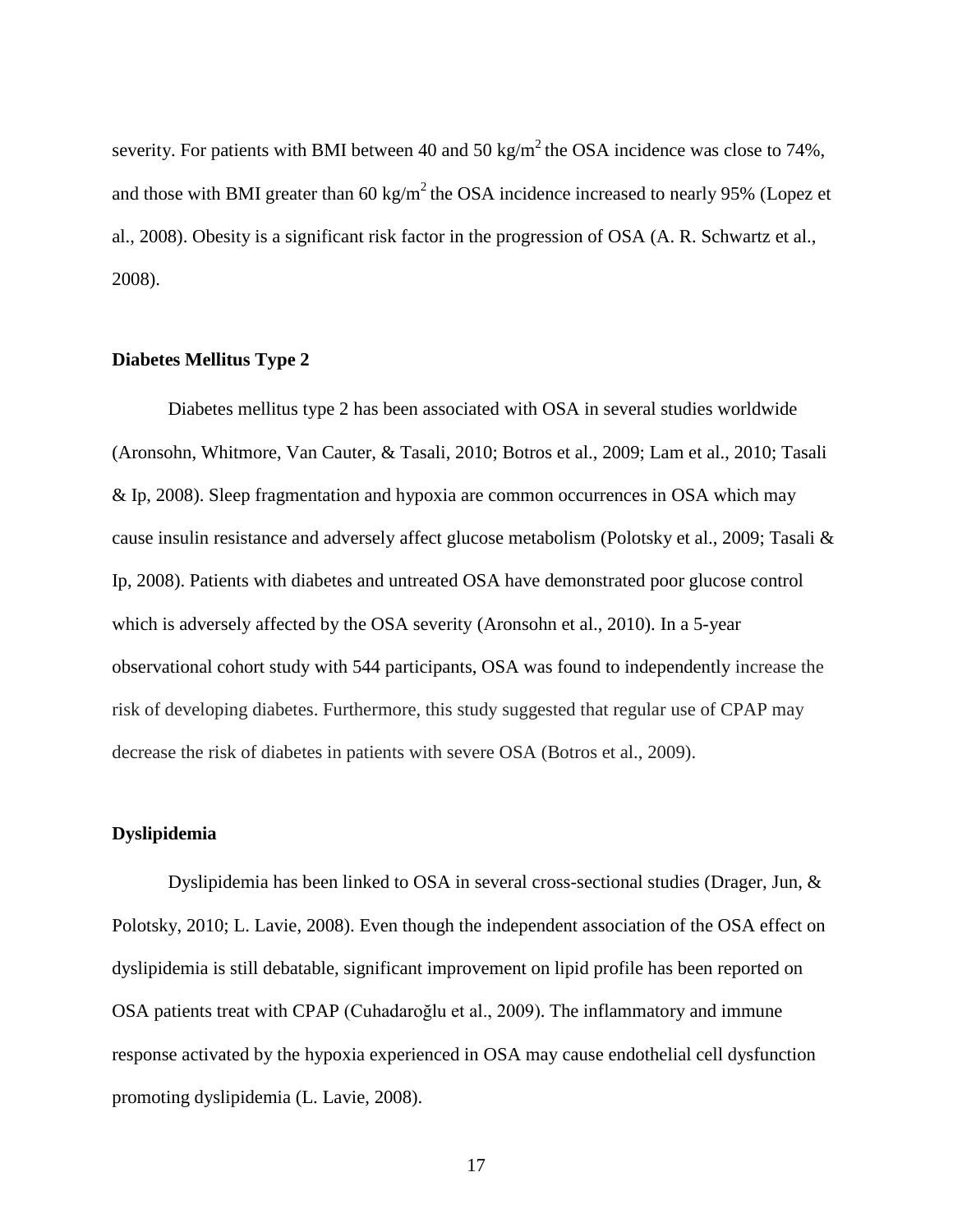## <span id="page-28-0"></span>**Hypertension**

The Seventh Report of the Joint National Committee on Prevention, Detection, Evaluation, and Treatment of High Blood Pressure (JNC 7) places OSA as significant cause of secondary hypertension (US Department of Health and Human Services. National Institute of Health. National Heart, Lung, and Blood Institute Committee, 2003). Hypertension has been linked to OSA in several studies (Bazzano et al., 2007; Calvin & Somers, 2009; Devulapally et al., 2009; Dodson, 2008; Endeshaw et al., 2009; Golbin et al., 2008; Khayat et al., 2009; Merritt, 2004; Peker et al., 2002; Somers et al., 2008; US Department of Health and Human Services. National Institute of Health. National Heart, Lung, and Blood Institute Committee, 2003; Wolk et al., 2003). The peripheral vasoconstriction caused by the repetitive hypoxia during respiratory events interferes with the homeostasis balance affecting blood pressure control (Golbin et al., 2008). Hypoxemia stimulates the release of catecholamine which involves vasoconstrictor hormones such as norepinephrine, epinephrine, and dopamine (Eckert & Malhotra, 2008). The intermittent state of nocturnal hypoxemia triggers the sympathetic system causing surges in the blood pressure, which persist during the day in a carryover effect (Khayat et al., 2009). Nocturnal blood pressure in normal individuals presents the dipping phenomenon where it decreases 10-15% compared to their awake levels. However, OSA does not allow the expected decrease in blood pressure at night and contributes to persistent high blood pressure during the day as well (Devulapally et al., 2009; Endeshaw et al., 2009; Golbin et al., 2008). Kapur (2008) and colleagues did a cross-sectional analysis including all subjects of the Sleep Heart Health Study (1996), and they found stronger association of hypertension with OSA in individuals with daytime sleepiness compared with individuals not reporting sleepiness. Additionally, OSA has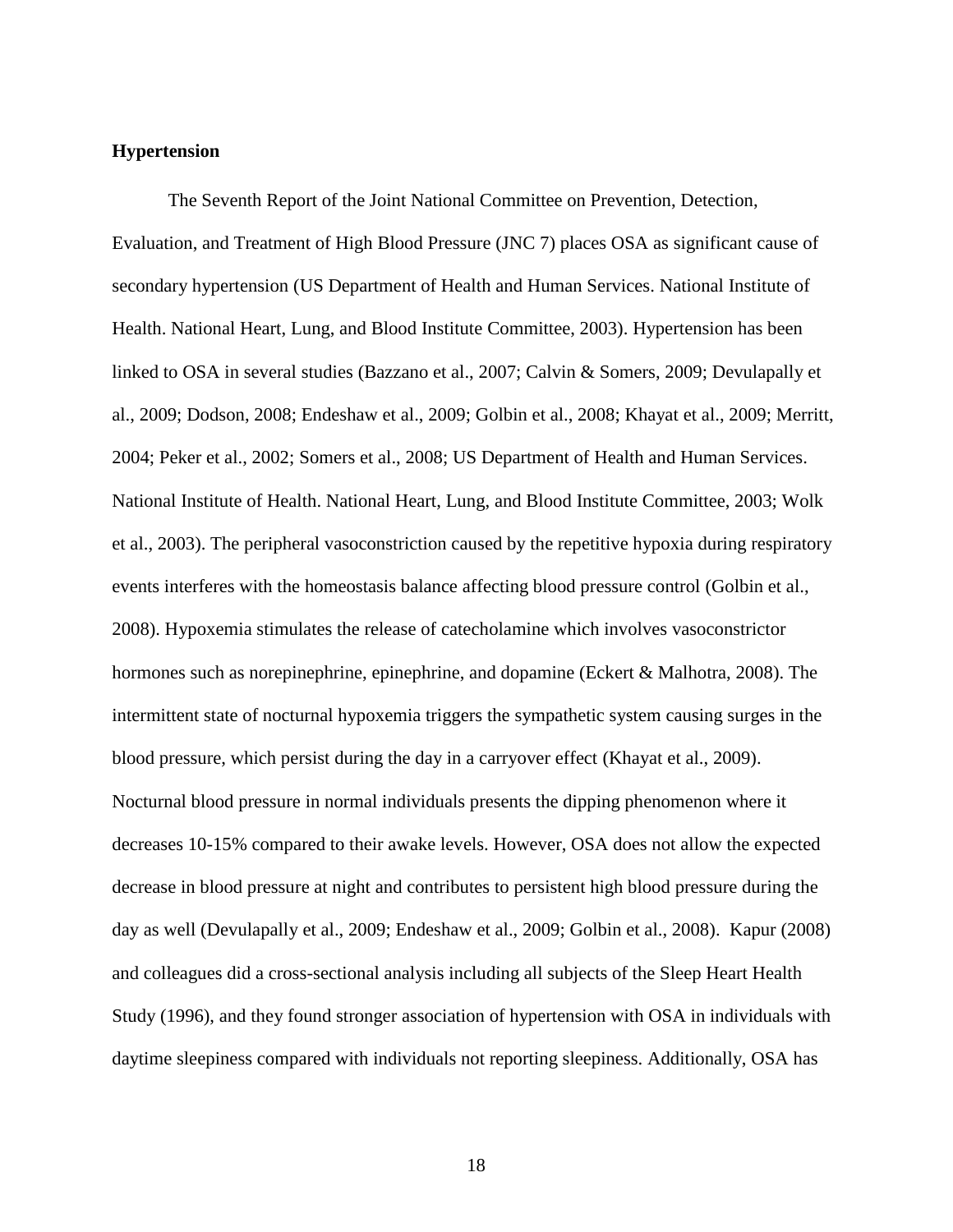been linked to aggravation of hypertension related to obesity due to common pathophysiological mechanisms of OSA and obesity (Wolk et al., 2003).

## <span id="page-29-0"></span>**Cardiovascular Diseases**

Besides hypertension, many of the cardiovascular diseases have been linked to OSA. The Sleep Heart Health Study had 6,046 participants in a multi-center cohort study. It was conducted by the National Heart, Lung, and Blood Institute, and it demonstrated the relationship of breathing sleep disorders with cardiovascular diseases among other implications (Sleep Heart Health Study Research Group, 1996). Increasing evidence argues for an association between OSA and cardiac arrhythmias, including atrial fibrillation, and bradyarrhytmias (Devulapally et al., 2009; Golbin et al., 2008). In a 10-year study with patients diagnosed with coronary artery disease, OSA was considered an independent risk factor for stroke events. Patients with mild and severe OSA presented 2.4 and 3.6 times increased risk for strokes respectively (Valham et al., 2008).

## **The Costs of Untreated OSA**

<span id="page-29-1"></span>Besides the significant direct health care costs associated with untreated OSA and the aggravation of many diseases, other costs include motor vehicle accidents and lost productivity. Daytime hypersomnolence is caused by sleep fragmentation which is one of the hallmarks of OSA. The implications of daytime sleepiness for commercial drivers in particular are severe and costly (Gurubhagavatula et al., 2008). In a controlled study with 1,443 truck drivers 13% were found to be high-risk for OSA and 94.8% of those had a polysomnogram positive for OSA (Talmage et al., 2008). Significant visual vigilance decline was found in drivers with untreated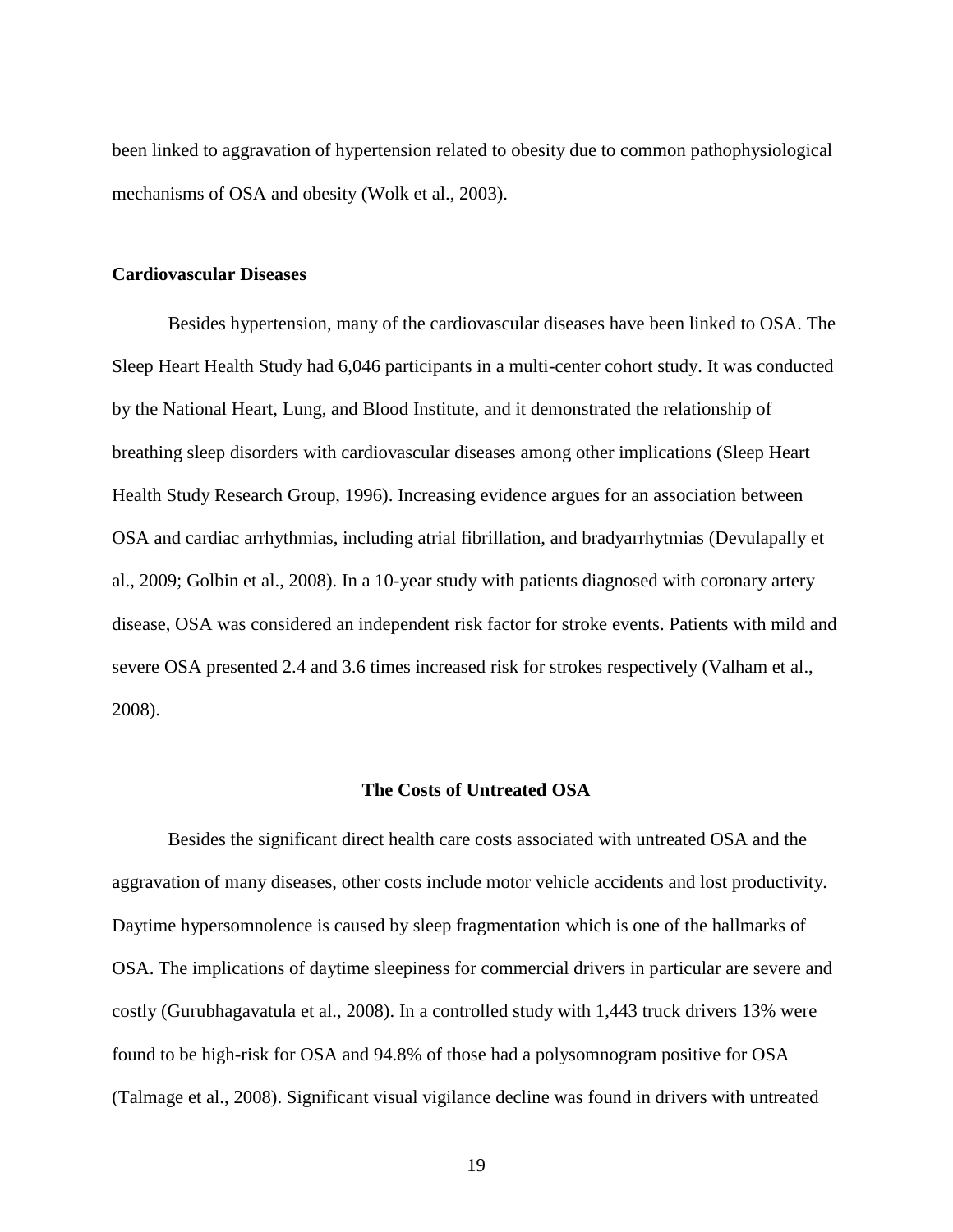OSA (Tippin, Sparks, & Rizzo, 2009). Gurubhagavatula"s study estimates cost of motor vehicle accidents due to drivers with untreated OSA at 2.4 billion dollars per year. Another study by Sassani (2004) estimates cost of OSA-related collisions, including fatalities, at 15.9 billion dollars in the year 2000. Furthermore, the same study estimated that treating drivers for OSA could have saved 980 lives involved in those crashes.

Work productivity has been estimated to be decreased in 37% due to sluggish thought process and neurocognitive impairment of untreated employees with OSA (AlGhanim et al., 2008; Gurubhagavatula et al., 2008). Decreased work performance may be related to daytime hypersomnolence, irritability, reduced vitality, besides cognitive dysfunction (Pagel, 2008). Screening high-risk employees, diagnosing, and treating them with CPAP has shown significant economic benefit (AlGhanim et al., 2008).

## **Treatment for OSA**

<span id="page-30-0"></span>Continuous positive airway pressure (CPAP) is the treatment of choice for OSA (Bazzano et al., 2007). When the diagnosis of OSA is confirmed with a polysomnogram, these patients are referred for a second-night polysomnogram titration to assess appropriate pressure settings for the CPAP. There are a few other treatment options for OSA, but discussing them all is beyond the scope of this study. Patients properly treated with CPAP often have a total resolution or significant improvement of respiratory events. Among other benefits, patients with moderate to severe OSA have demonstrated improvement in the beta cell insulin secretory capacity (Calvin & Somers, 2009) . Moreover, CPAP use for at least 4 hours per night promotes significant control in glucose homeostasis (Calvin & Somers). Studies also have shown that patients treated with CPAP have significant reduction in total cholesterol, low-density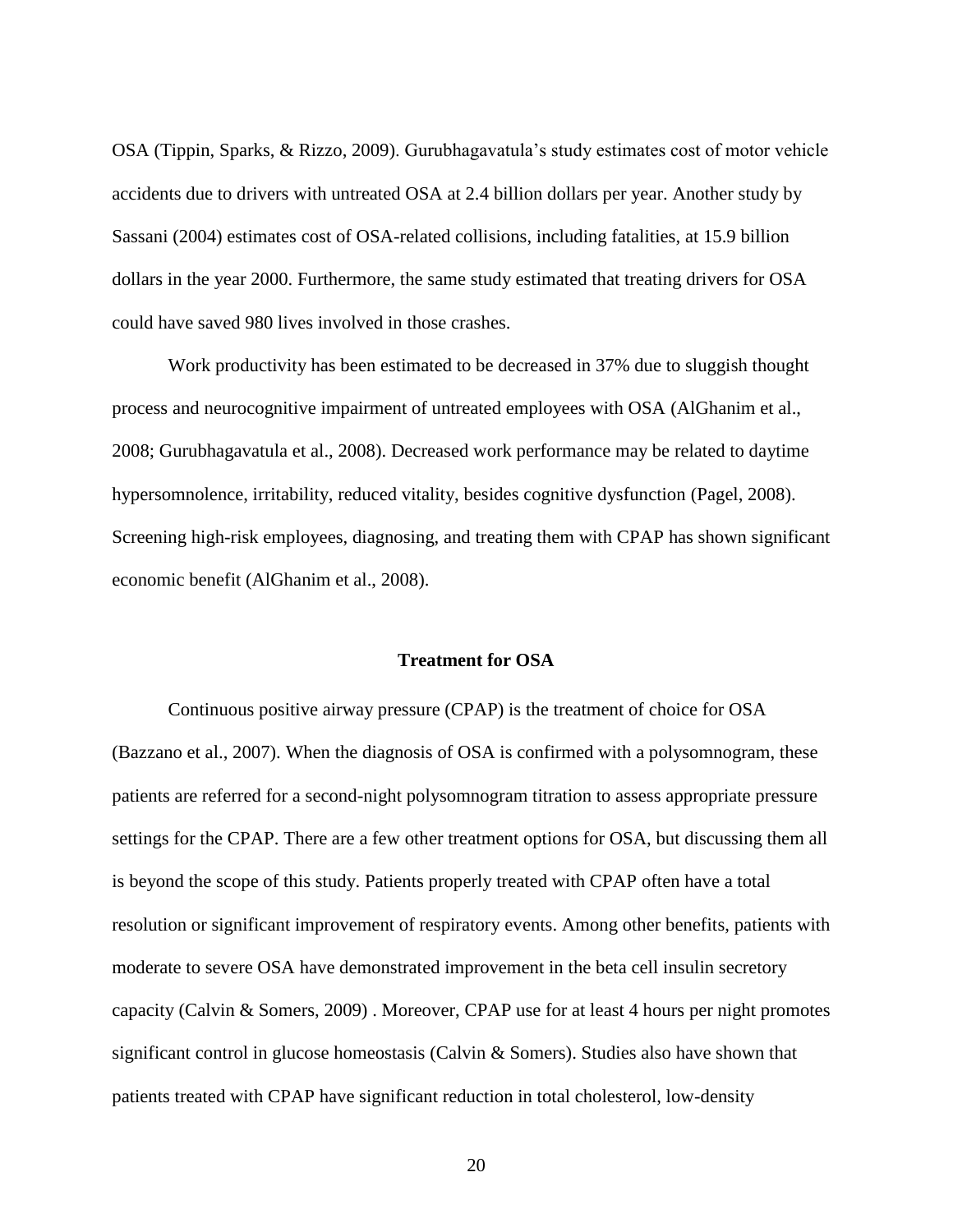lipoprotein, and leptin levels (which has been linked to insulin sensitivity and resistance) (Cuhadaroğlu et al., 2009).

Patients treated for OSA with CPAP have decreased C-reactive protein (CRP) levels (Khayat et al., 2009). CRP is a significant risk factor for cardiovascular diseases (Khayat et al., 2009) and it has been connected with OSA in several studies. Furthermore, the effect of CPAP in reducing blood pressure levels has been demonstrated by several studies (Bazzano et al., 2007; Devulapally et al., 2009). The most significant benefit of proper CPAP treatment on blood pressure control was noted in patients with severe OSA and severe hypertension (Devulapally et al., 2009).

CPAP treatment has demonstrated benefit in decreasing depression symptoms for patients with concomitant diagnosis of OSA (D. J. Schwartz & Karatinos, 2007). There is a high incidence of depression associated with OSA, and it has been suggested that it is due to the effect of intermittent hypoxia on neural alterations (Cross et al., 2008). Moreover, OSA has been known to act as a physiological trigger for headaches including migraine, cluster, tension-type, and others as they may be precipitated by disturbance of the sleep pattern. Morning headaches in particular have been associated with OSA which are resolved after effective treatment with CPAP (Rains & Poceta, 2006).

## **Screening for OSA**

<span id="page-31-0"></span>Primary care practitioners (PCPs) play an important role in identifying patients at highrisk for OSA. They are in a key position to recognize comorbidities and physical features associated with OSA (Pagel, 2008). They also have the opportunity to identify patients not presenting with the classic symptoms but with enough evidence of comorbidities suggestive of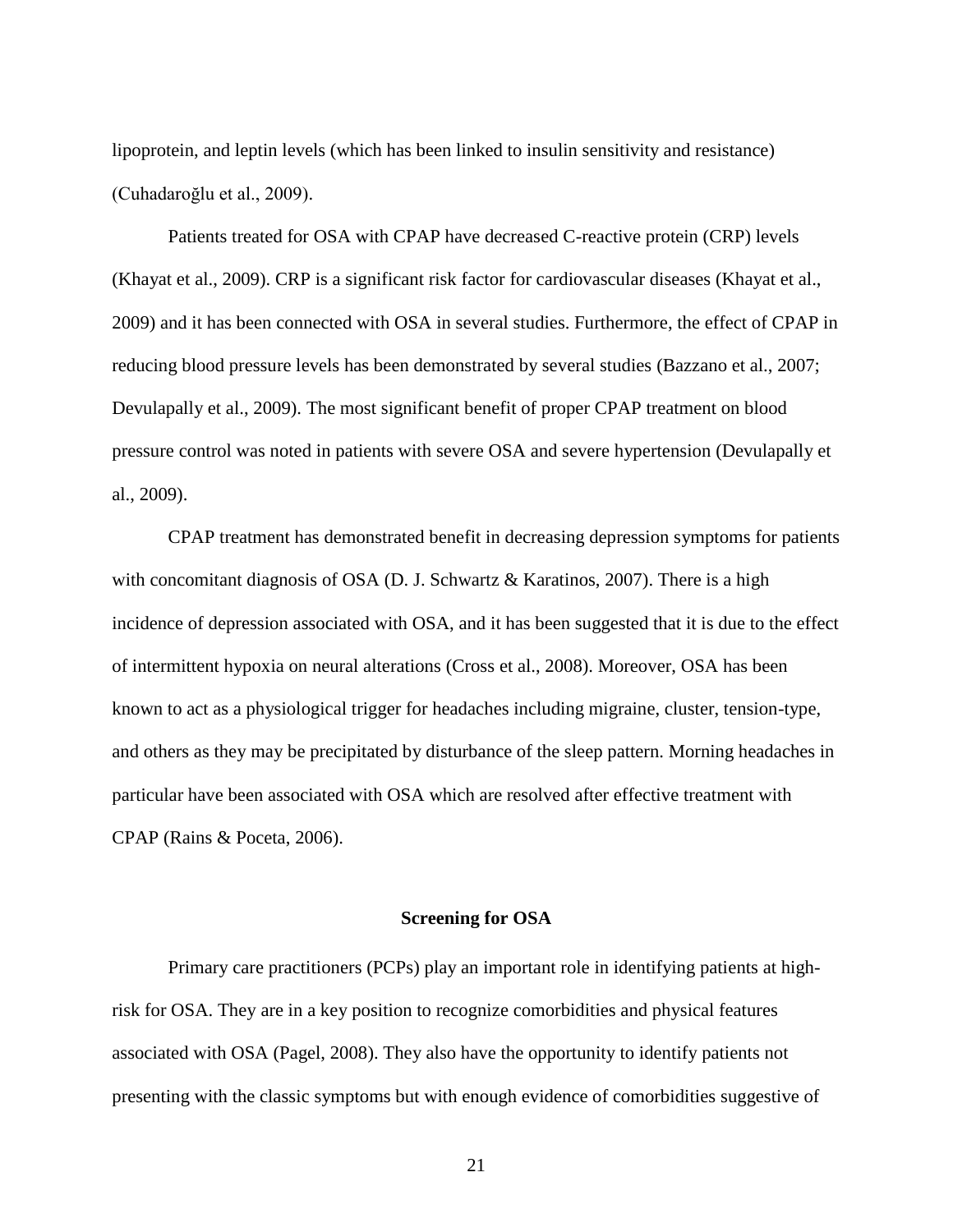high risk for OSA (S. A. Chung et al., 2002; Culpepper & Roth, 2009; Doghramji, 2008; Khassawneh et al., 2009; P. Lavie, 2006). However, several studies have demonstrated that PCPs recognize less than 15% of patients identified with OSA (N. C. Netzer et al., 1999; Reuveni et al., 2004; Skjodt, 2008). For instance, the Berlin questionnaire was validated for use in primary health care settings since 1996 (N. C. Netzer et al., 1999) but there is no significant evidence showing its wide use by PCPs (McNicholas, 2008), hence the low percentage of patients screened by PCPs over a decade later. In Jordan, a cross-sectional survey was conducted in five PHC centers and the results showed that OSA symptoms were frequently present but often not recognized (Khassawneh et al., 2009). PCPs using screening tools or with adequate training to take an accurate sleep history have substantial improved identification of OSA high-risk patients (Khassawneh et al., 2009; P. Lavie, 2006; N. C. Netzer et al., 1999; Skjodt, 2008).

Well-informed PCPs can give significant support for patients treated for OSA. They can ensure patients receive adequate information and follow-up when treated with CPAP. PCPs provide significant support by checking patients for persistence, improvement or resolution of symptoms such as snoring and daytime somnolence after using CPAP (Doghramji, 2008). Initially, and after the adjustment phase, PCPs continue to be an integral part of the long-term follow-up, checking for adherence to treatment, comfort in using the equipment, knowledge of equipment maintenance, and reassessment of weight increase or decrease over their baseline (Culpepper & Roth, 2009; P. Lavie, 2006; Merritt, 2004).

Screening tools have been developed to help PCPs to identify the high-risk patients for OSA, but, no single tool used alone has sufficient sensitivity and specificity to diagnose OSA or predict its severity (Jacobs & Coffey, 2009). Screening tools may function as a reminder to PCPs to ask patients about their sleep histories and identify the patients at risk for OSA (Reuveni et al.,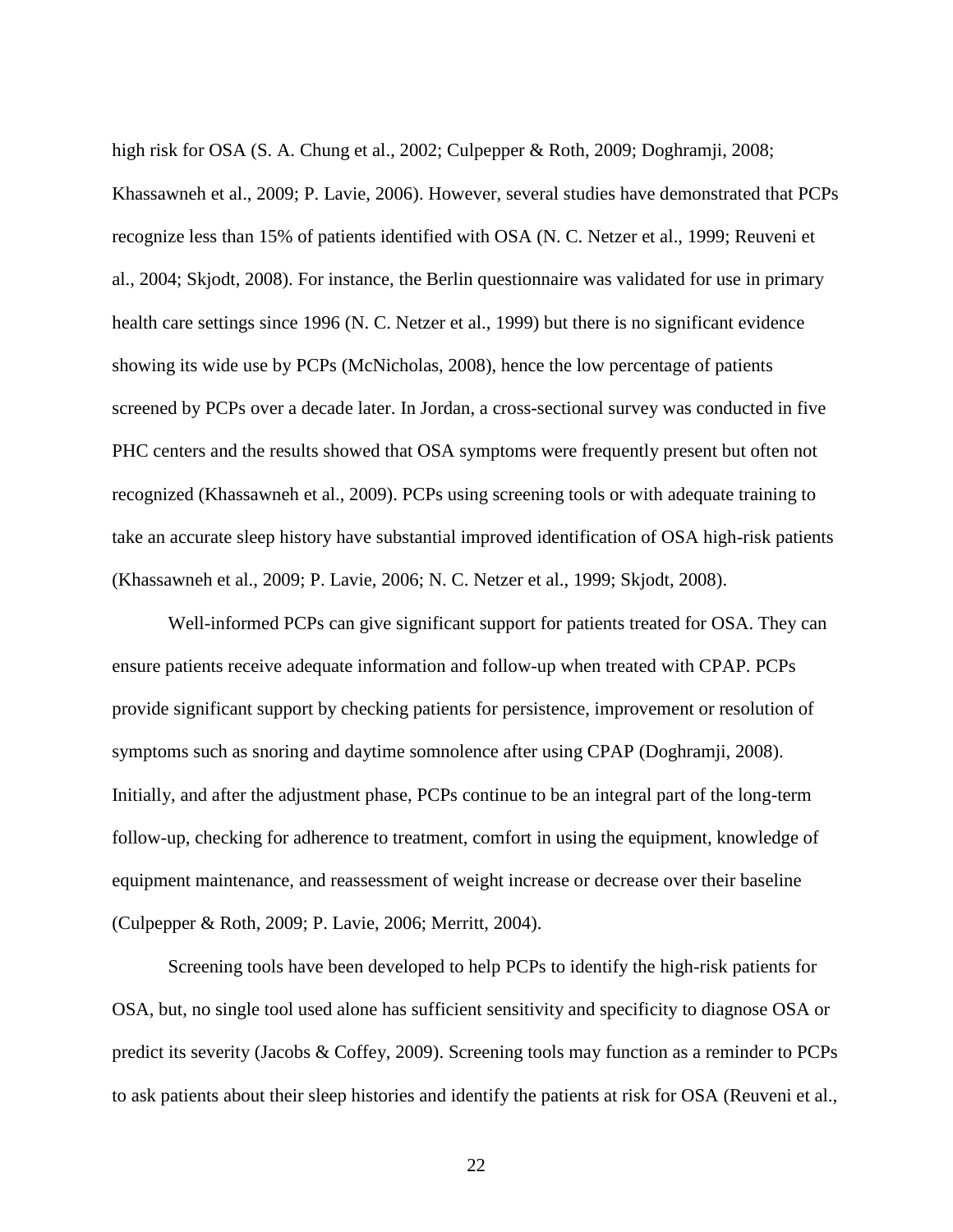2004). Some methods utilize self-reported questionnaires where patients rate their own sleepiness and risk factors.

## <span id="page-33-0"></span>**Epworth Sleepiness Scale**

The Epworth Sleepiness Scale (ESS) was created in 1991 and revised in 1997 by Dr. Murray Johns who is an internal medicine physician with specialization in sleep medicine in Australia. The ESS has been translated and used by experts in sleep medicine in many countries around the world (Johns, 2009; Rosenthal & Dolan, 2008). ESS has been validated in many languages including Spanish (Chica-Urzola, Escobar-Córdoba, & Eslava-Schmalbach, 2007; Vidal et al., 2007), Chinese (Chiner, Arriero, Signes-Costa, Marco, & Fuentes, 1999), Japanese (Takegami et al., 2009), and Portuguese (Bertolazi et al., 2009).

The ESS was created with the purpose of measuring excessive daytime sleepiness in adults. It is a simple self-administered 8 item questionnaire of 8 specific common situations in daily living. These questions were developed based on identified low stimulus activities promoting sleepiness. Individuals are requested to rate on a scale 0-3 how likely they would be to doze off or fall asleep in each situation described in the 8 questions. The scale ranges from: (0) would never doze, (1) slightly chance of dozing, (2) moderate chance of dozing, (3) high chance of dozing. The eight situations are: (I) sitting and reading, (II) watching television, (III) sitting, inactive in a public place, (IV) as a passenger in a car for an hour without a break, (V) lying down to rest in the afternoon when circumstances permit, (VI) sitting talking to someone, (VII) sitting quietly after lunch without alcohol, and (VIII) in a car, while stopped for a few minutes in the traffic. Out of the total possible score of 24 points, 10 or higher is considered abnormal (Johns, 1991). The scoring is simple and may take just a few seconds.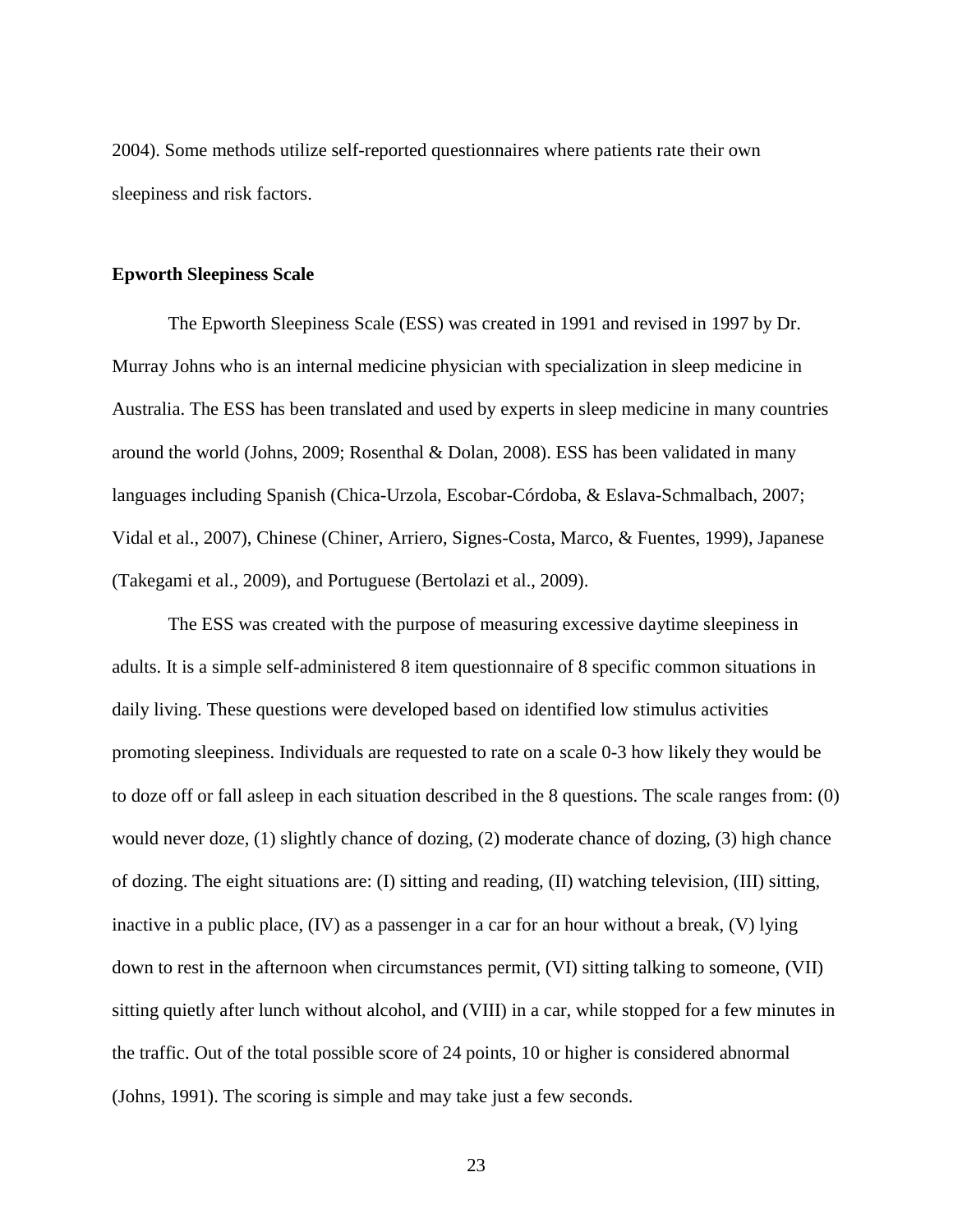The ESS was tested for reliability and internal consistency in a study with 104 medical students and 150 patients. It was retested after five months with no significant change for the healthy students and with significant change for the patients treated for OSA. The paired ESS scores were consistent and highly correlated  $(r=0.82)$  with the Cronbach's alpha  $(0.88)$  (Johns, 1992). Rosenthal (2008) discussed the low sensitivity (66%) of the ESS in identifying OSA at score of 10 and also the low specificity of only 48%. One limitation of the ESS is related to patients reporting daytime sleepiness which may be due to other conditions including a fast-pace life style (Rosenthal & Dolan, 2008). On the other hand, patients may under-report daytime sleepiness. For instance, patients may gradually and chronically become hyper-somnolent during the day and not realize it (Dodson, 2008).

## <span id="page-34-0"></span>**Berlin Questionnaire**

The Berlin Questionnaire was created at the Conference on Sleep in Primary Care in April 1996 in Berlin, Germany. This conference had representation of 120 American and German pulmonary and primary care physicians. The Berlin Questionnaire was developed based on studies across the literature. They selected questions to elicit factors or behaviors that consistently predicted the presence of sleep apnea (N. C. Netzer et al., 1999).

The questions on the Berlin Questionnaire focus on risk factors for sleep apnea. It consists of one introductory question and four follow-up questions concern snoring; three questions addressing daytime sleepiness, with a sub-question about sleepiness while driving. One question concerns history of high blood pressure. Patients are also asked to provide information on age, weight, height, gender, neck circumference, and ethnicity. The body mass index is calculated from self-reported weight and height (N. C. Netzer et al., 1999).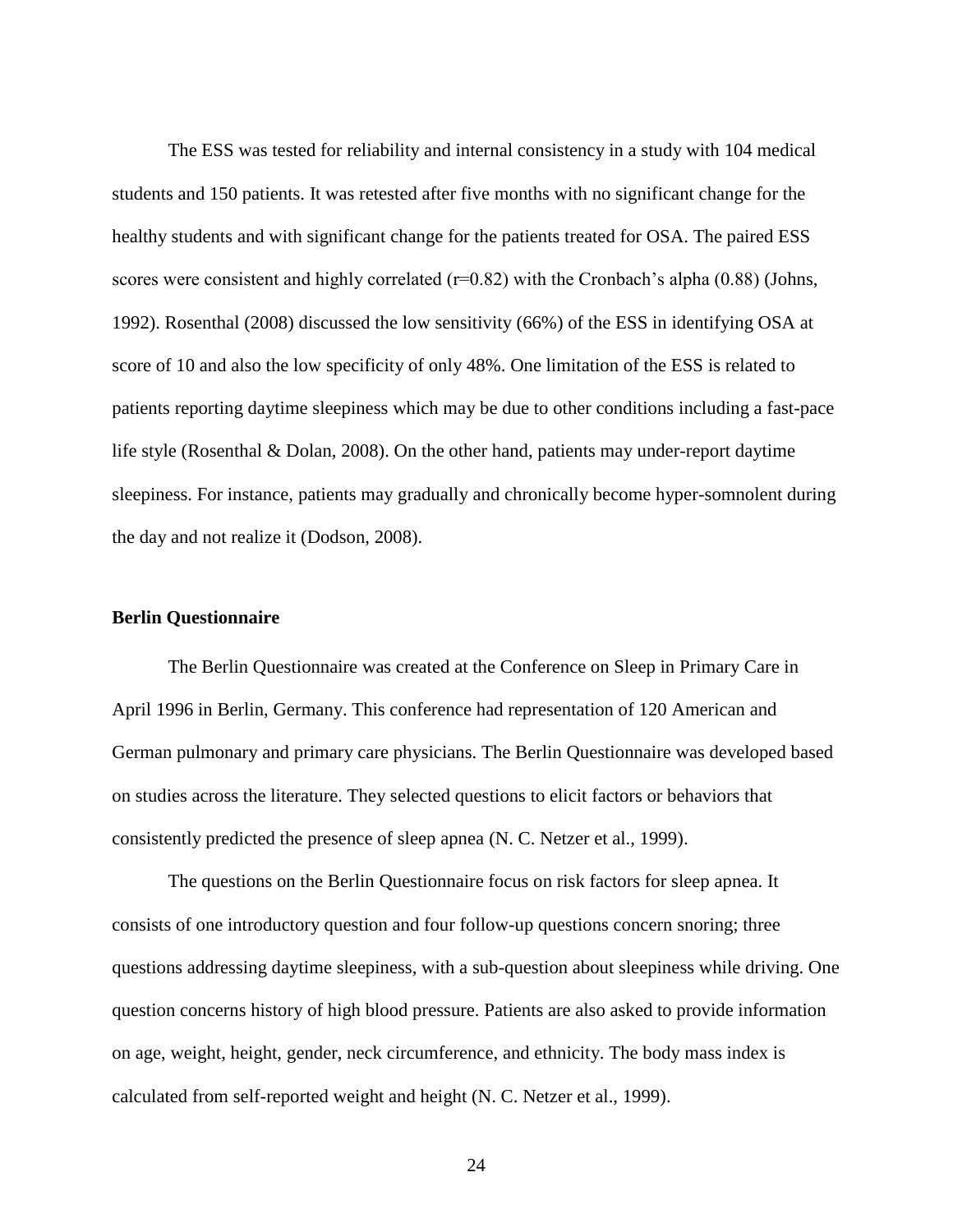The predictive values for the Berlin Questionnaire vary among different populations. In a primary care setting the sensitivity ranges from 54% to 86% and the specificity from 43% to 87%. The reliability according to the agreement and Cohen coefficient of test-retest was 96.3%. However, the sensitivity and specificity were much lower (below 70%) and less predictive of OSA in patients referred to sleep centers and in patients undergoing pulmonary rehabilitation (F. Chung et al., 2008b).

## <span id="page-35-0"></span>**STOP-BANG Questionnaire**

Dr. Frances Chung and his team of seven researchers in Canada developed and validated the STOP-BANG questionnaire in 2008 for OSA screening in the surgical setting. They were looking for a concise and easy screening tool to use for pre-anesthesia evaluation of patients at risk for OSA. By recognizing high-risk patients undiagnosed for OSA, it was expected that perioperative morbidity and mortality would be decreased (F. Chung et al., 2008a; F. Chung et al., 2008b; Lopez et al., 2008; Skjodt, 2008).

The four questions of the STOP questionnaire were based on the Berlin questionnaire related to (S) snoring, (T) tiredness, (O) observed obstruction (stopped breathing), (P) pressure (hypertension). The observed characteristics of individuals at high-risk for OSA from the STOP questionnaire pilot study led to the addition of the BANG questions. (B) Body Mass Index (BMI) greater than 35 kg/m<sup>2</sup>, (A) age over 50 years, (N) neck circumference greater than 40 cm (16 inches), and (G) male gender. The STOP-BANG questionnaire with three or more yes responses suggests high risk for OSA (F. Chung et al., 2008a).

A pilot study was conducted with 592 preoperative adult patients. They answered the STOP questionnaire and underwent an overnight polysomnogram regardless of the score. After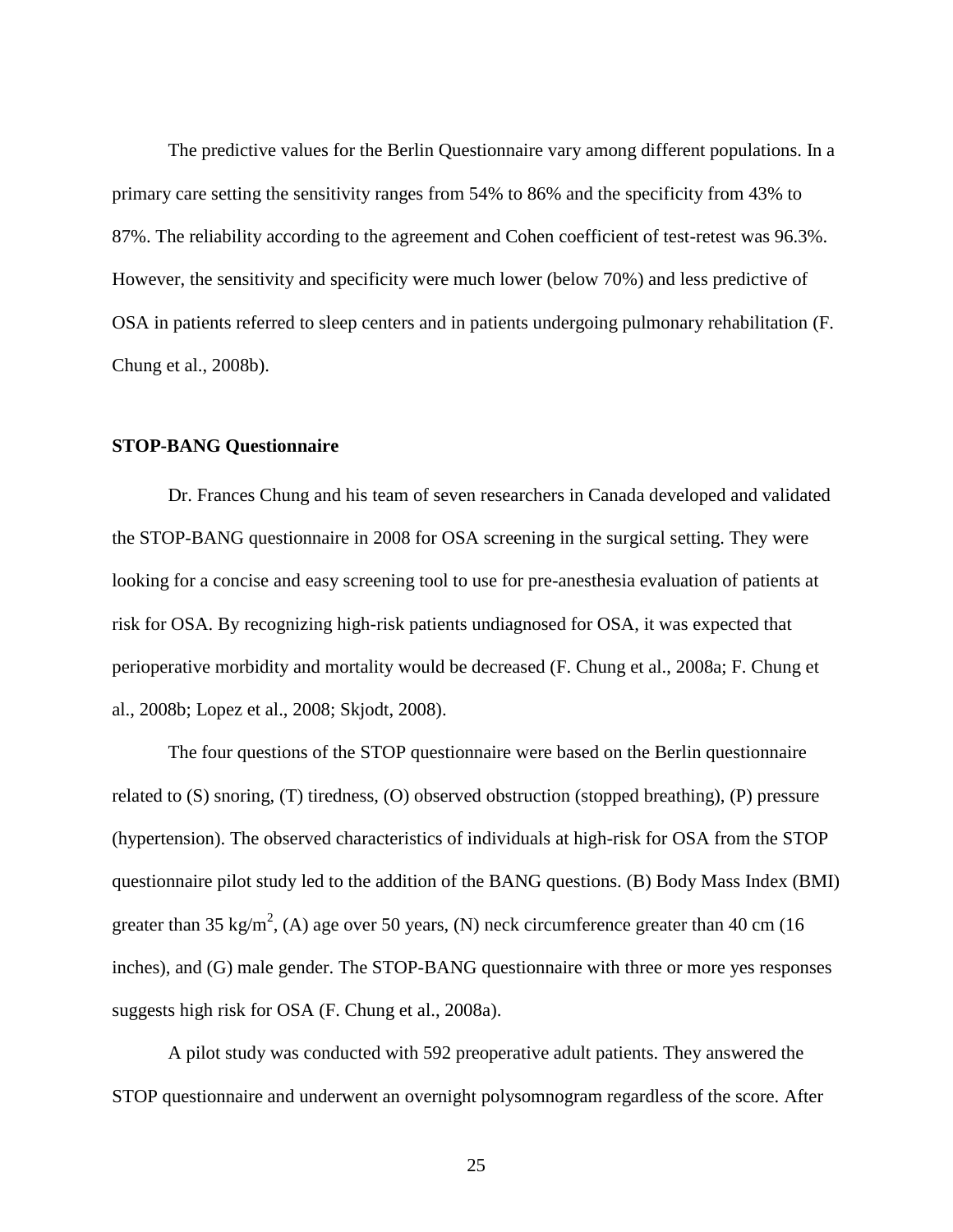the pilot study the same research process was conducted for 1,875 patients and the "BANG" questions were added to the STOP questionnaire. The results from the polysomnogram were analyzed considering the predictive parameters of the STOP-BANG questionnaire to evaluate its validity. The polysomnogram with apnea-hypopnea index (AHI) over 5 was positive for the diagnosis of OSA. The STOP-BANG questionnaire sensitivity at AHI above 5 (mild OSA) was 83.6% and the specificity was 56.4%; at AHI 15 and above (moderate OSA) the sensitivity was 92% and the specificity was 43%; at AHI 30 and above (severe OSA) the sensitivity was 100% and the specificity was 37% (F. Chung et al., 2008a).

#### **Summary**

The literature is rich with evidence linking obstructive sleep apnea (OSA) to several debilitating chronic diseases such as obesity, hypertension, diabetes mellitus type 2, and cardiovascular diseases. However, research evaluating the use of combinations of these high-risk diagnoses for identifying patients at risk for OSA was not found in the literature. Despite wellestablished evidence showing severe adverse effects for patients with untreated of OSA, this disorder continues to be under-diagnosed. Proper screening and treatment for OSA has been linked to improved patients' outcomes ranging from improved health conditions to better quality of life. As documented in multiple studies, PCPs are in a key position to identify high-risk patients for OSA, but frequently these patients are unrecognized. A few screening tools are available for screening of patients at risk for OSA, but they are not widely used in the PHC setting; time constraints often keep PCPs from focusing on OSA screening. It is evident that there is a need to offer alternative ways for PCPs to properly screen patients at risk for OSA.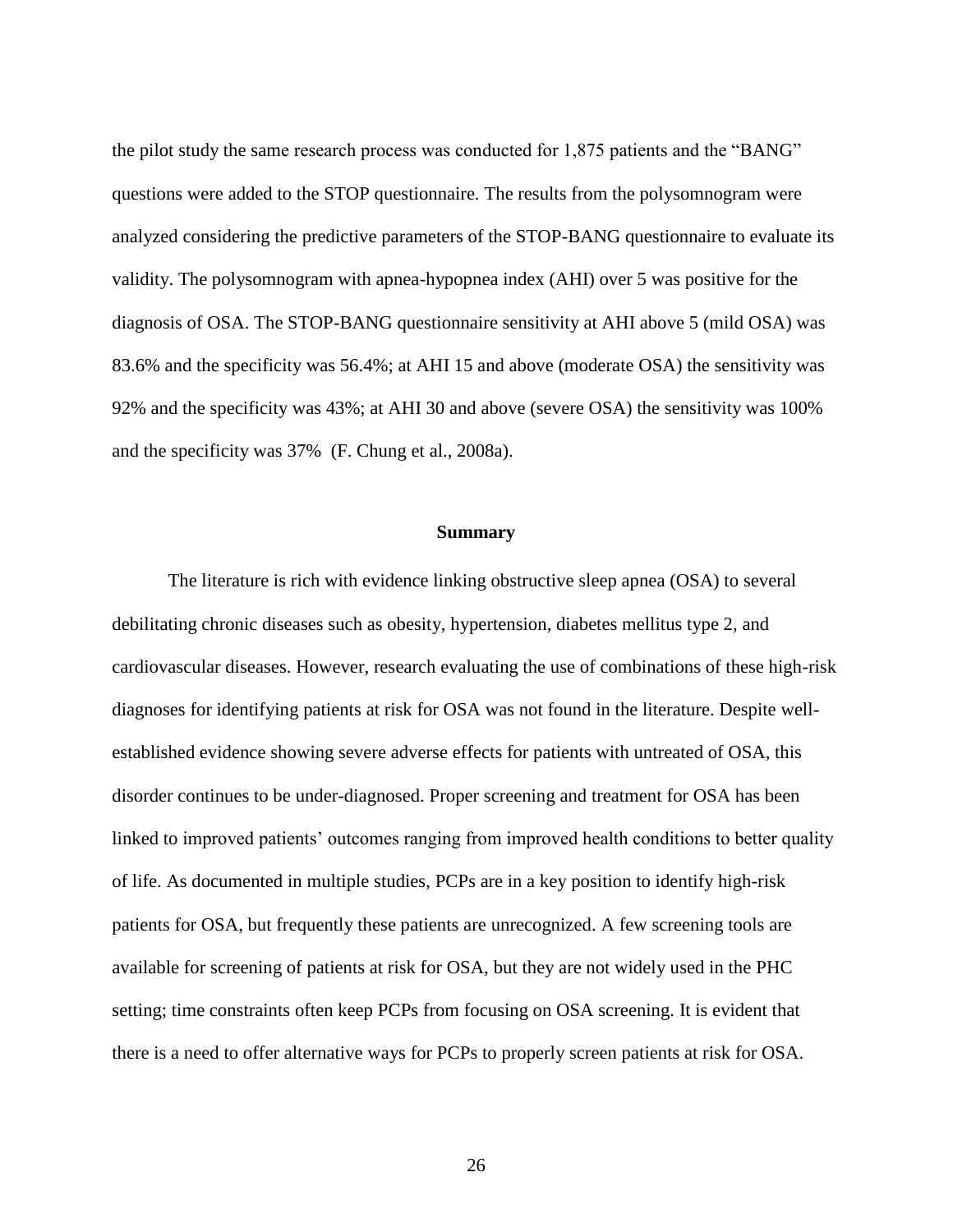This study has the potential to demonstrate how the different combinations of common diagnoses such as obesity, hypertension, diabetes mellitus type 2, dyslipidemia, arrhythmia, and coronary artery disease can be used by PCPs to predict a patient"s risk for OSA. The use of diagnoses combinations may be a fast and simple way for PCPs to identify the patients at risk for OSA because they see patients with these common diagnoses on a daily basis. OSA screening could be made even easier when using electronic health records. An electronic alert based on the diagnoses combination algorithm could prompt PCPs to order a polysomnogram. This study may lead PCPs to increase the screening of high-risk patients, and ultimately reduce the underdiagnosis of OSA.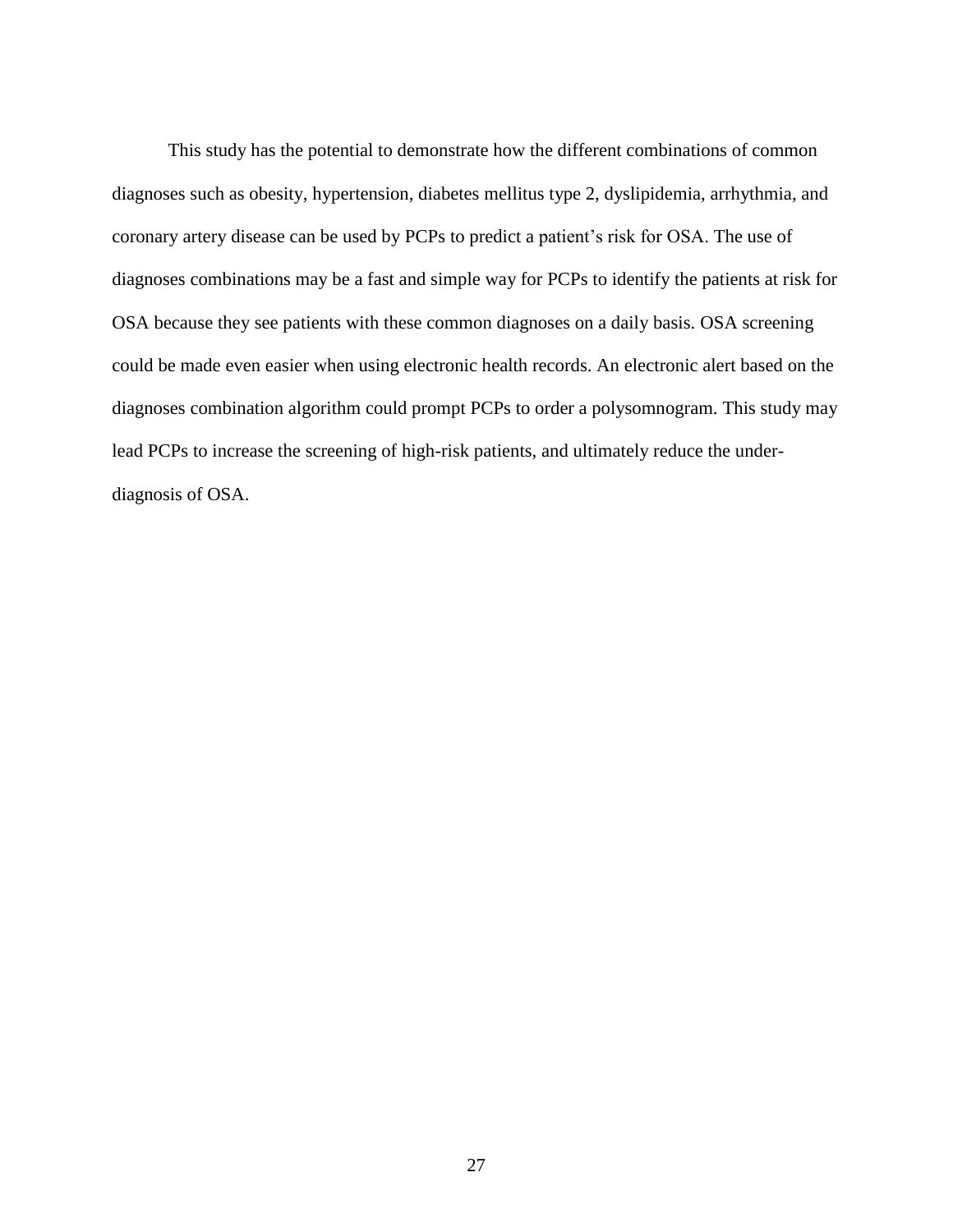#### **CHAPTER 3: STUDY OVERVIEW**

The research question this study addressed was: What is the effect of obesity in combination with one as compared to two or more other high-risk diagnoses on the likelihood of being diagnosed with obstructive sleep apnea in a primary health care setting? Obstructive sleep apnea (OSA) high-risk diagnoses in this study are defined as obesity, hypertension, diabetes mellitus type 2, dyslipidemia, arrhythmias, and coronary artery disease. This chapter presents the study methods, including setting and design and rationale for their appropriateness to answer the research question; method for selecting study participants and data collection; protection of human subjects and ethical considerations; and data analysis to evaluate study outcomes. The limitations of this study are also presented, along with a discussion of implication for practice.

#### **Setting**

The setting of this study was six sleep centers located in five cities in Central Florida that are under the administration of Florida Hospital Sleep Centers. They are certified by the American Academy of Sleep Medicine or The Joint Commission. Most of these sleep centers operate seven days a week and have a high volume of patients diagnosed with OSA. Hundreds of different practitioners refer a variety of patients, resulting in an average of 3000 polysomnograms per year among the six centers. These patients are diverse in their ethnicity, race, gender, and socioeconomic status. They represent a mix of health insurance coverage including Medicare, Medicaid, private insurance, Health Maintenance Organization, and selfpay.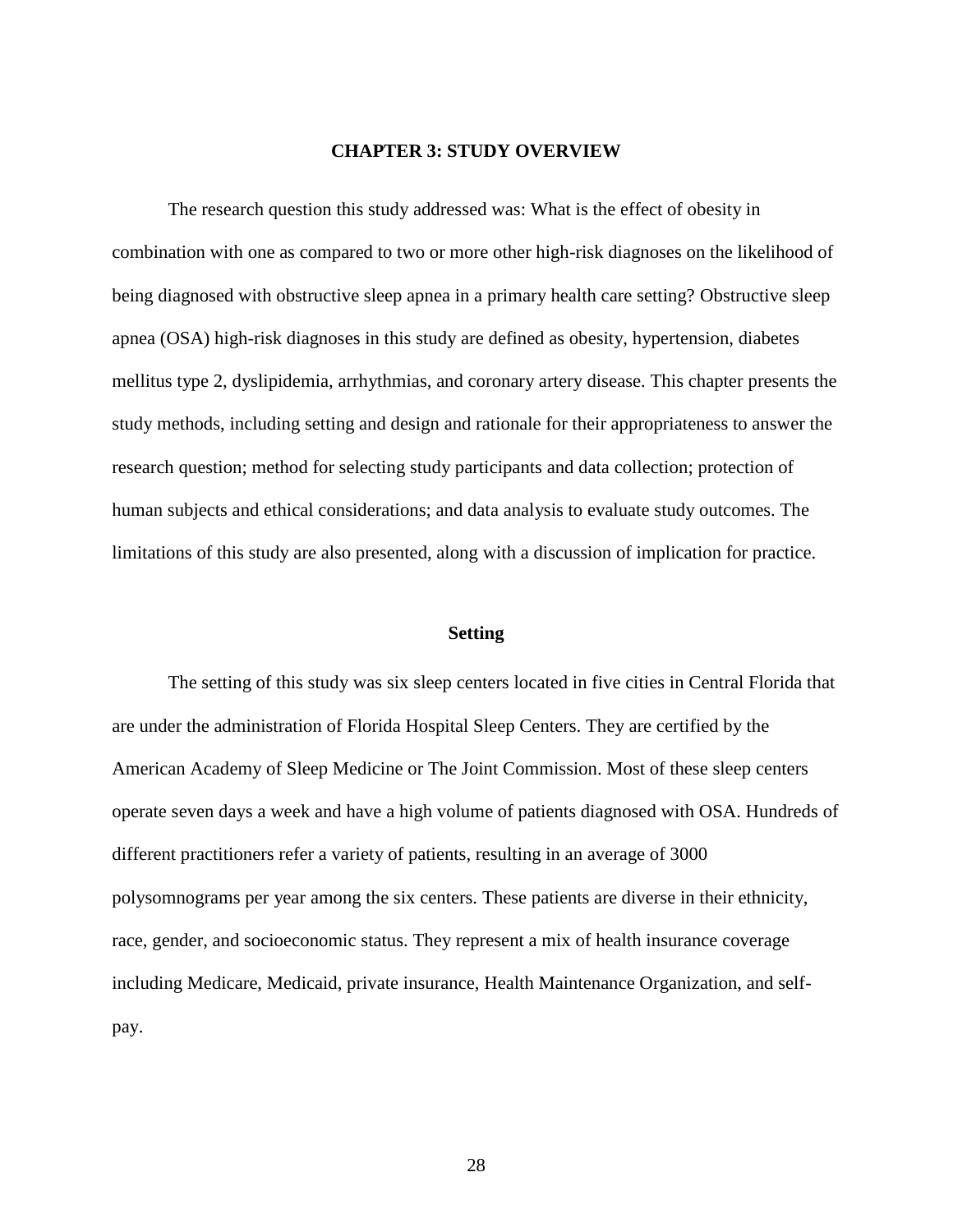## **Design**

This study was a descriptive, cross-sectional study that used a two by two design (see Table 1).

Table 1: Two by Two Design

|                                   | <b>Obesity: Yes</b> | <b>Obesity: No</b> |
|-----------------------------------|---------------------|--------------------|
| One non-obesity                   | Expect              | Expect             |
| high-risk diagnosis               | high OSA            | low OSA            |
| Two or more non-obesity high-risk | Expect highest OSA  | Expect             |
| diagnoses                         |                     | high OSA           |

## **Sample**

A random sample size of 220 electronic health records was selected from a pool of available records. These patients completed a polysomnogram for assessment of OSA from January 2009 to December 2010 in the previously mentioned sleep centers. The following were the health record inclusion criteria: (a) polysomnogram ordered by PCPs (b) patient age 18 and above. The exclusion criteria were: (a) polysomnogram done for titration, re-titration, or reevaluation of previously diagnosed OSA; (b) polysomnogram done for evaluation of sleep disorders other than OSA. The data necessary for this study were available via retrospective chart review. Therefore no contact was made with patients.

The total sample had 49% (108) of males and 51% (112) of females. The age range was from 18 to 82 years of age and the mean age was 48.9. The sample had a BMI range of 19 to 55 kg/m<sup>2</sup> with a mean of 32.2 kg/m<sup>2</sup>. The total sample had 58% (127) of patients with obesity, 46% (102) patients with hypertension, 20% (43) of patients with Diabetes Mellitus type 2, and 37%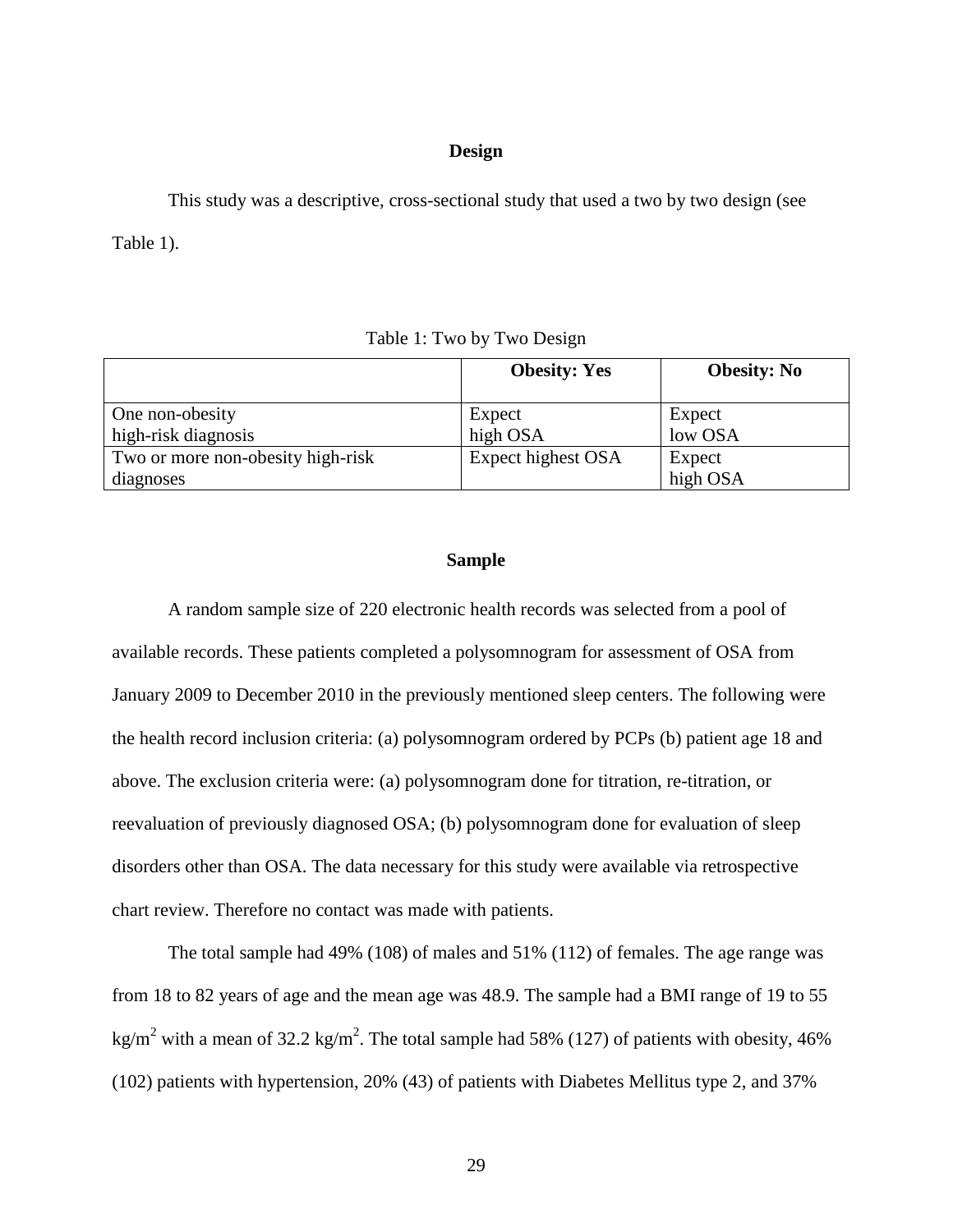(81) of patients with dyslipidemia. Out of the patients diagnosed with OSA, 63% of them had either moderate or severe OSA (see Table 2).

|                       |                          | <b>OSA Positive</b>    |  |
|-----------------------|--------------------------|------------------------|--|
|                       | <b>Total Sample</b>      | <b>Sample Subgroup</b> |  |
|                       | $(N=220)$                | $(n=154)$              |  |
| <b>Gender</b>         |                          |                        |  |
| Male                  | 49% (108)                | 61% (94)               |  |
| Female                | 51% (112)                | 39% (60)               |  |
| Age                   |                          |                        |  |
| Mean                  | 48.9                     | 50.7                   |  |
| (Standard Deviation)  | (13.0)                   | (13.6)                 |  |
| Median                | 49                       | 51                     |  |
| (Range)               | $(18-82)$                | $(18-82)$              |  |
| <b>BMI</b>            |                          |                        |  |
| Mean                  | 32.2                     | 33.6                   |  |
| (Standard Deviation)  | (7.5)                    | (7.5)                  |  |
| Median                | 30                       | 32                     |  |
| (Range)               | $(19-55)$                | $(19-55)$              |  |
| <b>Diagnoses</b>      |                          |                        |  |
| Obesity               | 58% (127)                | 69% (106)              |  |
| <b>HTN</b>            | 46% (102)                | 56% (86)               |  |
| <b>DM</b>             | 20% (43)                 | 27% (41)               |  |
| Dyslipidemia          | 37% (81)                 | 45% (69)               |  |
| Arrhythmia            | 6% (14)                  | 6% (10)                |  |
| CAD                   | 7% (16)                  | 9% (14)                |  |
| <b>AHI/RDI</b>        |                          |                        |  |
| Mild (5 to 14.9)      | $\overline{a}$           | 37% (57)               |  |
| Moderate (15 to 29.9) | $\overline{\phantom{0}}$ | 29% (44)               |  |
| Severe (30 and above) | $\overline{\phantom{0}}$ | 34% (53)               |  |

Table 2: Sample Demographics

The sample size (*n*=220) was sufficient for estimating a logistic regression model with two independent variables plus the interaction term, making three predictors. There were no missing data because only records that had full data available were used. Given that the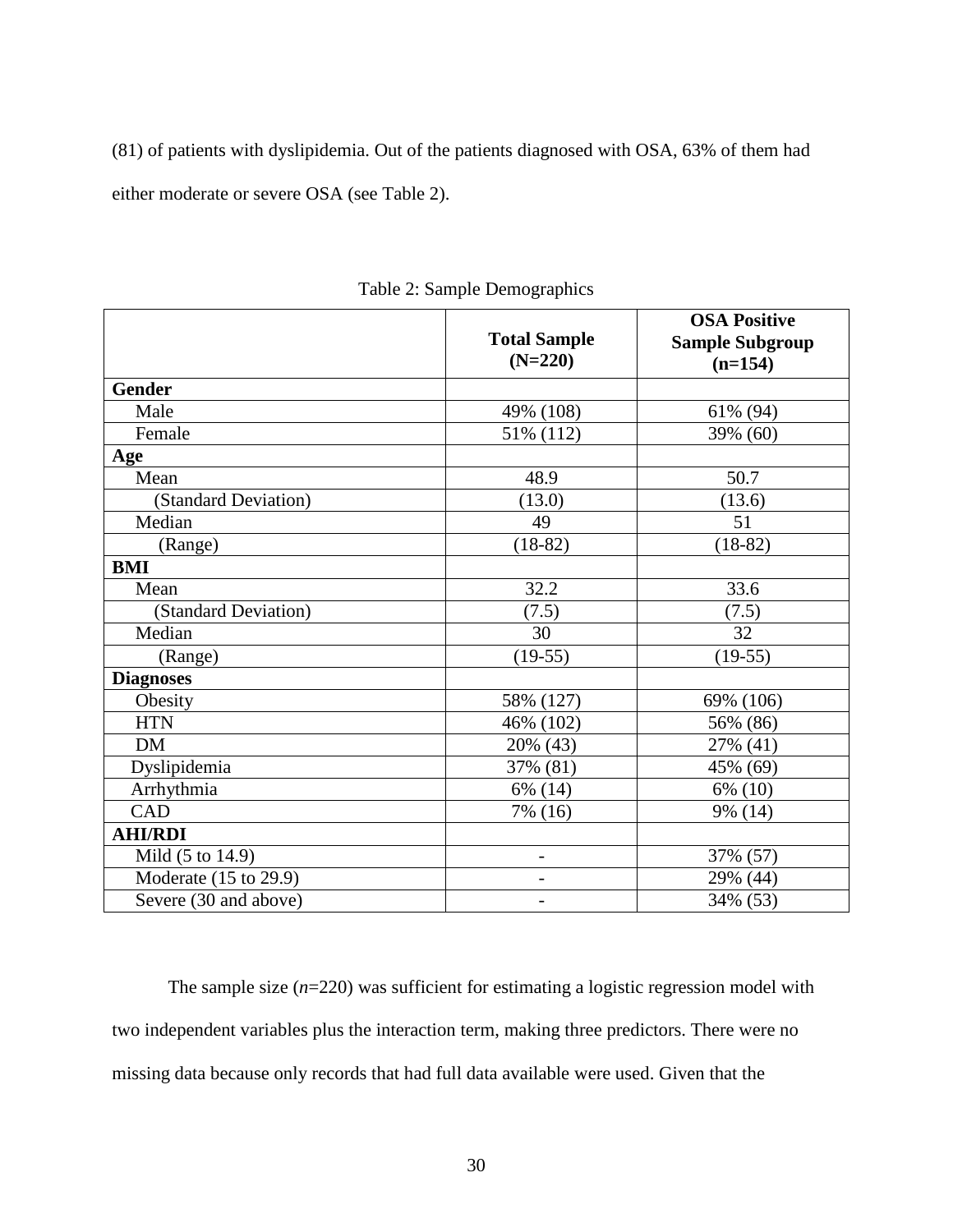incidence of OSA in the patient group for which health records were available was 70%, and 58% of the sample were obese, the power in the logistic regression for detecting an odds ratio of 2.0 or bigger was 80%, assuming significance level of  $p < 0.05$ .

## **Procedure**

The principal investigator (PI) applied for Institutional Review Board (IRB) approval from the University of Central Florida first. Right after this approval was received, the PI applied for Florida Hospital IRB approval which allowed access to the data at the sleep centers. The review of health records was initiated immediately after the approval from both institutions" IRB was received. The PI recorded data for the study variables using electronic data collection after selecting health records that met the inclusion and exclusion criteria. The chart review was done using electronic health records of the sleep centers. The study timeline was as follows: (a) data collection February 2011; (b) data analysis February and March 2011; (c) summary of study results and conclusion March 2011.

#### **Study Variables**

The demographic variables used to describe the sample were age and gender. The dependent variable is a diagnosis of OSA which is a dichotomous variable. A value of (1) was assigned for OSA positive and a value of (0) was assigned for OSA negative. OSA is considered positive when the apnea-hypopnea index (AHI) or respiratory disturbance index (RDI) is equal or greater than five. The variables composing the independent variables are obesity, hypertension, diabetes mellitus type 2, dyslipidemia, arrhythmia, and coronary artery disease. They were divided into obesity and non-obesity high-risk diagnoses. The body mass index (BMI)

31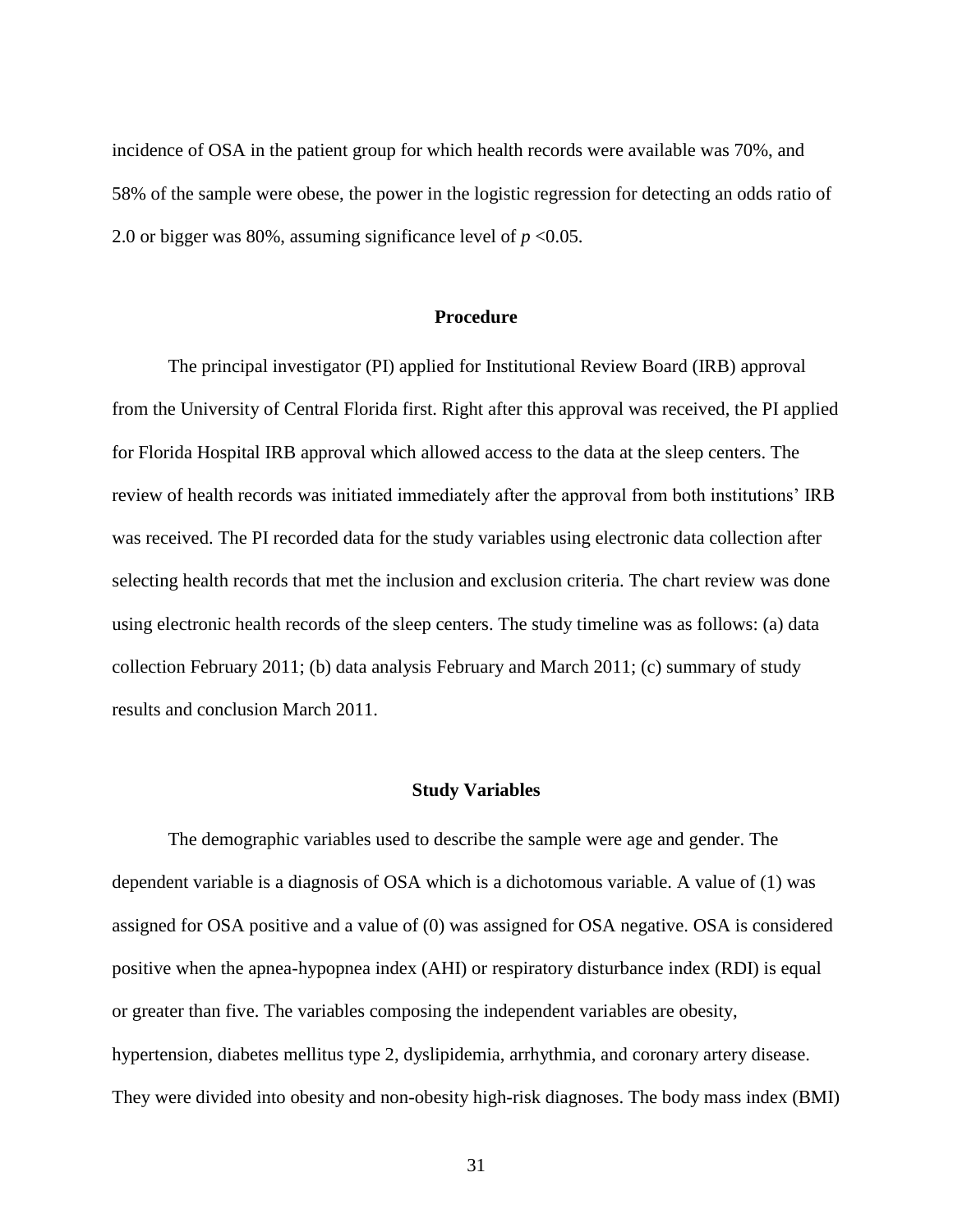was collected and used to create the obesity variable. A value of (1) was assigned if the BMI was greater than or equal to 30 kg/m<sup>2</sup> and a value of (0) was assigned if the BMI was less than 30 kg/m<sup>2</sup>. The non-obesity high-risk diagnoses variables were created by assigning a value of (1) for the presence of and a value of (0) for the absence of hypertension, diabetes mellitus type 2, dyslipidemia, arrhythmias, or coronary artery disease.

#### **Data Analysis**

Descriptive statistics (mean, standard deviation, range, frequency, percentage) were used to describe the sample (gender and age, and BMI) and summarize key study variables (obesity, hypertension, diabetes mellitus type 2, dyslipidemia, arrhythmias, and coronary artery disease). Logistic regression was used to address the research question. For this analysis, the dependent and independent variables are nominal and they were coded as follows: dependent variable – obstructive sleep apnea: yes (1), no (0); independent variables – obesity: yes (1), no (0) and nonobesity high-risk diagnosis 1 (0), non-obesity high-risk diagnosis 2+ (1). For analysis purposes the interaction term was the result of obesity multiplied by non-obesity high-risk diagnoses categories. Therefore, the logistic regression model contained the two main effect variables (independent variables) and one interaction variable. The software system used for the data analysis was SPSS 17.0.

If the interaction effect was significant, a post-hoc analysis would be conducted using 3 separate logistic regression analyses as follows: (1) obesity plus one high-risk diagnosis *versus* obesity plus two or more high-risk diagnoses and non-obesity plus two or more high-risk diagnosis; (2) obesity plus two or more high-risk diagnoses *versus* obesity plus one high-risk diagnosis and non-obesity plus two or more high-risk diagnosis; (3) non-obesity plus two or

32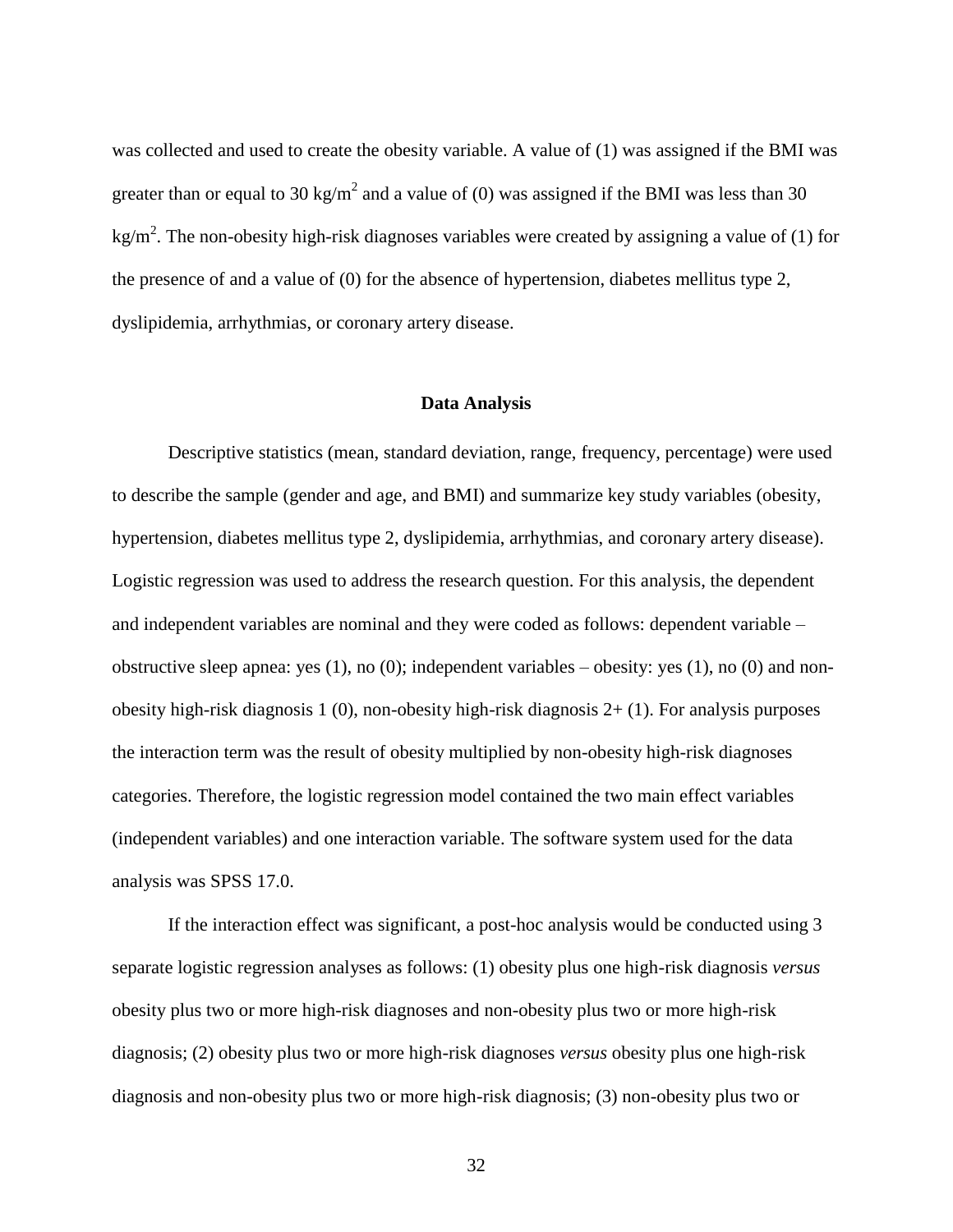more high-risk diagnosis *versus* obesity plus one high-risk diagnosis and obesity plus two or more high-risk diagnoses. The odds ratios (ORs) would be evaluated for statistical significance and then compared to determine which combination is most predictive of OSA.

#### **Ethical Considerations**

The method of retrospective chart review did not imply significant risks to patients. Their health record numbers were disconnected from the data collected and there was minimal or no risk of identification of patients' records. Data analysis only proceeded with a de-identified data set. The data analysis and final report were at the group level preventing identification of any individuals. Thus, no consent was obtained from patients.

A "study number" was assigned for each health record. The data collected for review was stored in a secure database at Florida Hospital Neuroscience Clinical Research Institute. The file containing the health record number and the study number was also kept by Florida Hospital as per their IRB requirement for data integrity. This information is not available for outside access. It will only be revealed on a need to know basis as required by law.

The PI has active privileges as a healthcare provider at Florida Hospital where this study was conducted. The access to these records was granted by this organization's IRB preparatory research approval as per HIPAA Reviews Preparatory to Research Form and finally by their IRB. The data collection started after the official IRB approvals were received from University of Central Florida and Florida Hospital.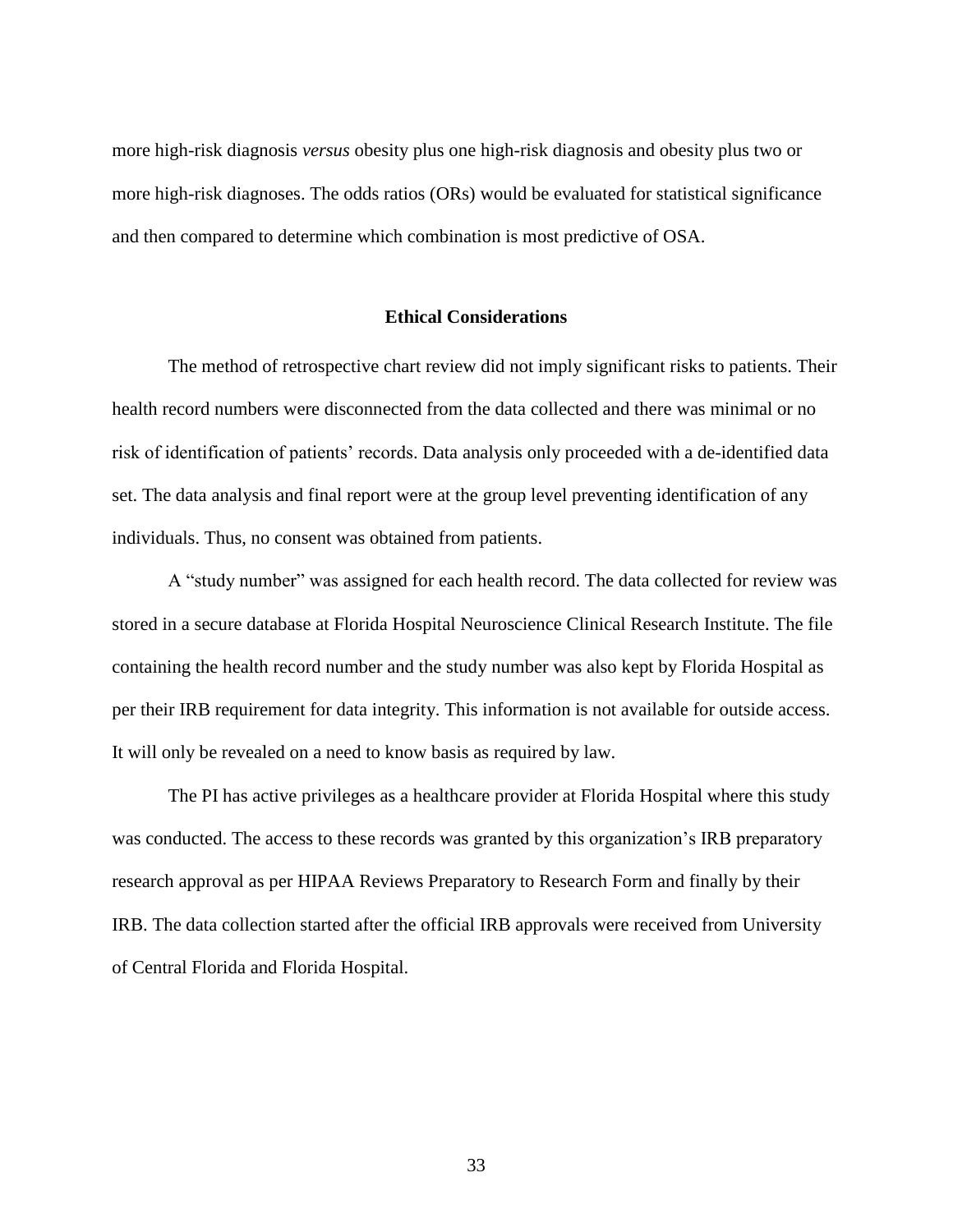## **Study Limitations**

The main limitation of this study may be related to the sample size. Data are not available from past research to use in estimating the effect size. However, a clinically meaningful effect size was used in estimating the desired sample size for analysis. Another consideration for limitation is the sample from the Central Florida community only. It is possible that clinical diagnoses could vary in different parts of the country with the "culture" of the healthcare providers assigning them. However, this study is for exploratory purposes. Should significant results be obtained, this study could be replicated in other parts of the United States.

## **Study Innovation**

The overwhelming number of patients with undiagnosed obstructive sleep apnea (OSA) can be related to poor screening in the PHC setting (N. C. Netzer et al., 1999; Reuveni et al., 2004; Skjodt, 2008). The use of screening tools such as the Epworth Sleepiness Scale, STOP-BANG, and the Berlin questionnaire are very helpful in proper identification of high-risk patients. However, many PCPs may not be familiar with these tools or may not find the time to use them, thus contributing to the underdiagnosis of OSA. For example, over 85% of people with OSA are not diagnosed (F. Chung et al., 2008a; Somers et al., 2008).

This study investigates whether obesity in combination with other high-risk diagnoses can be used to predict the risk of a positive diagnosis of OSA. Obesity and the other high-risk diagnoses (hypertension, diabetes mellitus type 2, dyslipidemia, arrhythmias, and coronary artery disease) are common diagnoses encountered in a PHC setting. Therefore, the use of these diagnoses combinations to identify OSA high-risk patients may offer a simple way to prompt PCPs to refer patients for a polysomnogram.

34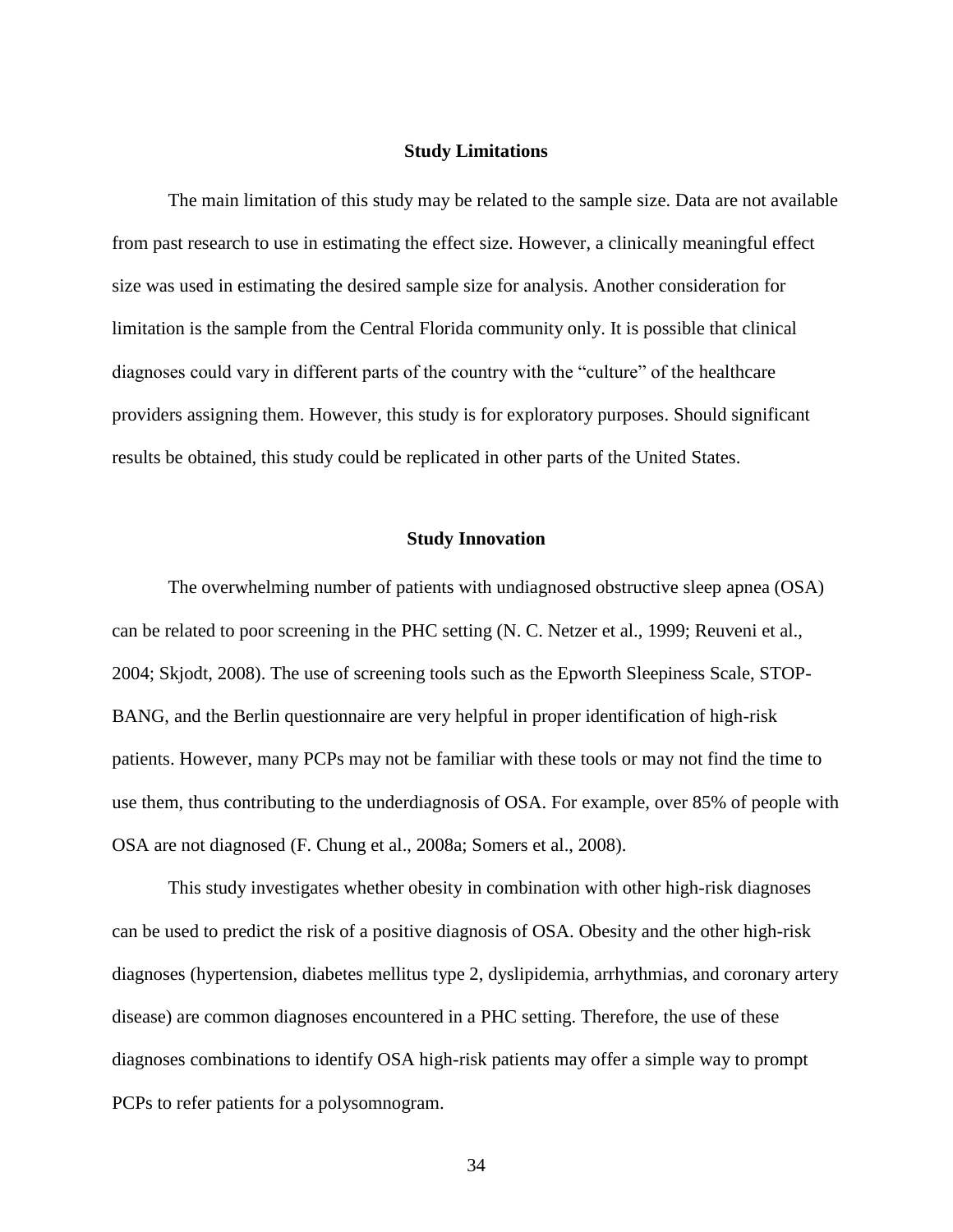There is a gap in the literature regarding combinations of diagnoses commonly seen in a PHC setting as predictors for OSA high-risk. Findings from this study will contribute to the body of knowledge and will warrant further research to generalize these results. Replication in other populations would support the wide use of these diagnoses combination by PCPs. Also, this would be beneficial in educating future PCPs to screen high-risk patients for OSA.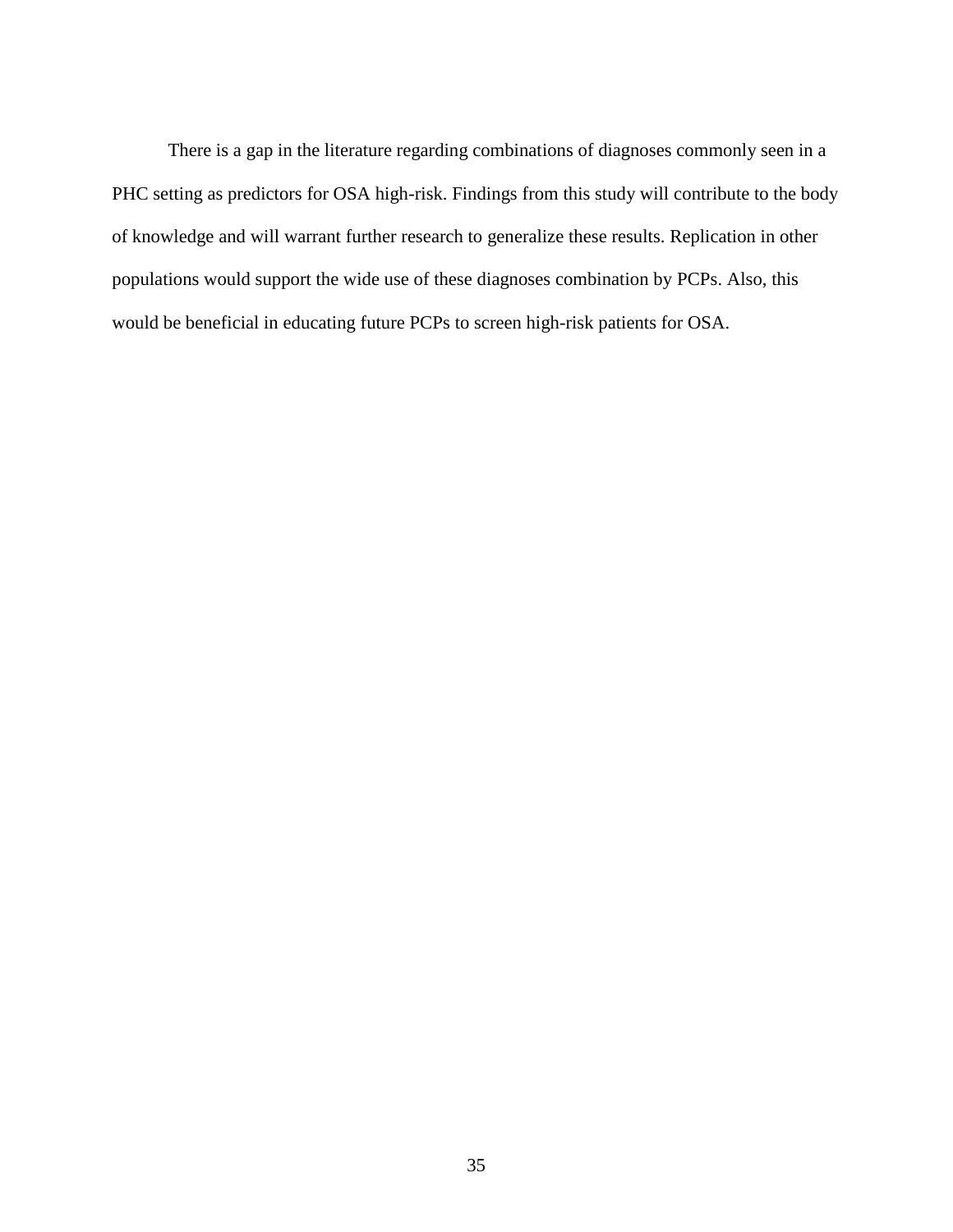#### **CHAPTER 4: RESULTS OF STATISTICAL ANALYSIS**

The results of the data analysis are presented objectively in this chapter and the discussions of these findings are addressed in the next chapter. The results in Table 3 show the percentage of obstructive sleep apnea (OSA) diagnosis for each variable in the sample without consideration to interaction effects.

|                                             | <b>Obesity: Yes</b> | <b>Obesity: No</b> |
|---------------------------------------------|---------------------|--------------------|
| One non-obesity high-risk diagnosis         | 18%                 | 10%                |
| Two or more non-obesity high-risk diagnoses | 32%                 | 10%                |

Table 3: OSA and the Sample Variables

The total sample (*n*=220) had 70% (154) of patients positive for OSA. A third (33%, 72 patients) had two or more of the high-risk diagnoses whereas less than a third (27%, 59 patients) had one of the high-risk diagnoses. Obesity was present in 58% (127) of patients in this sample.

#### **Obesity with Two Plus High-Risk Diagnoses**

Both obesity and having two or more high risk diagnoses were significant in the logistic regression analysis ( $p < .001$  and  $p = .02$  respectively). However, the interaction term was not significant ( $p = .60$ ), indicating that the combination of obesity and two or more high risk diagnoses does not improve prediction of those with OSA. Model statistics indicated a good fit for the logistic regression: Hosmer & Lemeshow  $p = 1.0$ ; -2LL=227.2; Model  $\chi^2$  (3) 41.53,  $p <$ . 001. The overall classification rate was 73.6%.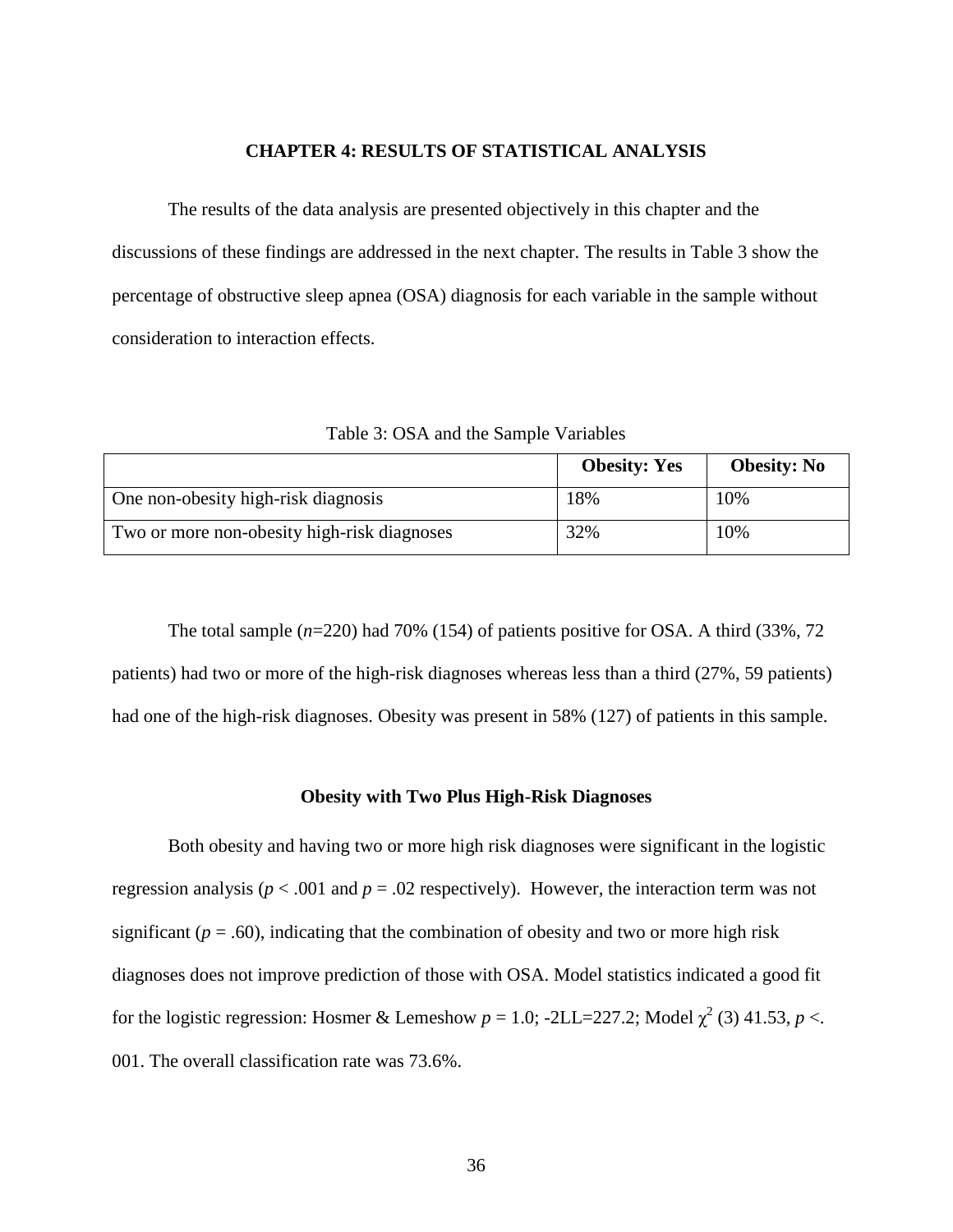The analysis was re-run to estimate odds ratios (ORs) without the interaction term in the analysis. The OR for obesity was  $4.2$  ( $p < .001$ ). The OR for two or more high-risk diagnoses was 4.3 (*p* <.001). Model statistics indicated a good fit for the logistic regression: Hosmer & Lemeshow  $p = .87$ ;  $-2LL = 227.5$ ; Model  $\chi^2$  (2) 41.25,  $p < .001$ . There was no decrease in overall classification rate when the interaction term was dropped.

Table 4: Sensitivity and Specificity

|                                       | <b>Sensitivity</b> | <b>Specificity</b> | <b>Predictive</b><br>Value of<br><b>Positive</b> | <b>Predictive</b><br>Value of<br><b>Negative</b> | <b>False</b><br><b>Positive</b><br>Rate | False<br><b>Negative</b><br>Rate |
|---------------------------------------|--------------------|--------------------|--------------------------------------------------|--------------------------------------------------|-----------------------------------------|----------------------------------|
| Obesity                               | 69%                | 68%                | 83%                                              | 48%                                              | 32%                                     | 31%                              |
| Two or more<br>high-risk<br>diagnoses | 44%                | 86%                | 88%                                              | 40%                                              | 14%                                     | 56%                              |

Screening tests statistics based on the use of the two significant predictors (obesity and two or more high-risk diagnoses) are depicted in Table 4. The sensitivity for obesity was higher (69%) than for two or more high-risk diagnoses (44%). However, the specificity for two or more high-risk diagnoses was higher (86%) than for obesity (68%).

#### **Obesity with One High-Risk Diagnosis**

Obesity in the logistic regression analysis was significant ( $p < .001$ ). However, having one high risk diagnosis was not significant  $(p = .47)$ . The interaction term was not significant  $(p = .57)$ , indicating that the combination of obesity and one risk diagnosis does not improve prediction of those with OSA. Model statistics indicated a good fit for the logistic regression: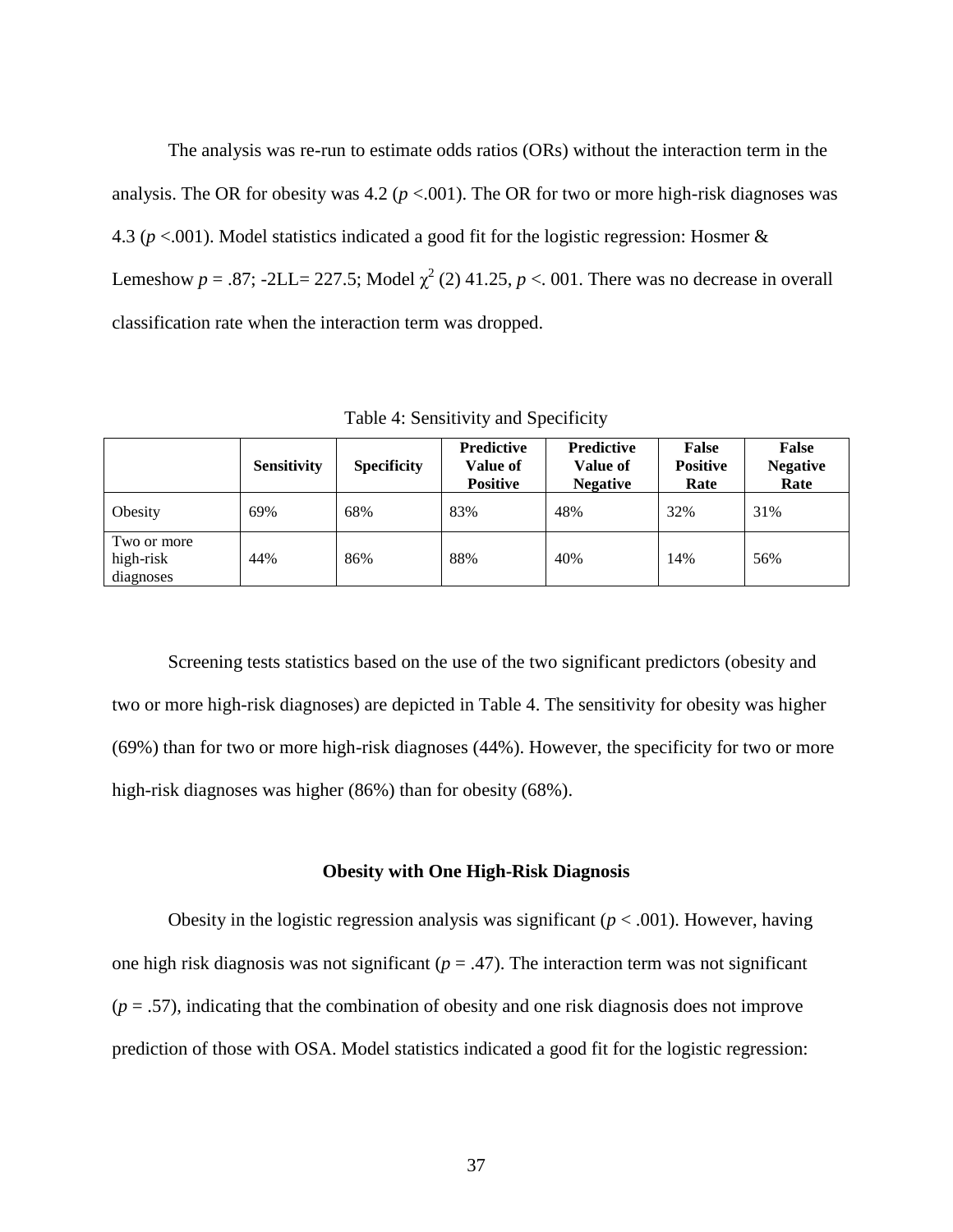Hosmer & Lemeshow  $p = 1.0$ ; -2LL=242.2; Model  $\chi^2$  (3) 26.60,  $p < 0.01$ . The overall classification rate was 70.5%.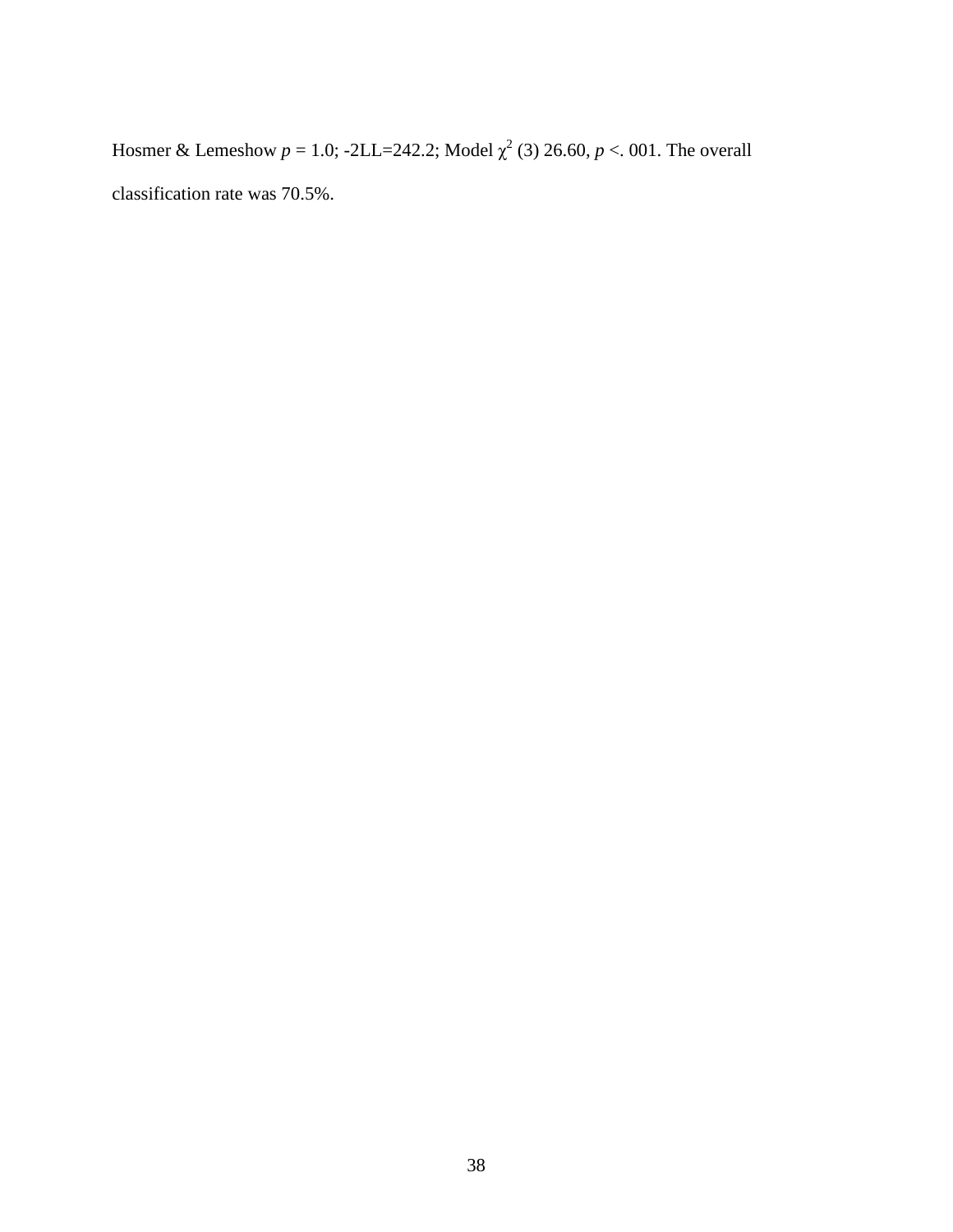#### **CHAPTER 5: DISCUSSION OF FINDINGS**

This chapter presents a thorough discussion to answer the research question: What is the effect of obesity in combination with one as compared to two or more other high-risk diagnoses on the likelihood of being diagnosed with obstructive sleep apnea in a primary health care setting? The findings presented in the previous chapter argue for the importance of using either obesity or two or more of the high-risk diagnoses (hypertension, diabetes mellitus type 2, arrhythmia, and coronary artery disease) independently to identify individuals at risk for obstructive sleep apnea (OSA) in a primary health care (PHC) setting.

The answer to the research question is that the combination of obesity with high-risk diagnoses (two or more, or just one) was not significant, as determined by the interaction term. However, both obesity and two or more high-risk diagnoses had significant effects on the likelihood of being diagnosed with OSA in a PHC setting. Patients with obesity or with two or more of the high-risk diagnoses were found to have over four-fold likelihood of an OSA diagnosis as seen in Table 5. The use of two or more high-risk diagnoses independently of obesity as a predictor for OSA has not been previously described in the literature. However, in this study it was found to be significant in the logistic regression analysis, thus arguing for the use of two or more high-risk diagnoses for identifying patients at risk for OSA.

Table 5: Odds Ratio for OSA Diagnosis for Key Risk Factors

|                                 | <b>Odds Ratio</b> |
|---------------------------------|-------------------|
| <b>Obesity</b>                  |                   |
| Two or more high-risk diagnoses | +.֊               |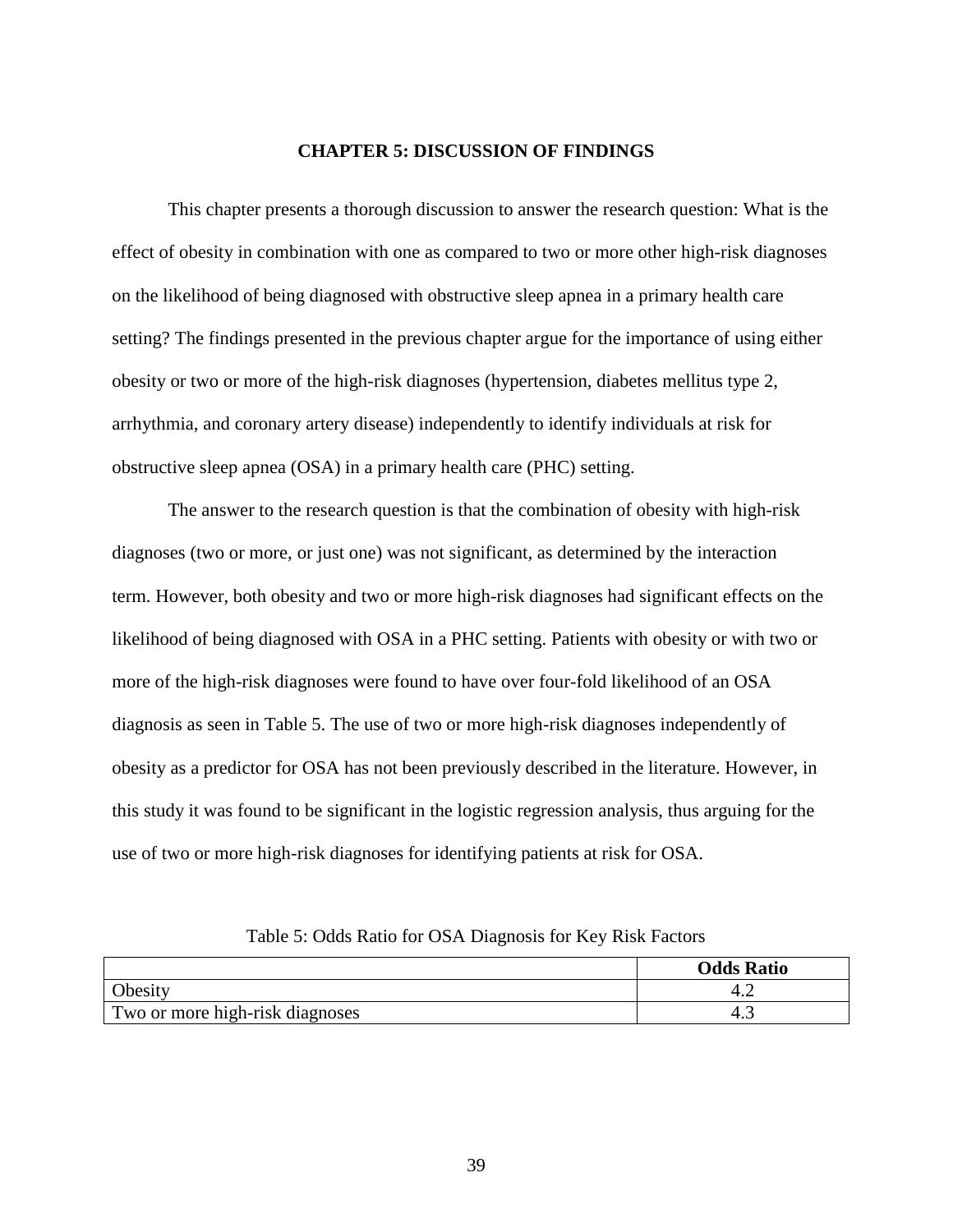### **Effect of Study Limitations on Conclusions**

Nevertheless, the study had four main limitations. First, the pool of health records available included only the records with full documentation. Approximately 10% of the records could not be included because the scanning of the medical history was missing. Second, some of the records may have had diagnoses under estimated as their documentations were dependent on accurate disclosure by the patient or primary care practitioner (PCP). Third, the sample is comprised of patient records only from Central Florida and the records did not provide information on race or ethnicity. However, health records used were from six sleep centers located in five different cities. Furthermore, patient characteristics with respect to obesity (69%) and hypertension (56%) in the study sample are consistent with those reported in the literature (Devulapally et al., 2009; Somers et al., 2008; Wolk et al., 2003). Also, the percentage of OSA (70%) in the total sample is similar to percentages reported in the epidemiologic literature (Sassani et al., 2004). This argues for the generalizability of study findings.

Last, the high predictive value found for two or more high-risk diagnoses (88%) and obesity (83%) in predicting OSA in this study was based on an OSA prevalence of 70% of this sample. In the more general adult population, the incidence of OSA is lower. For example, the incidence of OSA in the adult population according to the Sleep in America 2005 Poll of the National Sleep Foundation analysis was about 25%. Thus, it would be expected that the predictive value would be lower in the more general adult population than what was observed in this study. However, it may be important to consider that the incidence of OSA in a PHC setting is higher than in the general population (N. C. Netzer et al., 2003).

40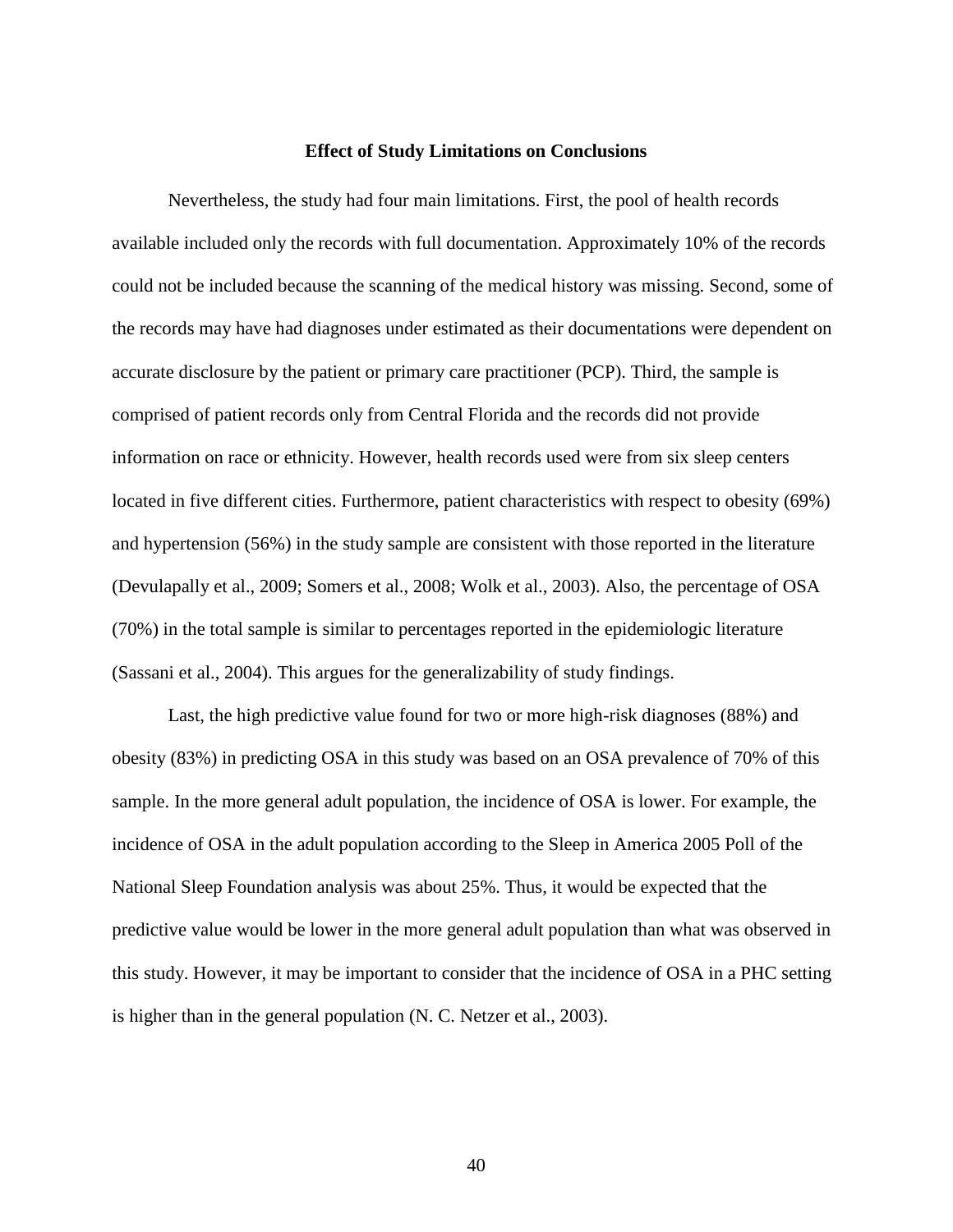#### **Implications for Practice**

The use of either obesity or two or more high-risk diagnoses for identifying patients at risk for OSA in a PHC setting may impact the number of patients sent for a polysomnogram and thus diagnosed with OSA. The literature relates the overwhelming number of patients with undiagnosed OSA to an inadequate screening in the PHC setting (S. A. Chung et al., 2002; Dodson, 2008; P. Lavie, 2006; Merritt, 2004; Reuveni et al., 2004; Skjodt, 2008). The use of two or more high-risk diagnoses may present a fast and simple option for PCPs not currently using the available screening tools to identify the patients at risk for OSA.

These high-risk diagnoses (hypertension, diabetes mellitus type 2, arrhythmia, and coronary artery disease) are common diagnoses seen on a daily basis in a PHC. Therefore, PCPs may not spend extra time for OSA assessment because they are already assessing the patients for the common diagnoses. Also, the medical information system can easily create an electronic alert based on the high-risk diagnoses algorithm that would prompt PCPs to order a polysomnogram.

The proper screening of high-risk patients leading to diagnosis and treatment of OSA has the potential to improve patients" outcomes not only with respect of their improved health conditions, but also improving their quality of life (Somers et al., 2008). Another aspect related to proper OSA treatment is the benefit of health care savings. Besides the significant direct health care costs associated with untreated OSA and the aggravation of many diseases, other costs include motor vehicle accidents and lost productivity (Gurubhagavatula et al., 2008; Sassani, 2004; Talmage et al., 2008). Work productivity has been estimated to be decreased in 37% due to sluggish thought process and neurocognitive impairment of untreated employees with OSA (AlGhanim et al., 2008; Gurubhagavatula et al., 2008). Screening high-risk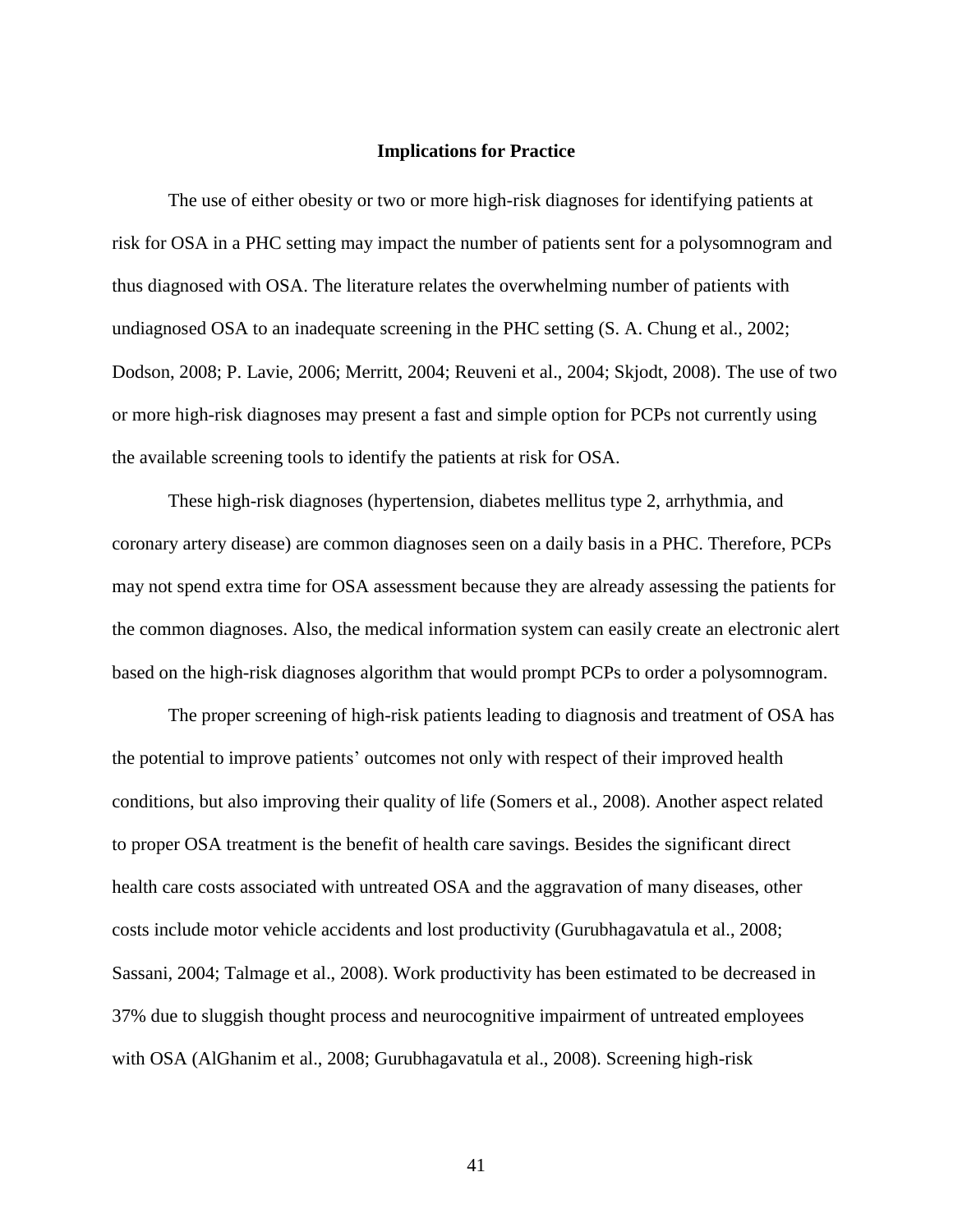employees, diagnosing, and treating them with CPAP has shown significant economic benefit (AlGhanim et al., 2008).

PCPs are in a key position to recognize patients at risk for OSA. However, several studies have demonstrated that PCPs recognize less than 15% of patients identified with OSA (N. C. Netzer et al., 1999; Reuveni et al., 2004; Skjodt, 2008). The use of obesity and two or more highrisk diagnoses may have a modest sensitivity of 69% and 44% respectively in identifying the true positives for OSA, but it represents a significant advance in the identification of OSA high-risk patients compared with the present screenings (less than 15%). The specificity of 68% for obesity and 86% for two or more high-risk diagnoses in this population is significant in identifying the true negatives for OSA.

The sensitivity and specificity of obesity and two or more high-risk diagnoses compared to other screening tools are close enough to demonstrate their value as predictors for a positive OSA diagnosis as seen in Table 6. Two or more high-risk diagnoses has a modest 44% sensitivity, but considering the simple and easy way to use it in a PHC setting it may represent more patients screened than the highest 84% sensitivity of the STOP-BANG. The sensitivity detects the percentage of positive OSA identified by the predictor. However, the predictor is only as good as much as it is used. For instance, the current percentage of PCPs using any screening tool to identify the high-risk patients for OSA is about 15% (N. C. Netzer et al., 1999; Reuveni et al., 2004; Skjodt, 2008). That means if the STOP-BANG is used only 15%, its sensitivity means about 13% of patients screened whereas the simple two or more high-risk diagnoses has the potential of identifying about 44% and obesity 69% of the patients in a PHC setting. When comparing specificities, the two or more high-risk diagnoses has a better performance than most of the screening tools with an 86% versus 56% of the STOP-BANG. Because of the high cost of

42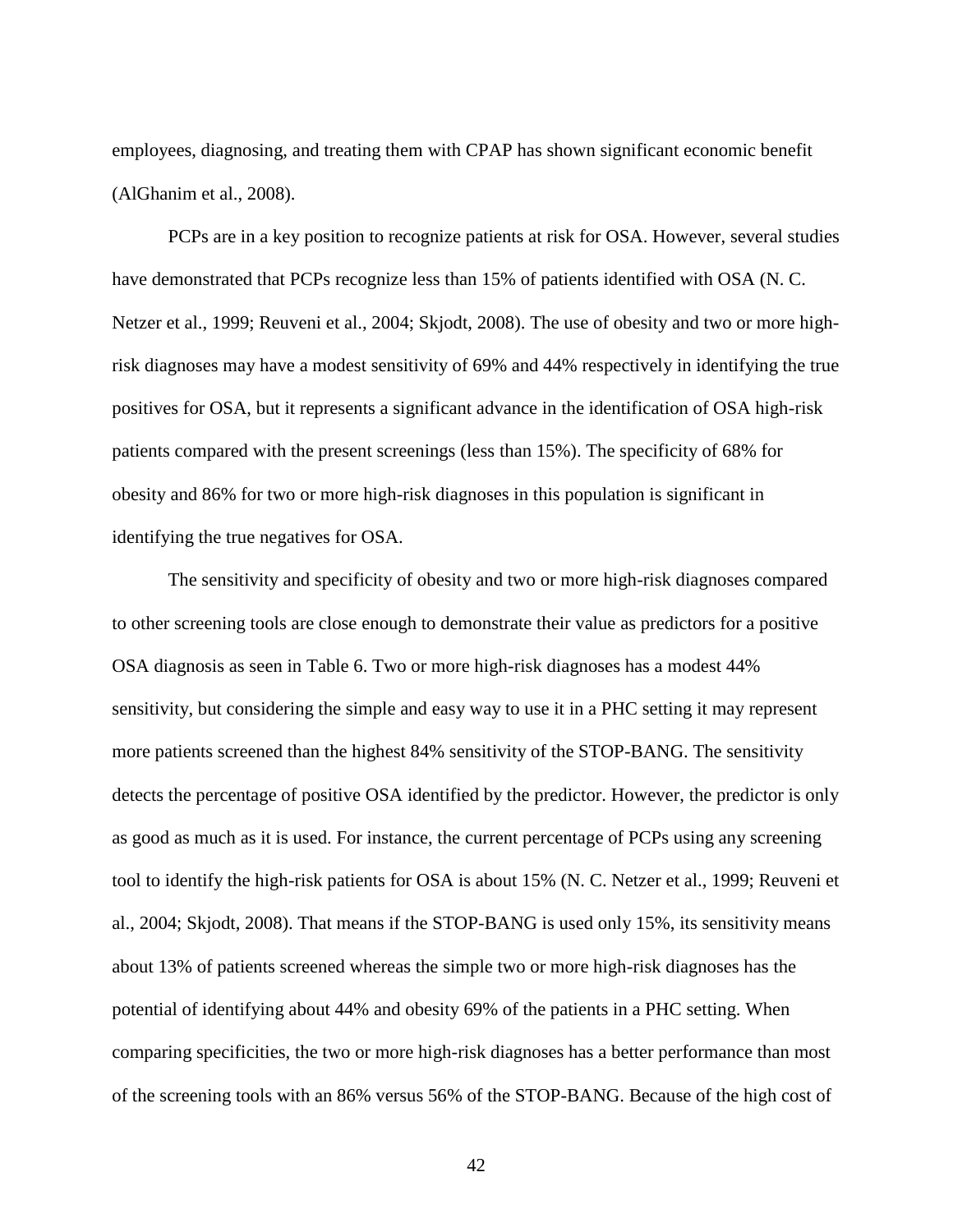a polysomnogram, it is important to have a predictor with a high specificity, which means a high proportion of true negatives identified by the predictor. Therefore, by correctly identifying the true negatives, the costs of unnecessary polysomnograms are avoided.

**Sensitivity Specificity** Obesity  $\begin{array}{|c|c|c|c|c|c|c|c|} \hline \text{69\%} & \text{68\%} \end{array}$ Two or more high-risk diagnoses  $\vert$  44% 86% Epworth Sleepiness Scale 66% and 48% Berlin Questionnaire  $\begin{array}{|l|c|c|c|c|c|} \hline \end{array}$  54% to 86%  $\begin{array}{|l|c|c|c|c|c|} \hline \end{array}$  43% to 87%  $STOP-BANG$  84%  $56\%$ 

Table 6: Sensitivity and Specificity Comparison for OSA Positive (AHI/RDI  $\geq$  5)

Moreover, a cost analysis comparing the cost of false positives resulting in unnecessary polysomnograms against the cost of undiagnosed OSA can be used to justify the use of obesity or two or more high risk diagnoses as a means for screening to detect individuals who should be referred for a polysomnogram. There are significant direct health care costs associated with untreated OSA related to the aggravation of chronic diseases such as hypertension, diabetes mellitus type 2, and dyslipidemia (Calvin & Somers, 2009; Cuhadaroğlu et al., 2009; Devulapally et al., 2009; Khayat et al., 2009). Also demonstrated in the literature is the cost of productivity loss due to sluggish thought process and neurocognitive impairment of untreated employees with OSA, which has been estimated to be about 37% (AlGhanim et al., 2008; Gurubhagavatula et al., 2008).

For the purpose of illustration, a cost analysis taking into consideration the cost of decreased work productivity can be used to illustrate that even when true cost of false negatives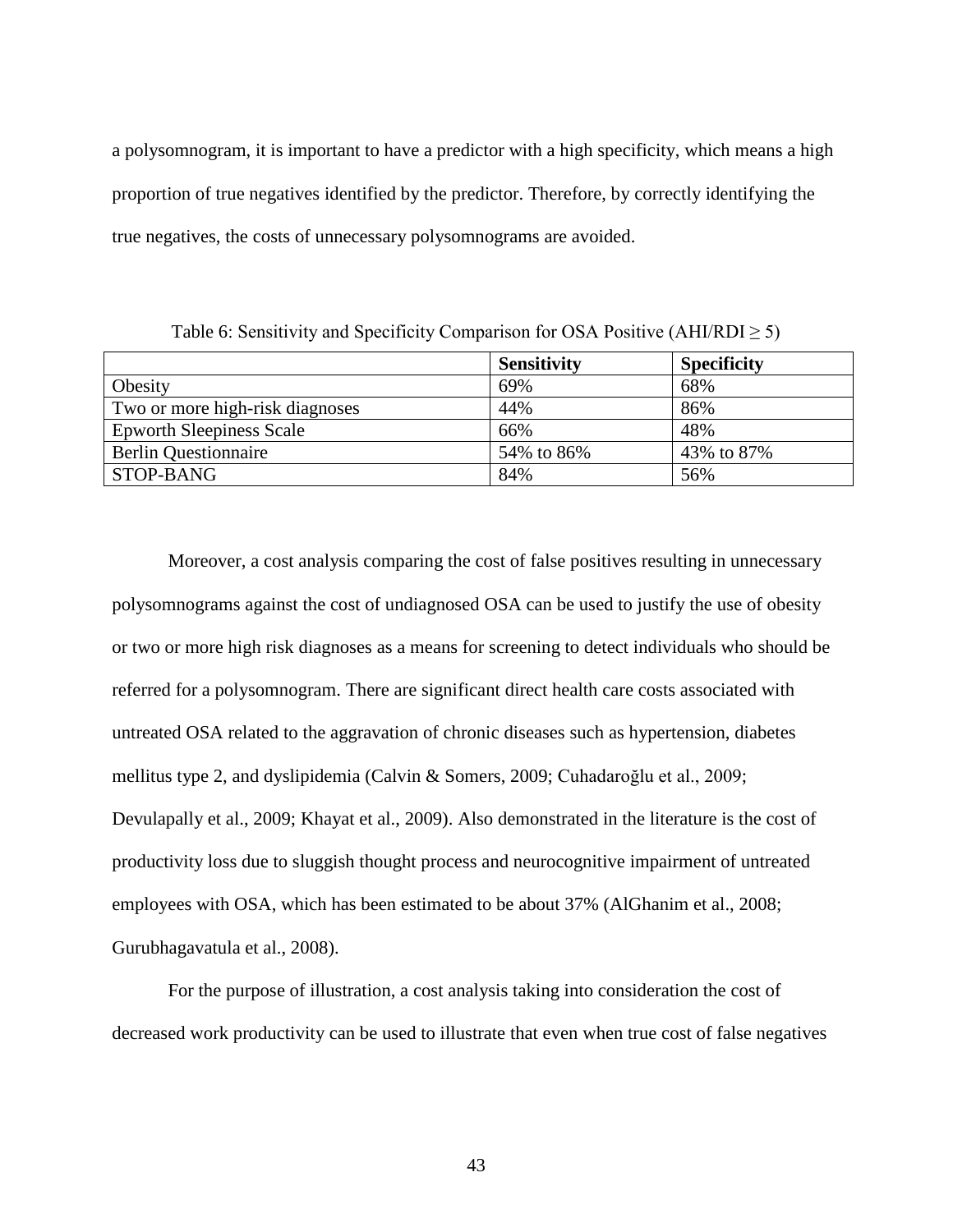are underestimated, the cost of false positives more than justify using obesity and two or more high-risk diagnoses to screen for OSA risk.

Suppose 100 patients are screened for OSA using obesity as a predictor, which has a false positive rate of 32%, and another 100 patients are screened using two or more high-risk diagnoses, which has a false positive rate of 14%. Estimating a yearly income of \$40,000, a decreased productivity of 37% is equivalent to a loss of \$14,800 for each patient. Considering that 70% of the 200 patients screened were positive for OSA, the annual productivity lost equals to \$2,072,000. The average polysomnogram costs about \$800 (Gurubhagavatula, 2008). Out of the 100 patients screened with obesity as a predictor, the cost of false positives would be \$25,600. For the other 100 patients screened with two or more high-risk diagnoses the false positive cost would be \$11,200. It is easy to visualize that the cost of false positive is insignificant before the potential of cost of not diagnosing the positive patients for OSA.

#### **Recommendations**

The results of this study were significant to warrant further investigation to establish how well these findings replicate in other primary health care practice populations. Replication in other populations would support PCPs" wide use of these high-risk diagnoses and obesity to identify patients at risk for OSA. For instance, a prospective study for one year using samples from ten to twenty PHC practices in different states of the United States may be used to validate these findings. Future research should identify patients" race and ethnicity to support replication of findings in other populations. Additional analysis of these or future study data should be conducted to explore which combination of high-risk diagnoses would be more likely to predict a positive diagnosis of OSA. These results would provide a better understanding on how the use of

44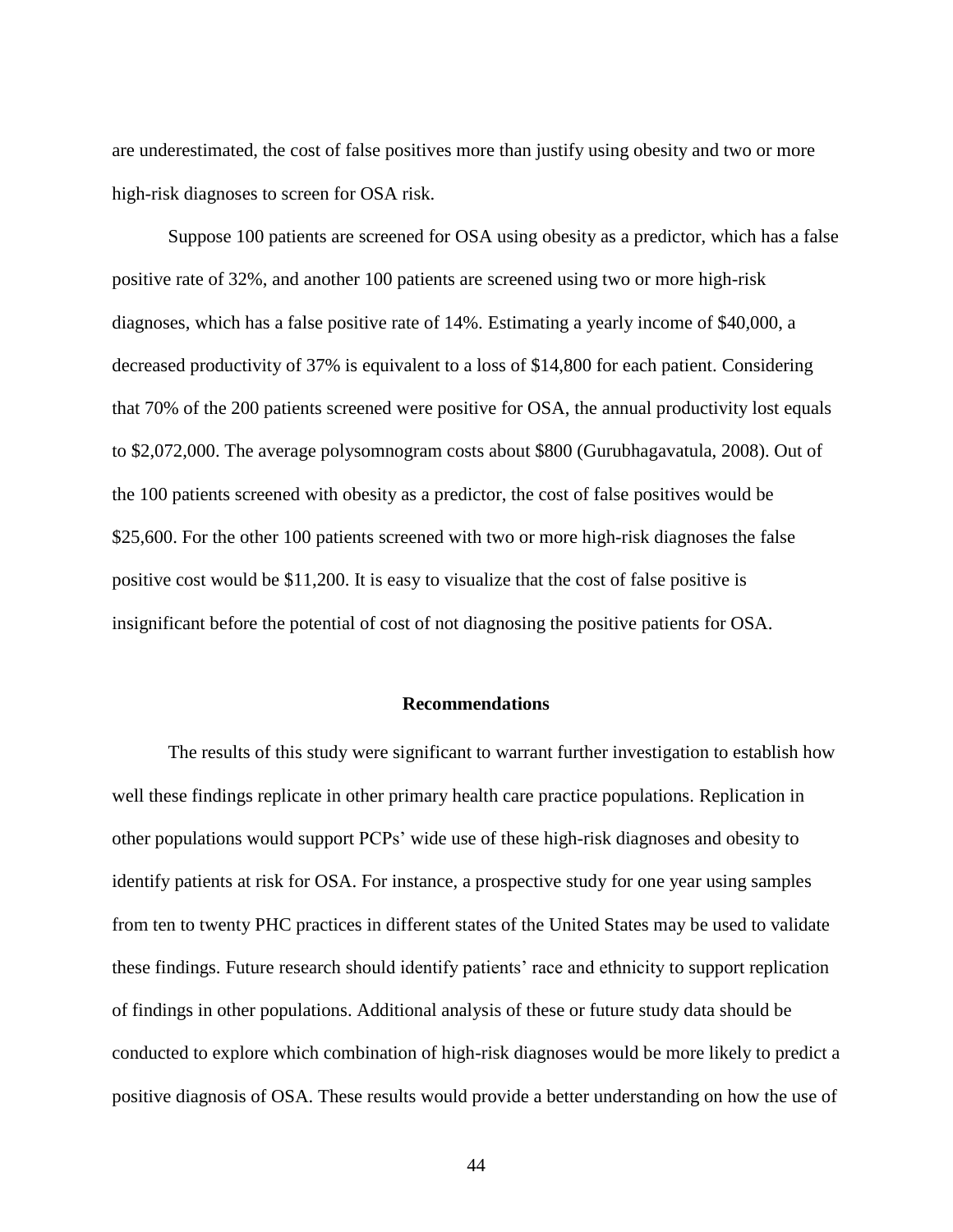high-risk diagnoses and obesity would improve the screening of OSA in a PHC setting. Finally, research is needed regarding implementation of a screen based on obesity and/or two or more high risk diagnoses. Study sites for this research should include a mix of (a) electronic health records with a computerized alert triggered for the two or more high-risk diagnoses and for obesity, and (b) traditional paper charts where the identification of these risk factors would rely only on the healthcare provider"s initiative.

There is a gap in the literature regarding high-risk diagnoses commonly seen in a PHC setting as predictors for OSA high-risk. Findings from the present study should be disseminated in several forms, such as professional publications, presentations at professional conventions and local seminars. The findings from this study should be communicated with the primary care practice community as well as the sleep medicine specialties.

## **Conclusion**

The need to find alternative ways for proper screening of OSA high-risk patients is evident from the continuous under-diagnosing of OSA. PCPs are positioned in a key place to improve the number of patients diagnosed and treated for OSA as they treat patients for common high-risk diagnoses (hypertension, diabetes mellitus type 2, dyslipidemia, arrhythmia, and coronary artery disease) on a daily basis. The use of high-risk diagnoses to identify the patients at risk for OSA in a PHC has the potential to improve OSA screening and diagnosis because it may be a simple and fast way for PCPs to identify these patients. In this study, the interaction term was not significant, indicating that the combination of obesity with two or more high-risk diagnoses does not improve prediction of patients with OSA. However, either obesity or two or more high-risk diagnoses were significant in the logistic regression analysis in predicting patients

45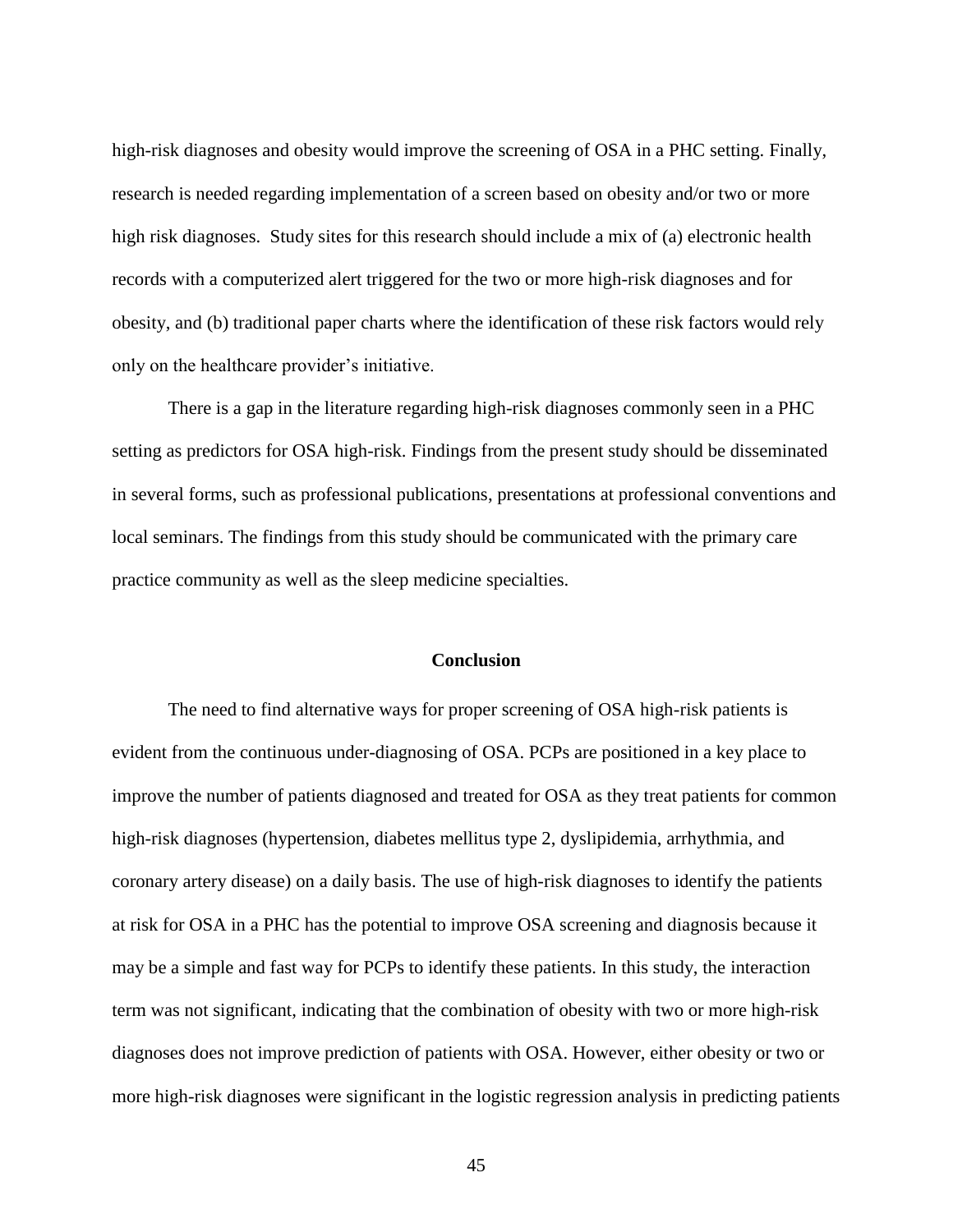at risk for OSA. The odds ratios without the interaction term in the analysis indicated over fourfold likelihood for OSA in patients with obesity or two or more high-risk diagnoses. There was no decrease in overall classification rate when the interaction term was dropped. The high predictive value found for two or more high-risk diagnoses (88%) in predicting OSA in this study, even considering some decrease due to lower incidence of OSA in a general adult population, may be important to encourage PCPs to order a polysomnogram for these patients. PCPs may have a reasonable degree of certainty when sending a patient for a polysomnogram knowing that the predictive value of using two or more high-risk diagnoses is significant for a positive OSA diagnoses. The ultimate goal of proper screening of high-risk patients leading to diagnosis and treatment of OSA is to improve patients' health conditions and their quality of life.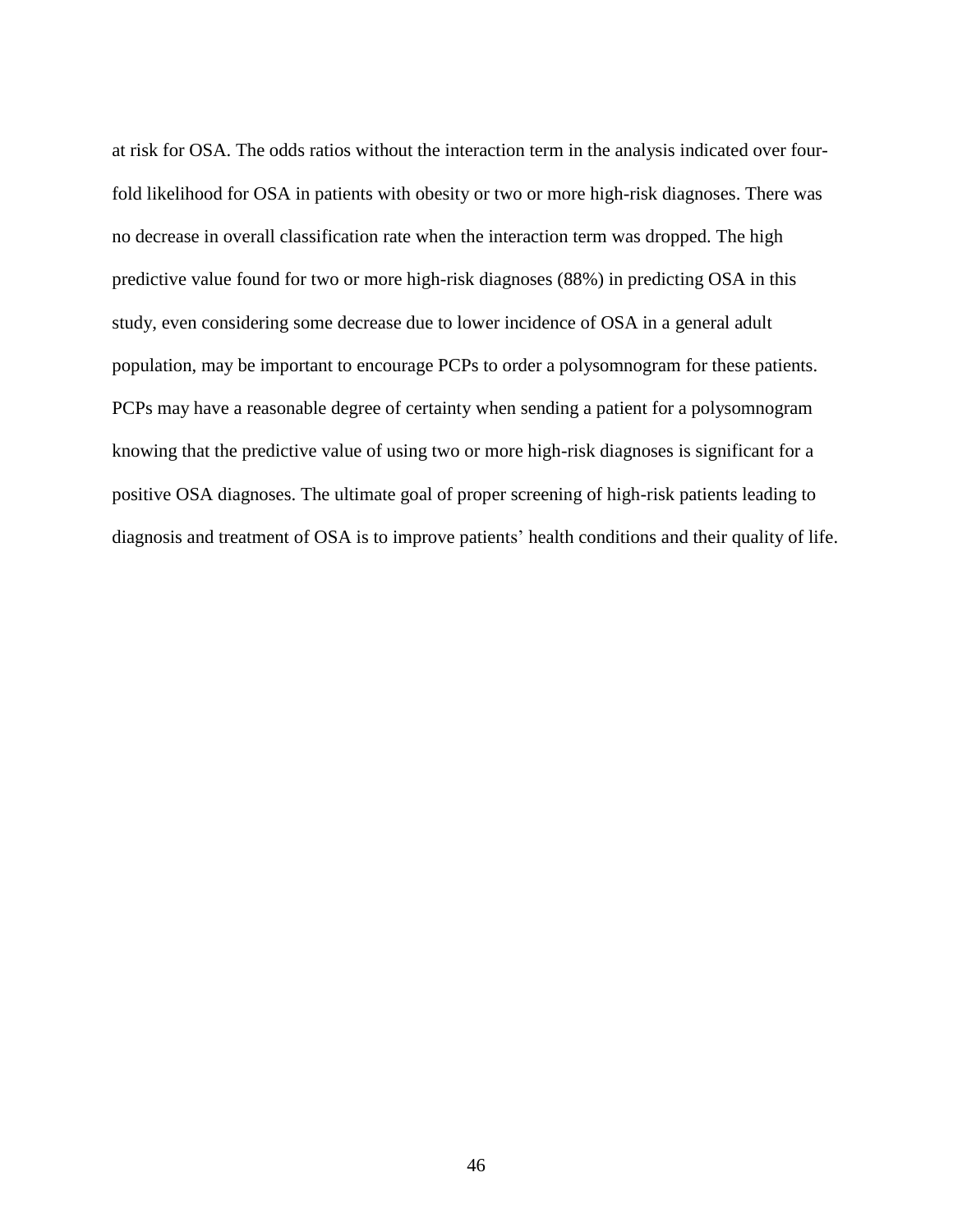# **APPENDIX A: EPWORTH SLEEPINESS SCALE**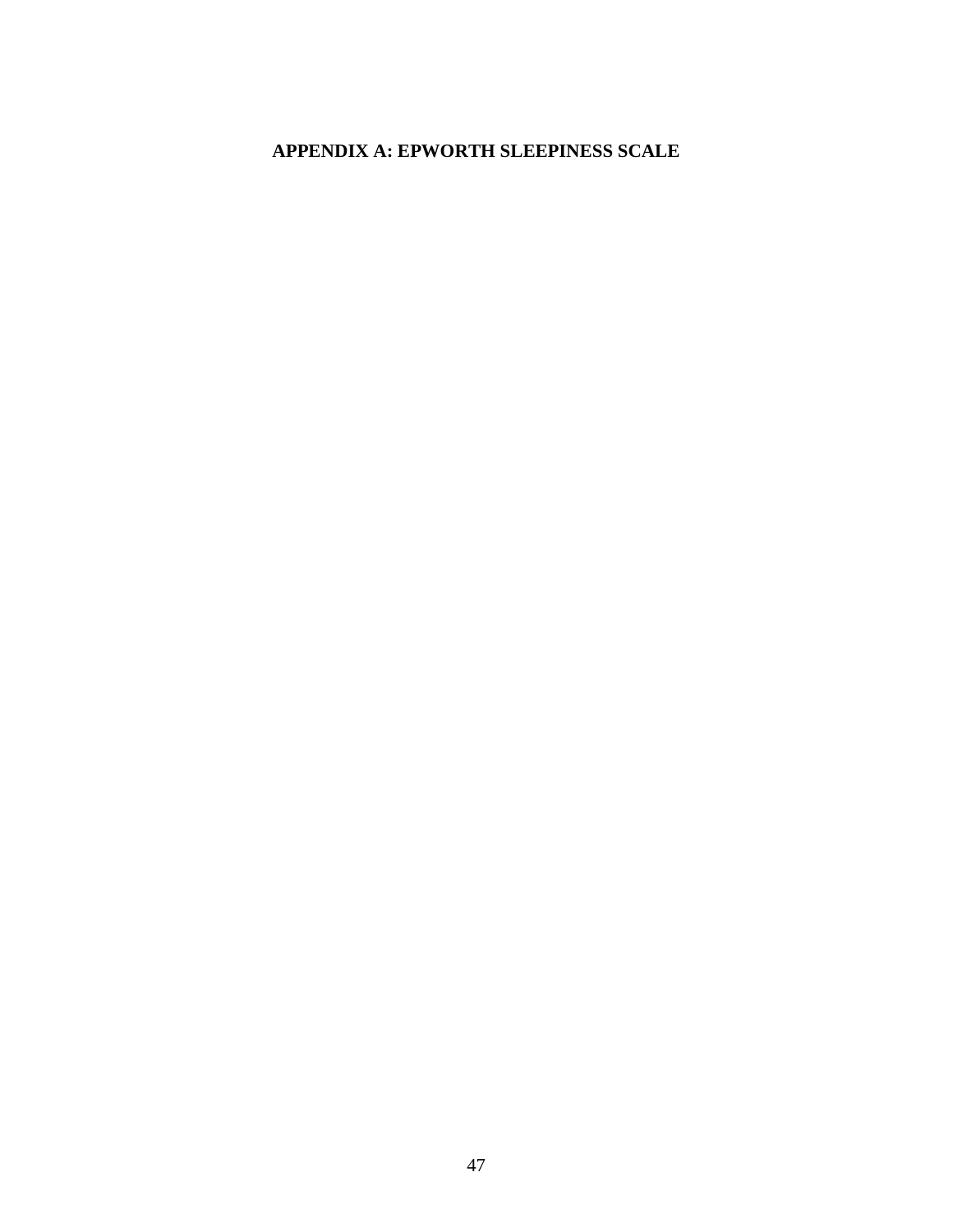How likely are you to doze off or fall asleep in the situations described below, in contrast to feeling just tired? This refers to your usual way of life in recent times. Even if you have not done some of these things recently try to work out how they would have affected you.

Use the following scale to choose the most appropriate number for each situation:

 $0 =$  Would never doze

 $1 =$ Slight chance of dozing

 $2 =$ Moderate chance of dozing

 $3 =$  High chance of dozing

Situation Chance of dozing

|    | 3. Sitting, inactive in a public place (e.g. a theatre or a meeting) |
|----|----------------------------------------------------------------------|
|    | 4. As a passenger in a car for an hour without a break               |
|    | 5. Lying down to rest in the afternoon when circumstances permit     |
| 6. |                                                                      |
|    | 7. Sitting quietly after a lunch without alcohol                     |
|    | 8. In a car, while stopped for a few minutes in the traffic          |
|    |                                                                      |

Total . . . . . . . . . . . . . . . . . . . . . . . . . . . . . . . . . . . . . . . . . . . . . . . . . . . . . . .

A total score above 10 is abnormal, indicating high risk for OSA.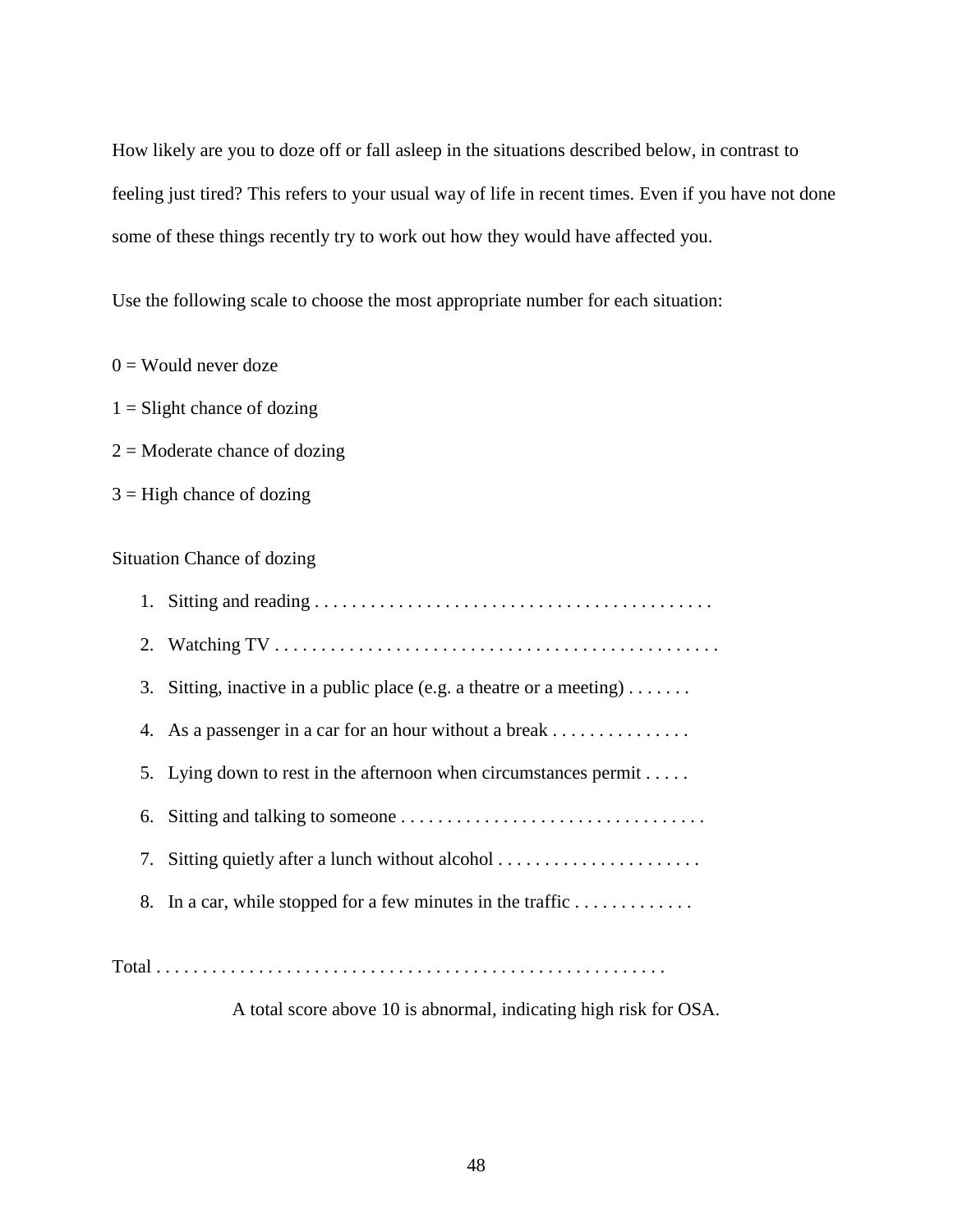# **APPENDIX B: BERLIN QUESTIONNAIRE**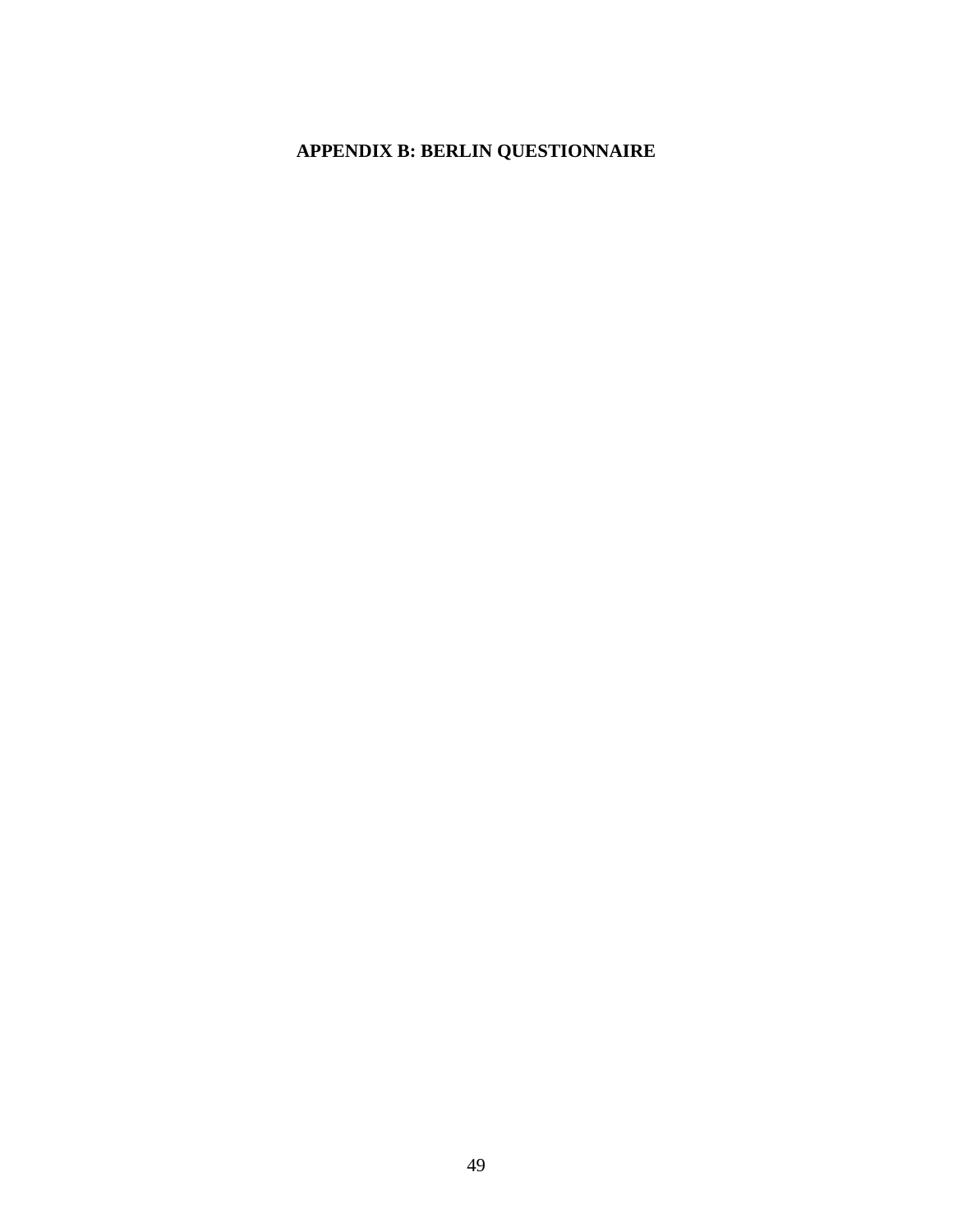Sleep Apnea Height (m) \_\_\_\_\_\_\_\_\_\_\_Weight (kg) \_\_\_\_\_\_\_\_\_\_\_\_\_Age \_\_\_\_\_\_\_\_\_\_\_\_\_Male / Female

Please choose the correct response to each question.

# **Category 1**

**1.** Do you snore?  $\Box$  a. Yes  $\neg b. No$  $\Box$  c. Don't know

*If you answered 'Yes':* 

**2.** You snoring is:  $\Box$  a. Slightly louder than breathing  $\Box$  b. As loud as talking  $\Box$  c. Louder than talking  $\Box$  d. Very loud – can be heard in other rooms

**3.** How often do you snore?

- $\Box$  a. Almost every day
- $\n **b.** 3-4 times per week$
- $\Box$  c. 1-2 times per week
- $\Box$  d. 1-2 times per month
- □ e. Rarely or never

**4.** Has your snoring ever bothered other people?

- $\Box$  a. Yes
- $\neg b$  No

 $\Box$  c. Don't know

**5.** Has anyone noticed that you stop breathing during your sleep?

- $\Box$  a. Almost every day
- $\n **b.** 3-4 times per week$
- $\Box$  c. 1-2 times per week
- $\Box$  d. 1-2 times per month
- □ e. Rarely or never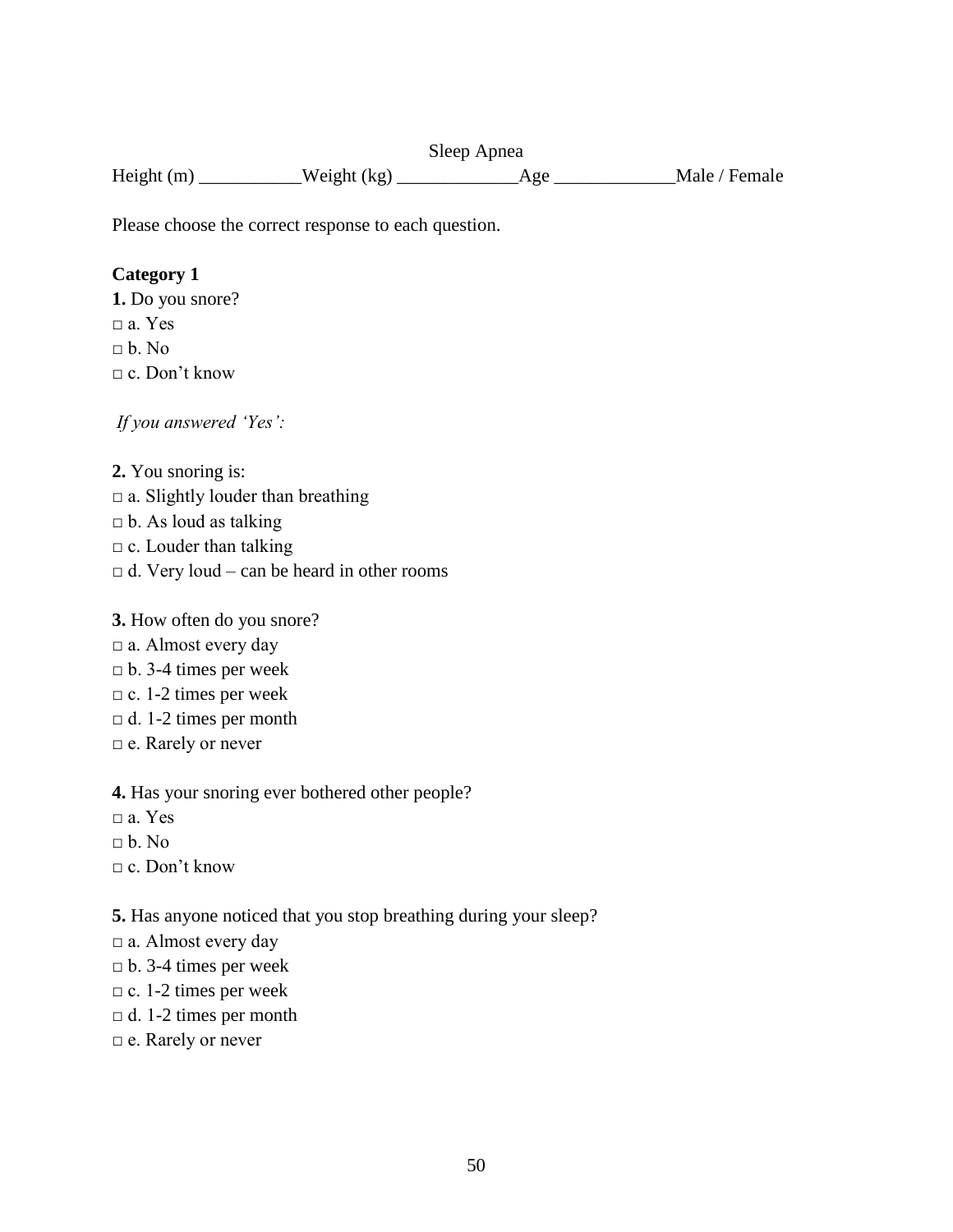# **Category 2**

**6.** How often do you feel tired or fatigued after your sleep?  $\Box$  a. Almost every day  $\n **b.** 3-4 times per week$  $\Box$  c. 1-2 times per week  $\Box$  d. 1-2 times per month □ e. Rarely or never

**7.** During your waking time, do you feel tired, fatigued or not up to par? □ a. Almost every day  $\n **b.** 3-4 times per week$  $\Box$  c. 1-2 times per week  $\Box$  d. 1-2 times per month □ e. Rarely or never

**8.** Have you ever nodded off or fallen asleep while driving a vehicle?

 $a. Yes$  $\neg b. No$ *If you answered 'Yes':*

**9.** How often does this occur?  $\Box$  a. Almost every day  $\n **b.** 3-4 times per week$  $\Box$  c. 1-2 times per week  $\Box$  d. 1-2 times per month □ e. Rarely or never

**Category 3 10.** Do you have high blood pressure?  $\neg$  Yes  $\Box$  No

□ Don't know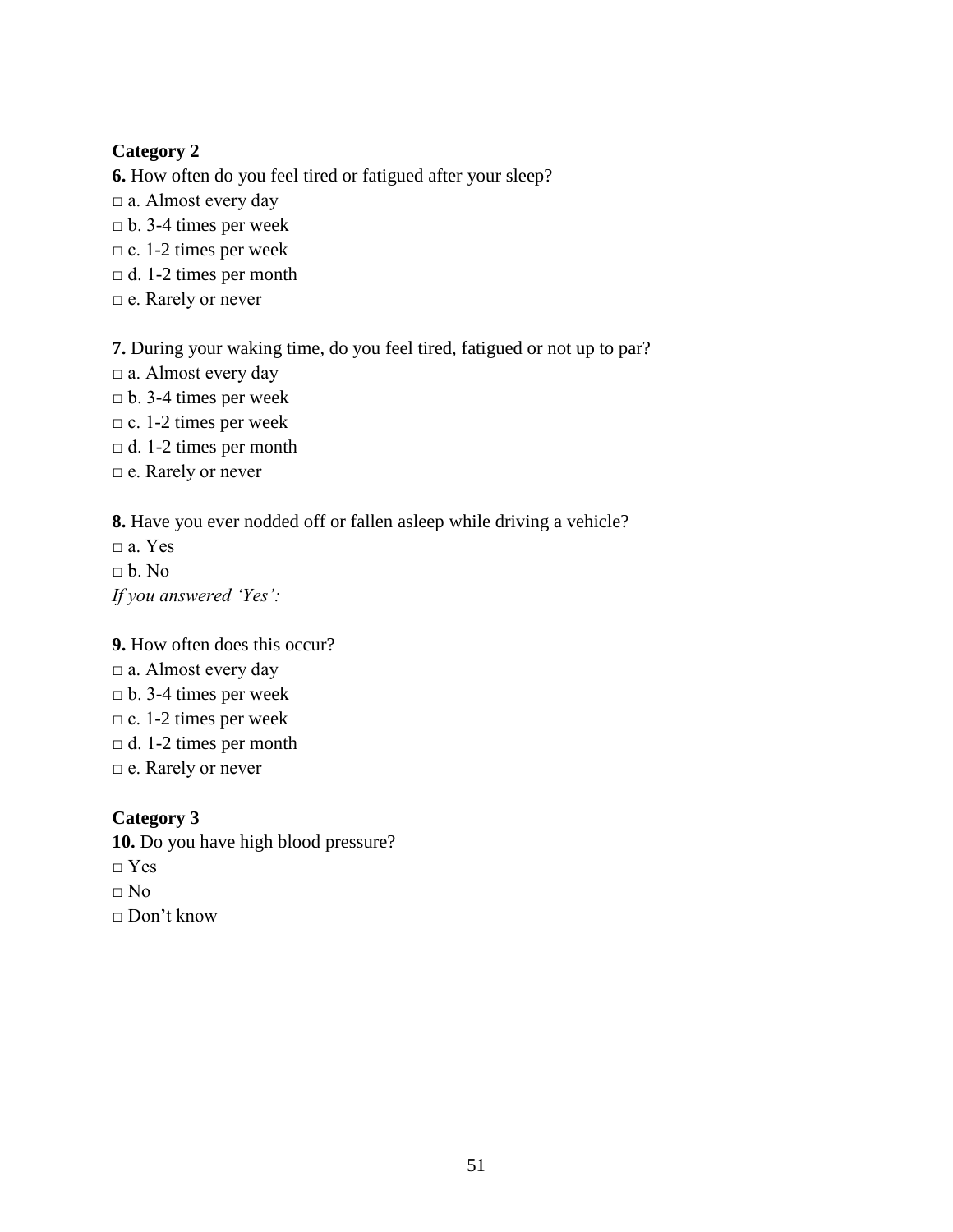# **APPENDIX C: SCORING BERLIN QUESTIONNAIRE**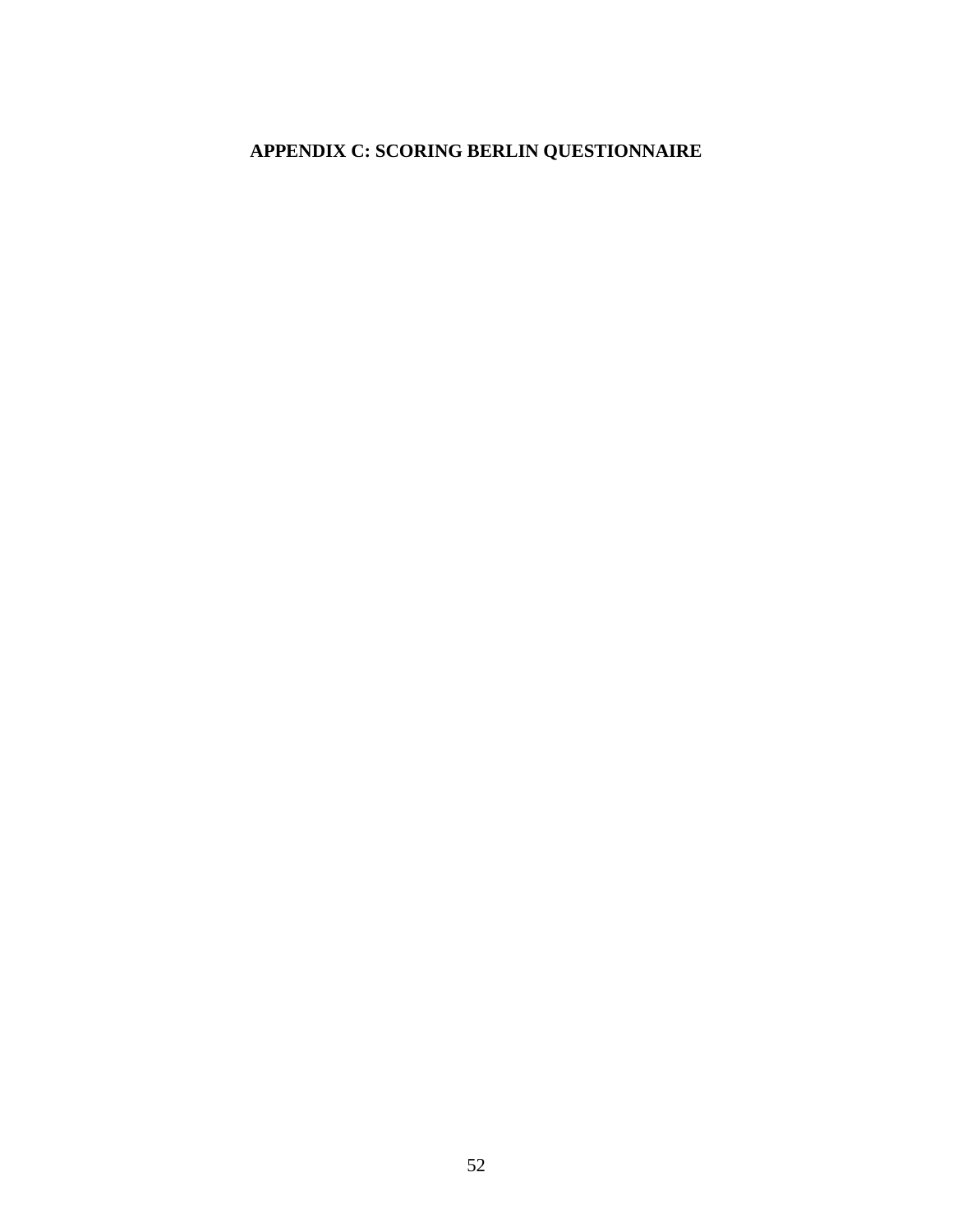The questionnaire consists of 3 categories related to the risk of having sleep apnea. Patients can be classified into High Risk or Low Risk based on their responses to the individual items and their overall scores in the symptom categories.

## **Categories and Scoring:**

**Category 1:** items 1, 2, 3, 4, and 5;

Item 1: if "**Yes**", assign **1 point** Item 2: if "**c**" or "**d**" is the response, assign **1 point** Item 3: if "**a**" or "**b**" is the response, assign **1 point** Item 4: if "**a**" is the response, assign **1 point** Item 5: if "**a**" or "**b**" is the response, assign **2 points**

**Add points.** Category 1 is positive if the total score is 2 or more points.

**Category 2:** items 6, 7, 8 (item 9 should be noted separately).

Item 6: if "**a**" or "**b**" is the response, assign **1 point** Item 7: if "**a**" or "**b**" is the response, assign **1 point** Item 8: if "**a**" is the response, assign **1 point**

**Add points.** Category 2 is positive if the total score is 2 or more points.

**Category 3** is positive if the answer to item 10 is "**Yes**" or if the BMI of the patient is greater than 30kg/m2.

(BMI is defined as weight (kg) divided by height (m) squared, i.e.., kg/m2).

**High Risk:** if there are 2 or more categories where the score is positive.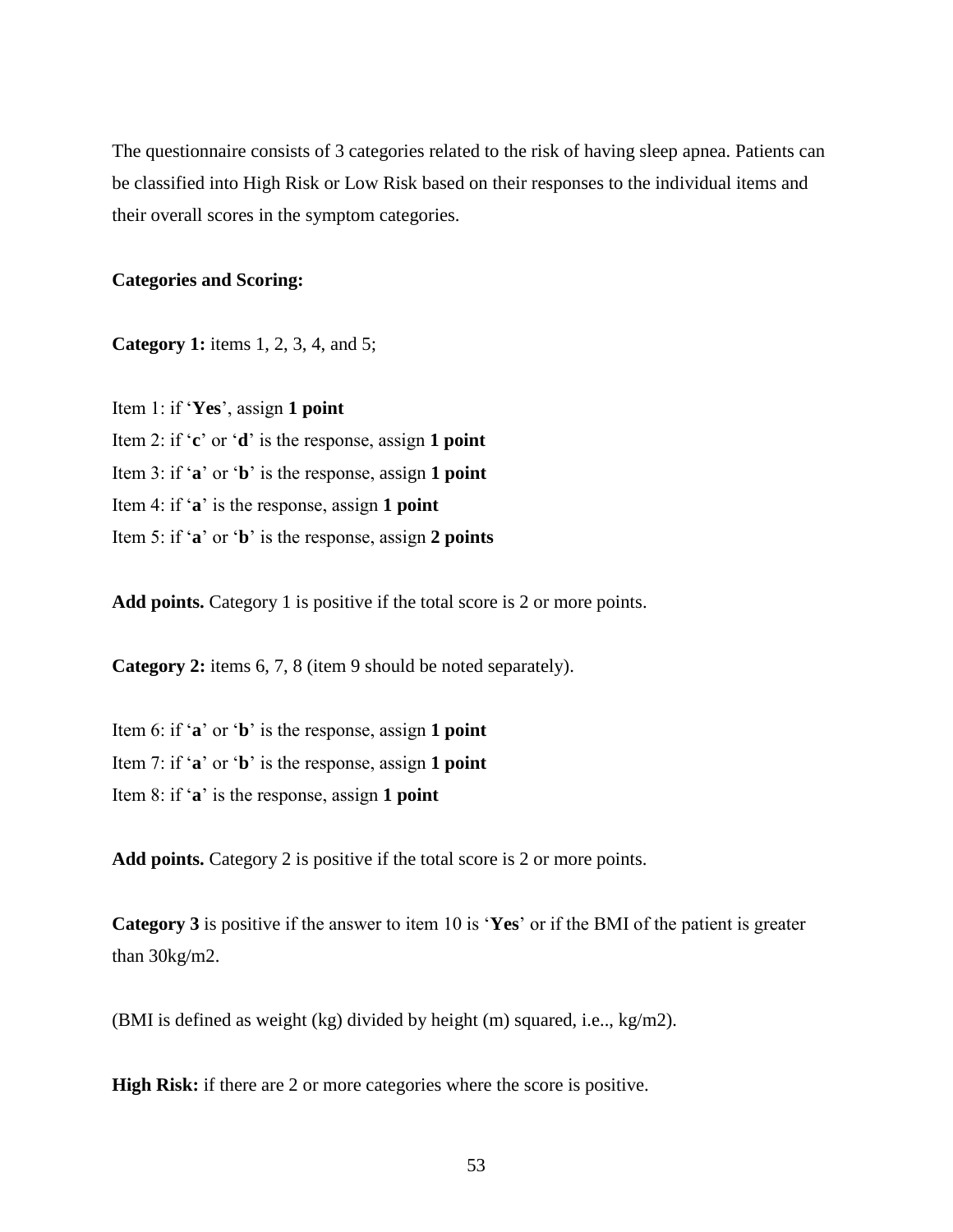Low Risk: if there is only 1 or no categories where the score is positive. **Additional Question:** item 9 should be noted separately.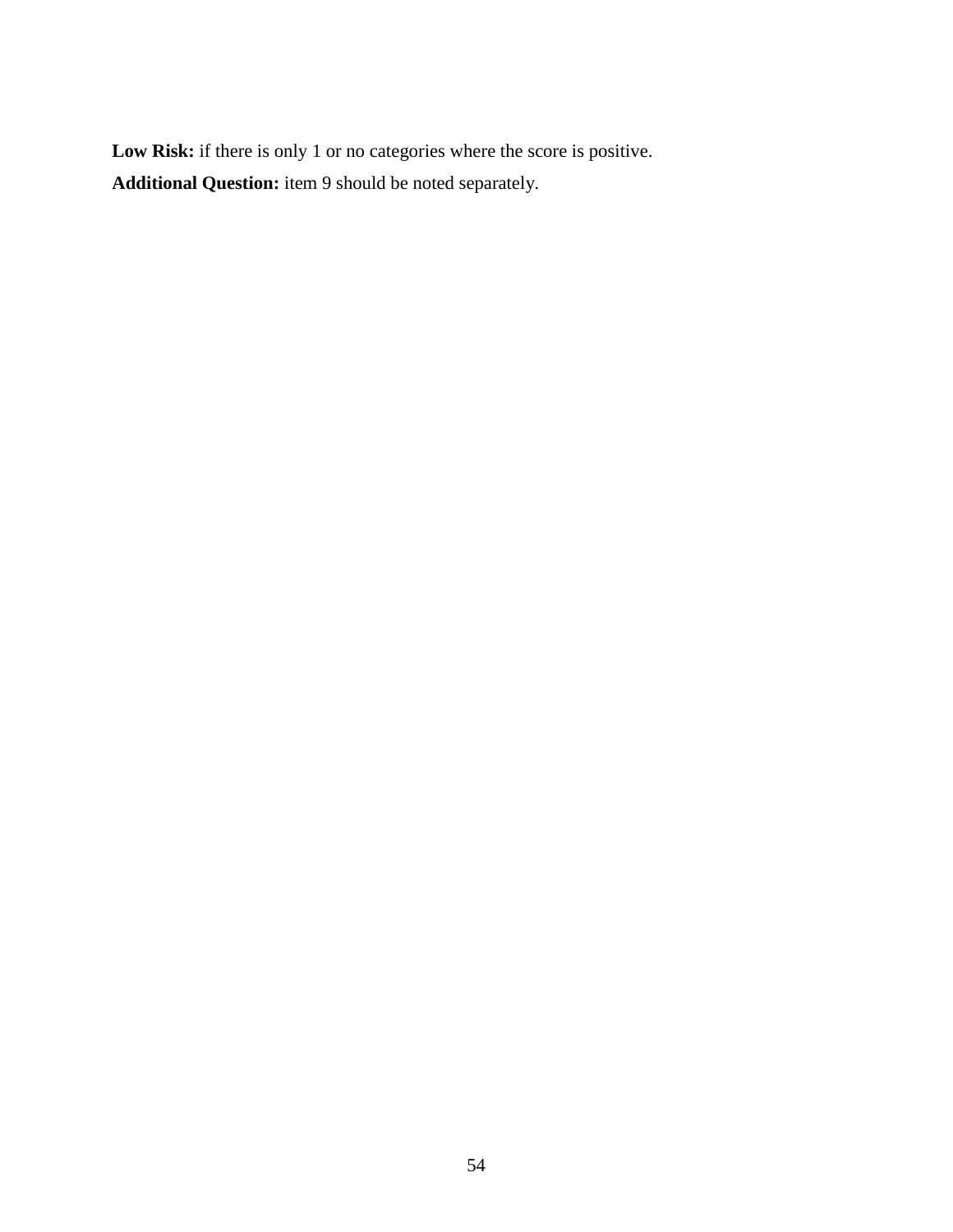# **APPENDIX D: STOP-BANG SCORING QUESTIONNAIRE**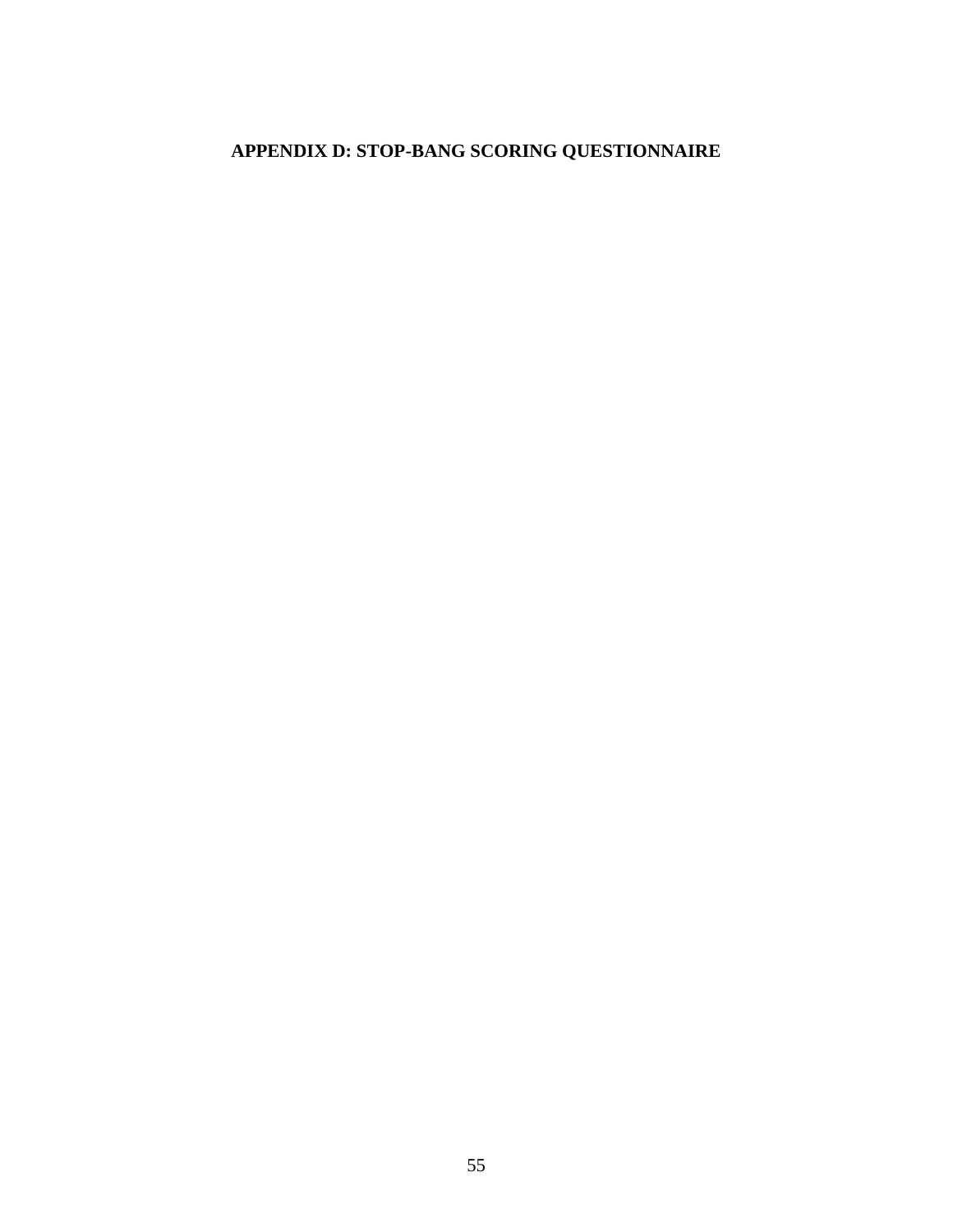1. Snoring: Do you *s*nore loudly (louder than talking or loud enough to be heard through closed doors)? Yes / No

2. Tired: Do you often feel *t*ired, fatigued, or sleepy during daytime? Yes / No

3. Observed: Has anyone observed you stop breathing during your sleep? Yes / No

4. Blood pressure: Do you have or are you being treated for high blood pressure? Yes / No

5. BMI: BMI more than 35? Yes / No

6. Age: Age over 50 yr old? Yes / No

7. Neck circumference: Neck circumference greater than 40 cm (16 inches)? Yes / No

8. Gender: Gender male? Yes / No

*High risk of OSA:* Answering yes to three or more items

*Low risk of OSA:* Answering yes to less than three items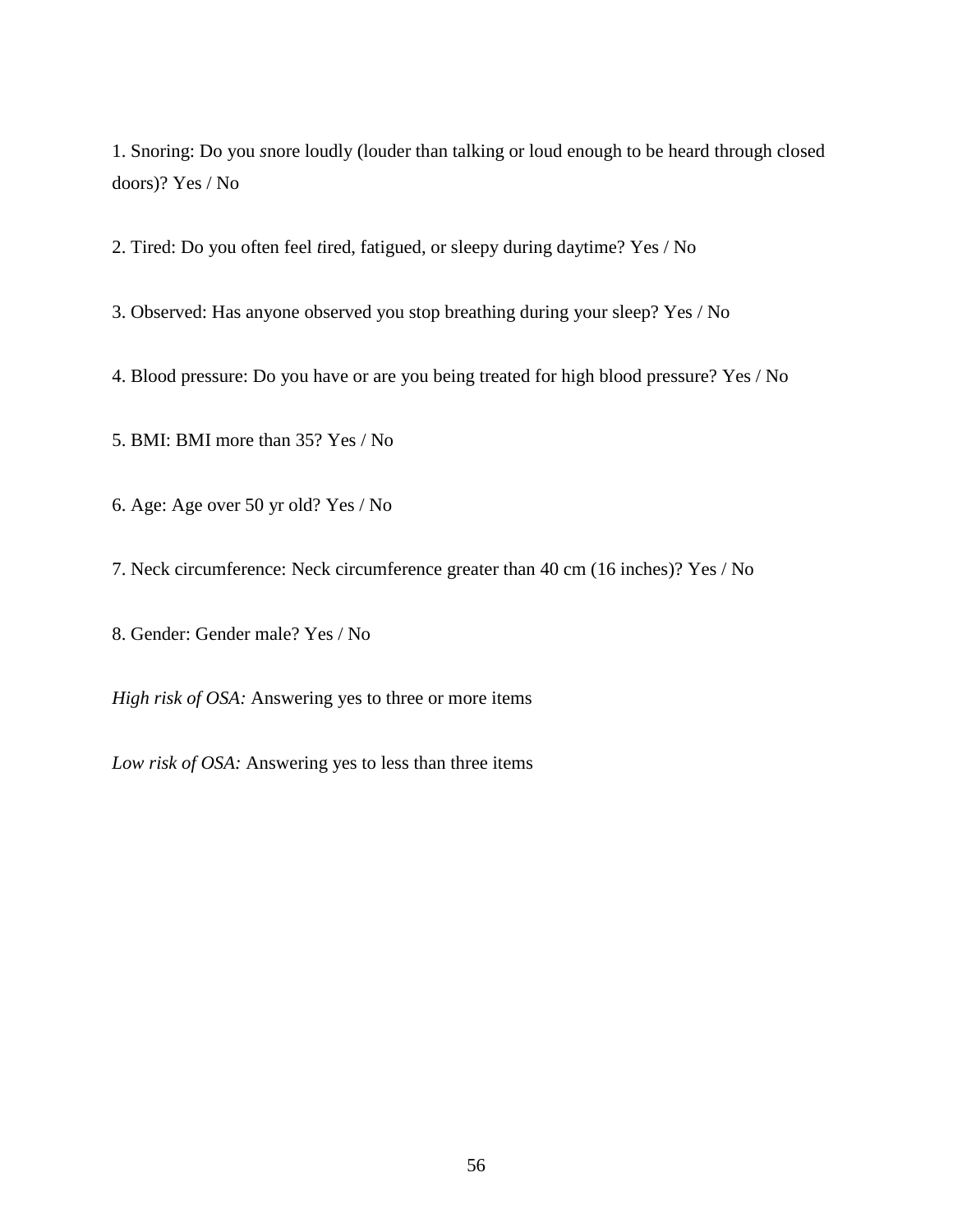# **APPENDIX E: SPSS FILE FOR DATA COLLECTION**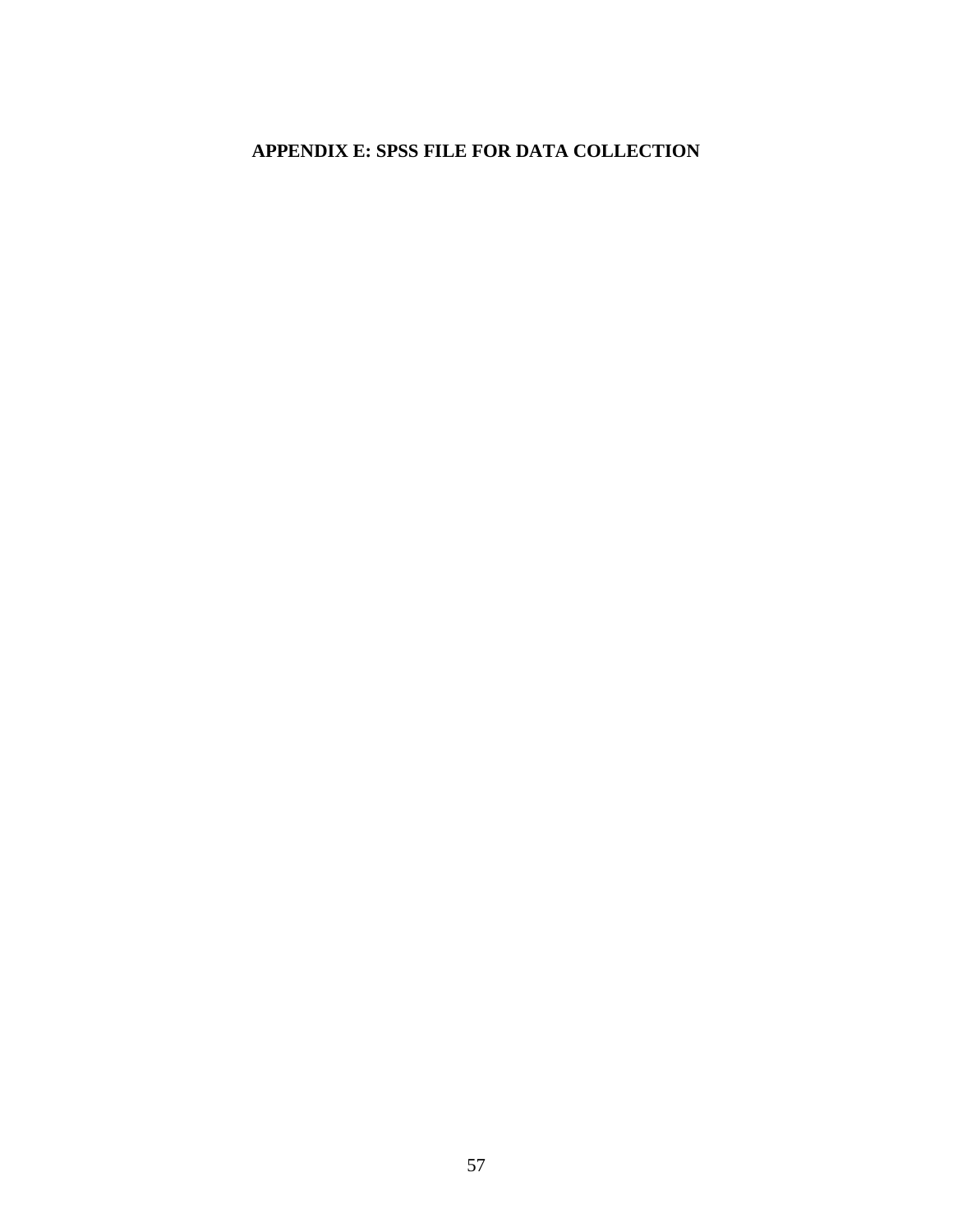| Patient's<br>Number | Age | Gender | <b>BMI</b> | <b>HTN</b> | ${\rm DM}$ | Dyslipidemia | Arrhythmia | CAD | AHI<br>/RDI |
|---------------------|-----|--------|------------|------------|------------|--------------|------------|-----|-------------|
|                     |     |        |            |            |            |              |            |     |             |
|                     |     |        |            |            |            |              |            |     |             |
|                     |     |        |            |            |            |              |            |     |             |
|                     |     |        |            |            |            |              |            |     |             |
|                     |     |        |            |            |            |              |            |     |             |
|                     |     |        |            |            |            |              |            |     |             |
|                     |     |        |            |            |            |              |            |     |             |
|                     |     |        |            |            |            |              |            |     |             |
|                     |     |        |            |            |            |              |            |     |             |
|                     |     |        |            |            |            |              |            |     |             |

**Legend:**

BMI: Body Mass Index HTN: Hypertension

DM: Diabetes Mellitus type 2 CAD: Coronary Artery Disease

AHI: Apnea-Hypopnea Index

RDI: Respiratory Disturbance Index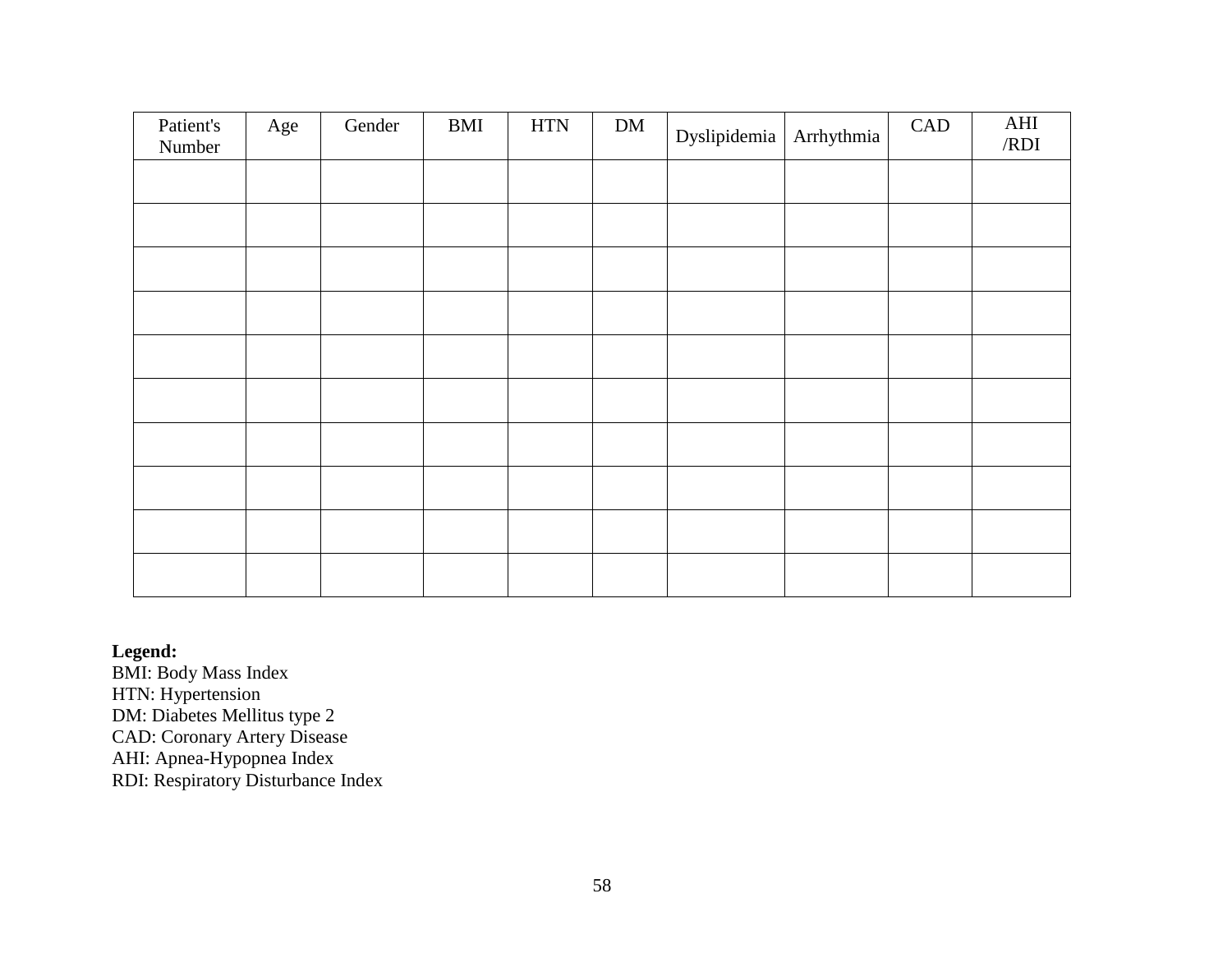#### **LIST OF REFERENCES**

- AlGhanim, N., Comondore, V. R., Fleetham, J., Marra, C. A., & Ayas, N. T. (2008). The economic impact of obstructive sleep apnea. *Lung, 186*(1), 7-12. doi:10.1007/s00408-007- 9055-5
- American Academy of Sleep Medicine Task Force. (1999). Sleep-related breathing disorders in adults: Recommendations for syndrome definition and measurement techniques in clinical research. *Sleep, 22*(5), 667-689. Retrieved from http://ezproxy.lib.ucf.edu/login?URL=http://search.ebscohost.com.ezproxy.lib.ucf.edu/login .aspx?direct=true&db=cmedm&AN=10450601&site=ehost-live
- Aronsohn, R. S., Whitmore, H., Van Cauter, E., & Tasali, E. (2010). Impact of untreated obstructive sleep apnea on glucose control in type 2 diabetes. *American Journal of Respiratory & Critical Care Medicine, 181*(5), 507-513. Retrieved from http://ezproxy.lib.ucf.edu/login?URL=http://search.ebscohost.com/login.aspx?direct=true&d b=rzh&AN=2010577974&site=ehost-live
- Bazzano, L. A., Khan, Z., Reynolds, K., & He, J. (2007). Effect of nocturnal nasal continuous positive airway pressure on blood pressure in obstructive sleep apnea. *Hypertension, 50*(2), 417-423. doi:10.1161/HYPERTENSIONAHA.106.085175
- Bertolazi, A. N., Fagondes, S. C., Hoff, L. S., Pedro, V. D., Menna Barreto, S. S., & Johns, M. W. (2009). Portuguese-language version of the Epworth sleepiness scale: Validation for use in Brazil. Jornal Brasileiro De Pneumologia: Publicação Oficial Da Sociedade Brasileira *De Pneumologia E Tisilogia, 35*(9), 877-883. Retrieved from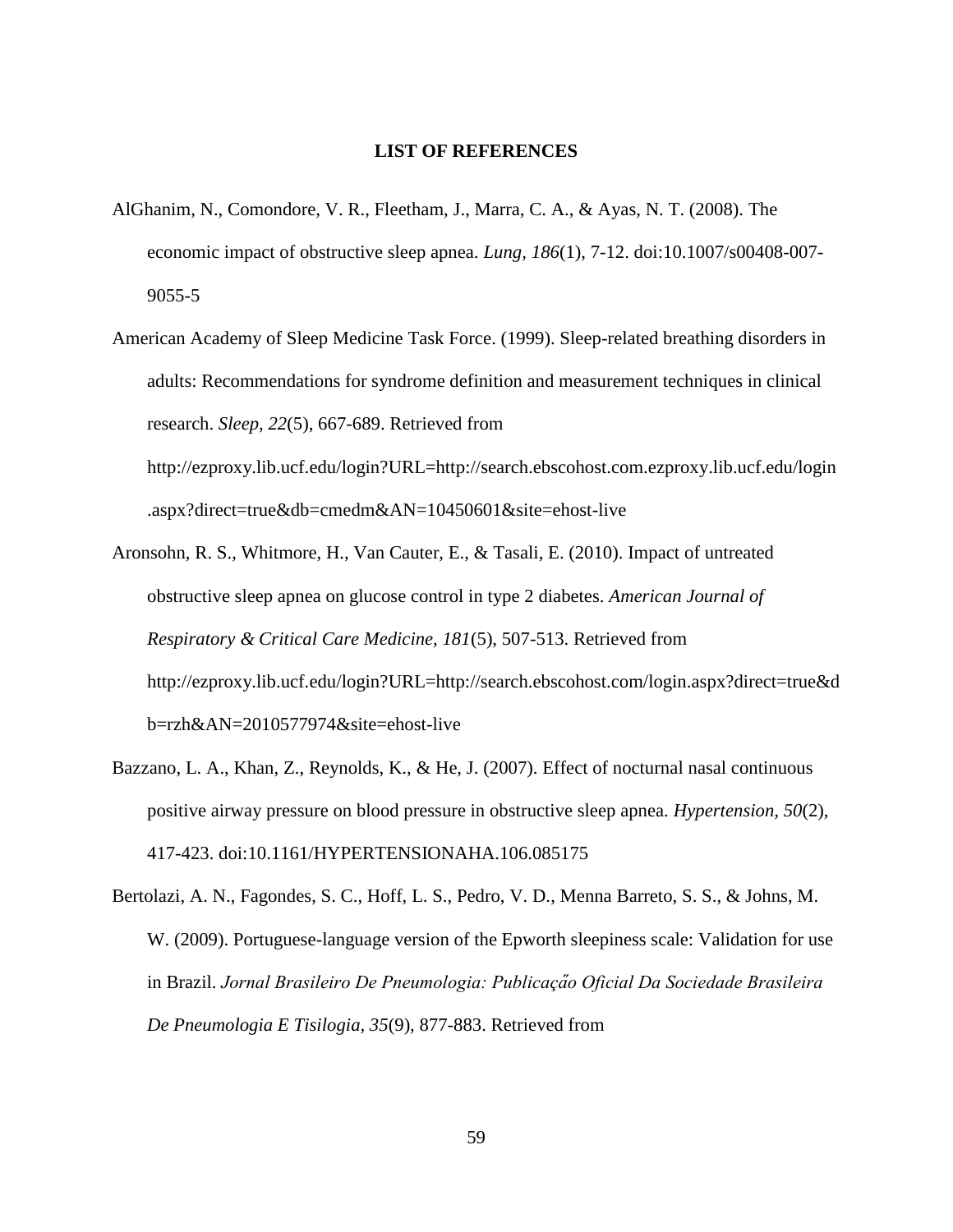http://ezproxy.lib.ucf.edu/login?URL=http://search.ebscohost.com/login.aspx?direct=true&d b=cmedm&AN=19820814&site=ehost-live

- Botros, N., Concato, J., Mohsenin, V., Selim, B., Doctor, K., & Yaggi, H. K. (2009). Obstructive sleep apnea as a risk factor for type 2 diabetes. *American Journal of Medicine, 122*(12), 1122-1127. Retrieved from http://ezproxy.lib.ucf.edu/login?URL=http://search.ebscohost.com/login.aspx?direct=true&d b=rzh&AN=2010496220&site=ehost-live
- Calvin, A. D., & Somers, V. K. (2009). Obstructive sleep apnea and cardiovascular disease. *Current Opinion in Cardiology, 24*(6), 516-520. Retrieved from http://ezproxy.lib.ucf.edu/login?URL=http://search.ebscohost.com/login.aspx?direct=true&d b=rzh&AN=2010452763&site=ehost-live
- Center for Disease Control and Prevention (CDC). Division of Nutrition, Physical Activity and Obesity, National Center for Chronic Disease Prevention and Health Promotion (2010). *U.S. obesity trends by states 1985-2009.* Retrieved October 28, 2010, from http://www.cdc.gov/obesity/data/trends.html
- Centers for Disease Control and Prevention (2010). *Defining overweight and obesity.* Retrieved December, 16, 2010, from http://www.cdc.gov/obesity/defining.html
- Chen, N., Johns, M. W., Li, H., Chu, C., Liang, S., Shu, Y., Wang, P. (2002). Validation of a Chinese version of the Epworth sleepiness scale. *Quality of Life Research, 11*, 817-821.
- Chica-Urzola, H., Escobar-Córdoba, F., & Eslava-Schmalbach, J. (2007). Validating the Epworth sleepiness scale. *Revista De Salud Pública (Bogotá, Colombia), 9*(4), 558-567. Retrieved from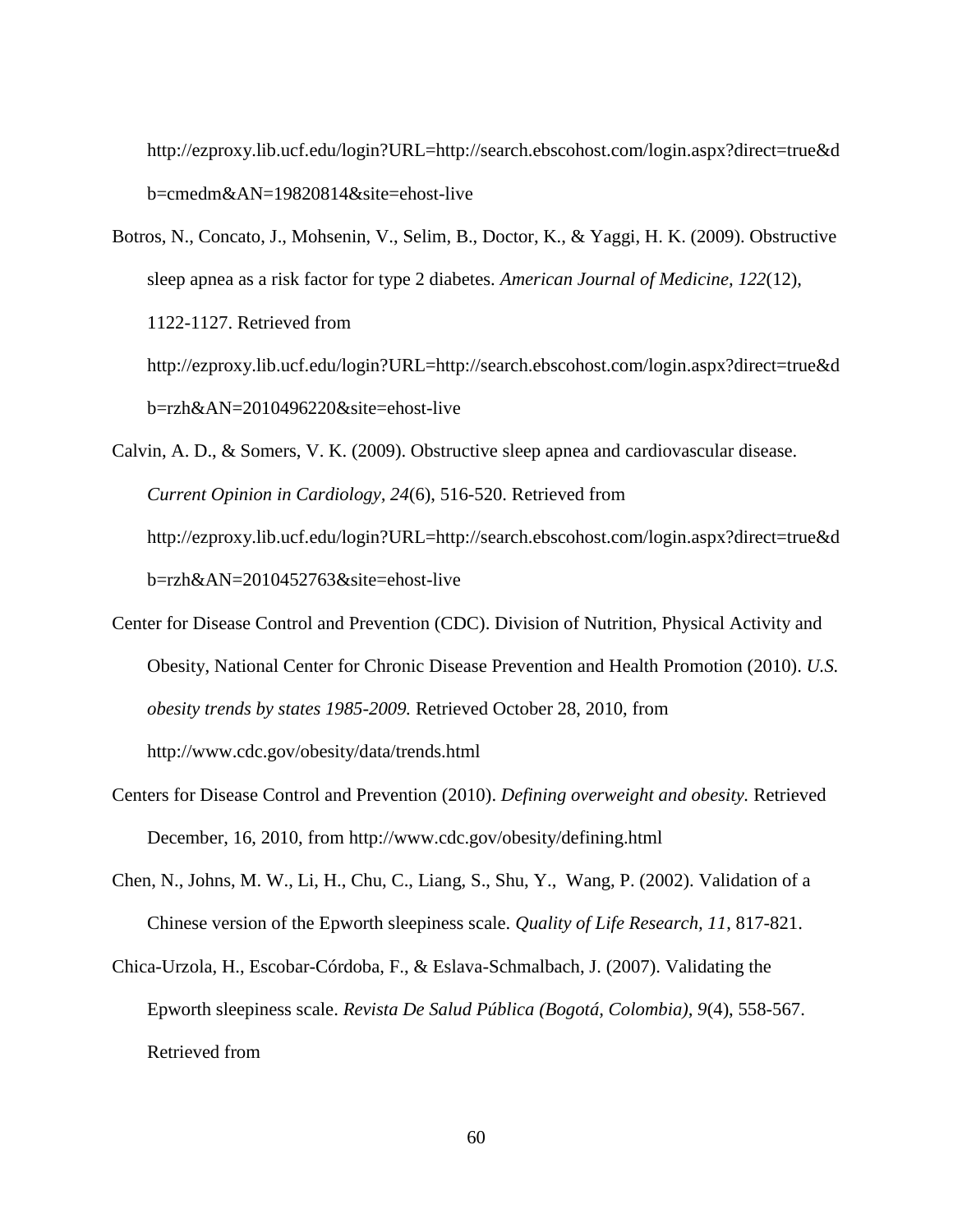[http://ezproxy.lib.ucf.edu/login?URL=http://search.ebscohost.com/login.aspx?direct=true&d](http://ezproxy.lib.ucf.edu/login?URL=http://search.ebscohost.com/login.aspx?direct=true&db=cmedm&AN=18209822&site=ehost-live) [b=cmedm&AN=18209822&site=ehost-live](http://ezproxy.lib.ucf.edu/login?URL=http://search.ebscohost.com/login.aspx?direct=true&db=cmedm&AN=18209822&site=ehost-live)

- Chiner, E., Arriero, J. M., Signes-Costa, J., Marco, J., & Fuentes, I. (1999). Validation of the Spanish version of the Epworth sleepiness scale in patients with a sleep apnea syndrome. *Archivos De Bronconeumología, 35*(9), 422-427. Retrieved from [http://ezproxy.lib.ucf.edu/login?URL=http://search.ebscohost.com/login.aspx?direct=true&d](http://ezproxy.lib.ucf.edu/login?URL=http://search.ebscohost.com/login.aspx?direct=true&db=cmedm&AN=10596338&site=ehost-live) [b=cmedm&AN=10596338&site=ehost-live](http://ezproxy.lib.ucf.edu/login?URL=http://search.ebscohost.com/login.aspx?direct=true&db=cmedm&AN=10596338&site=ehost-live)
- Chung, F., Yegneswaran, B., Liao, P., Chung, S. A., Vairavanathan, S., Islam, S., Shapiro, C. M. (2008a). STOP questionnaire: A tool to screen patients for obstructive sleep apnea. *Anesthesiology, 108*(5), 812-821. Retrieved from [http://search.ebscohost.com.ezproxy.lib.ucf.edu/login.aspx?direct=true&db=cmedm&AN=1](http://search.ebscohost.com.ezproxy.lib.ucf.edu/login.aspx?direct=true&db=cmedm&AN=18431116&site=ehost-live) [8431116&site=ehost-live](http://search.ebscohost.com.ezproxy.lib.ucf.edu/login.aspx?direct=true&db=cmedm&AN=18431116&site=ehost-live)
- Chung, F., Yegneswaran, B., Liao, P., Chung, S. A., Vairavanathan, S., Islam, S., Shapiro, C. M. (2008b). Validation of the Berlin Questionnaire and American Society of Anesthesiologists checklist as screening tools for obstructive sleep apnea in surgical patients. *Anesthesiology, 108*(5), 822-830. Retrieved from [http://search.ebscohost.com.ezproxy.lib.ucf.edu/login.aspx?direct=true&db=cmedm&AN=1](http://search.ebscohost.com.ezproxy.lib.ucf.edu/login.aspx?direct=true&db=cmedm&AN=18431117&site=ehost-live)

[8431117&site=ehost-live](http://search.ebscohost.com.ezproxy.lib.ucf.edu/login.aspx?direct=true&db=cmedm&AN=18431117&site=ehost-live)

Chung, S. A., Jairam, S., Hussain, M. R. G., & Shapiro, C. M. (2002). How, what, and why of sleep apnea. perspectives for primary care physicians. *Canadian Family Physician, 48*, 1073-1080.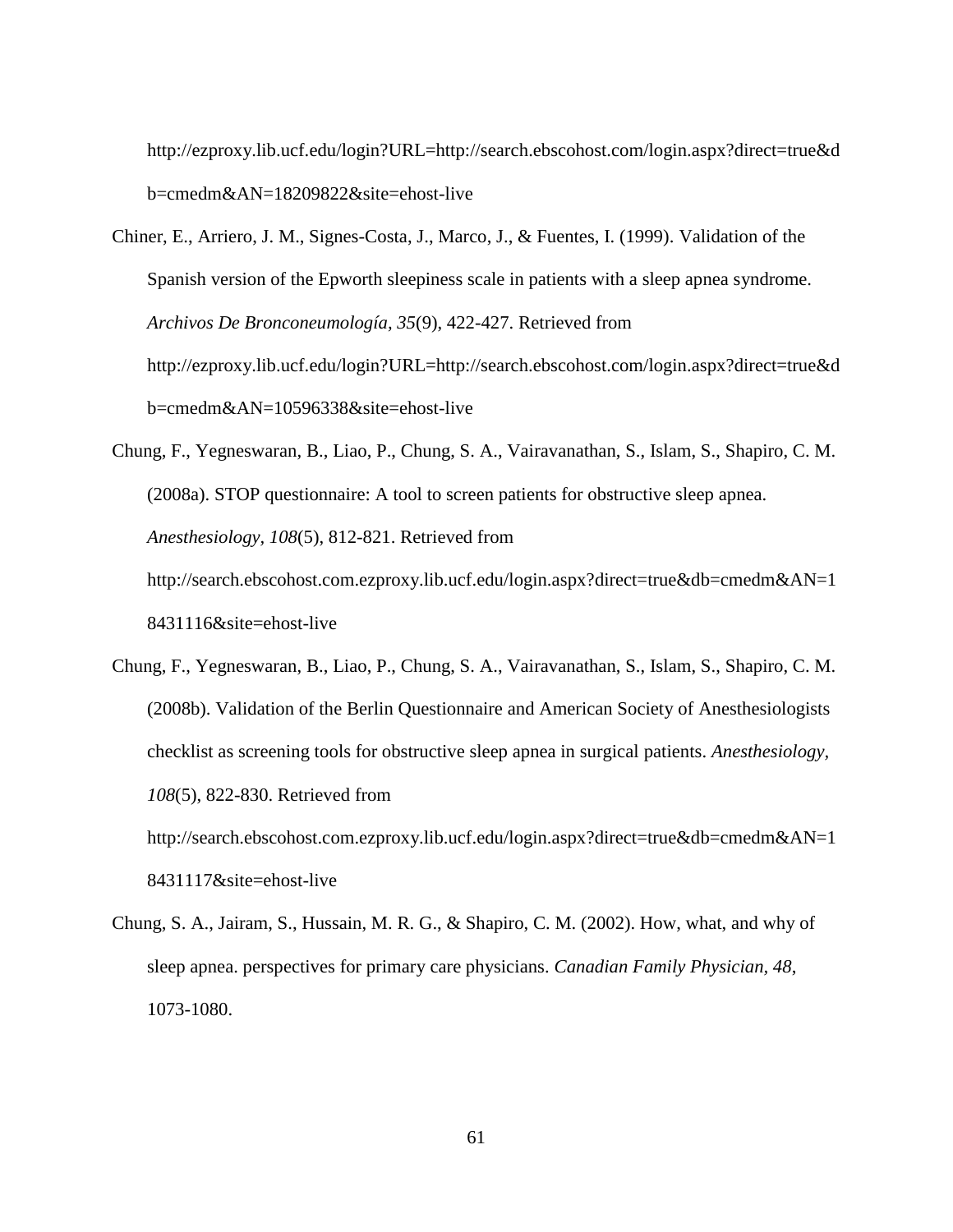- Cross, R. L., Kumar, R., Macey, P. M., Doering, L. V., Alger, J. R., Yan-Go, F. L., & Harper, R. M. (2008). Neural alterations and depressive symptoms in obstructive sleep apnea patients. *Sleep, 31*(8), 1103–1109.
- Cuhadaroğlu, C., Utkusavaş, A., Oztürk, L., Salman, S., & Ece, T. (2009). Effects of nasal CPAP treatment on insulin resistance, lipid profile, and plasma leptin in sleep apnea. *Lung, 187*(2), 75-81. Retrieved from

[http://ezproxy.lib.ucf.edu/login?URL=http://search.ebscohost.com/login.aspx?direct=true&d](http://ezproxy.lib.ucf.edu/login?URL=http://search.ebscohost.com/login.aspx?direct=true&db=cmedm&AN=19127383&site=ehost-live) [b=cmedm&AN=19127383&site=ehost-live](http://ezproxy.lib.ucf.edu/login?URL=http://search.ebscohost.com/login.aspx?direct=true&db=cmedm&AN=19127383&site=ehost-live)

Culpepper, L., & Roth, T. (2009). Recognizing and managing obstructive sleep apnea in primary care. *Primary Care Companion to the Journal of Clinical Psychiatry, 11*(6), 330-338. Retrieved from

[http://ezproxy.lib.ucf.edu/login?URL=http://search.ebscohost.com/login.aspx?direct=true&d](http://ezproxy.lib.ucf.edu/login?URL=http://search.ebscohost.com/login.aspx?direct=true&db=cmedm&AN=20098525&site=ehost-live) [b=cmedm&AN=20098525&site=ehost-live](http://ezproxy.lib.ucf.edu/login?URL=http://search.ebscohost.com/login.aspx?direct=true&db=cmedm&AN=20098525&site=ehost-live)

- Devulapally, K., Pongonis, R. J., & Khayat, R. (2009). OSA: The new cardiovascular disease: Part II: Overview of cardiovascular diseases associated with obstructive sleep apnea. *Heart Failure Reviews, 14*(3), 155-164. Retrieved from [http://ezproxy.lib.ucf.edu/login?URL=http://search.ebscohost.com.ezproxy.lib.ucf.edu/login](http://ezproxy.lib.ucf.edu/login?URL=http://search.ebscohost.com.ezproxy.lib.ucf.edu/login.aspx?direct=true&db=rzh&AN=2010328545&site=ehost-live) [.aspx?direct=true&db=rzh&AN=2010328545&site=ehost-live](http://ezproxy.lib.ucf.edu/login?URL=http://search.ebscohost.com.ezproxy.lib.ucf.edu/login.aspx?direct=true&db=rzh&AN=2010328545&site=ehost-live)
- Dixon, J. B., Schachter, L. M., & O'Brien, P. E. (2003). Predicting sleep apnea and excessive day sleepiness in the severely obese: Indicators for polysomnography. *Chest, 123*(4), 1134-1141. Retrieved from

[http://ezproxy.lib.ucf.edu/login?URL=http://search.ebscohost.com/login.aspx?direct=true&d](http://ezproxy.lib.ucf.edu/login?URL=http://search.ebscohost.com/login.aspx?direct=true&db=rzh&AN=2003109089&site=ehost-live) [b=rzh&AN=2003109089&site=ehost-live](http://ezproxy.lib.ucf.edu/login?URL=http://search.ebscohost.com/login.aspx?direct=true&db=rzh&AN=2003109089&site=ehost-live)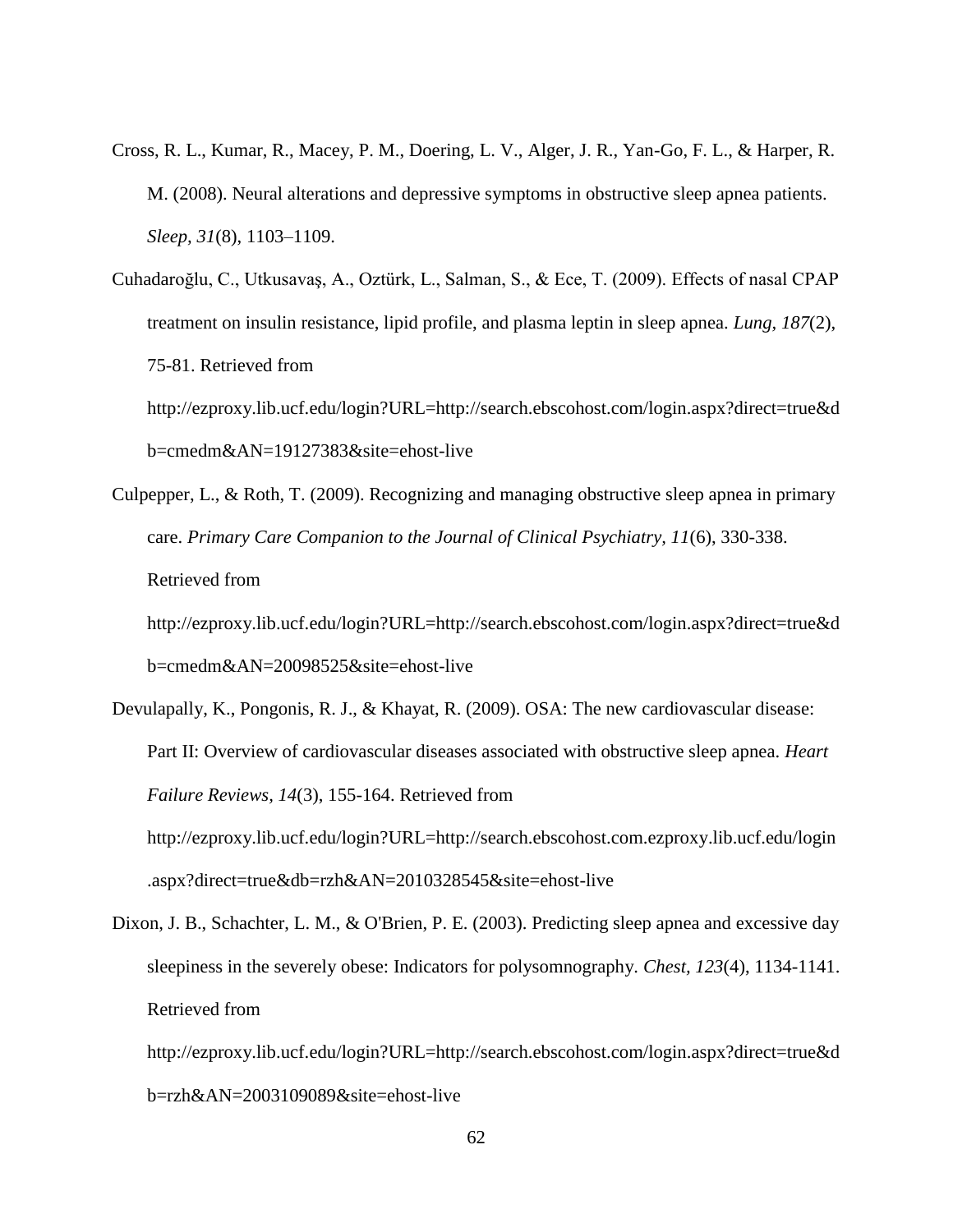- Dodson, K. J. (2008). Cardiovascular effects of sleep apnea. *The Journal for Nurse Practitioners, 4*(6), 439-444. doi:DOI: 10.1016/j.nurpra.2008.02.017
- Doghramji, P. (2008). Recognition of obstructive sleep apnea and associated excessive sleepiness in primary care. *The Journal of Family Practice, 57*(8 Suppl), 17.
- Drager, L. F., Jun, J., & Polotsky, V. Y. (2010). Obstructive sleep apnea and dyslipidemia: Implications for atherosclerosis. *Current Opinion in Endocrinology, Diabetes, and Obesity, 17*(2), 161-165. Retrieved from [http://ezproxy.lib.ucf.edu/login?URL=http://search.ebscohost.com/login.aspx?direct=true&d](http://ezproxy.lib.ucf.edu/login?URL=http://search.ebscohost.com/login.aspx?direct=true&db=cmedm&AN=20125003&site=ehost-live) [b=cmedm&AN=20125003&site=ehost-live](http://ezproxy.lib.ucf.edu/login?URL=http://search.ebscohost.com/login.aspx?direct=true&db=cmedm&AN=20125003&site=ehost-live)
- Eckert, D. J., & Malhotra, A. (2008). Pathophysiology of adult obstructive sleep apnea. *Proceedings of the American Thoracic Society, 5*(2), 144-153. doi:10.1513/pats.200707- 114MG
- Endeshaw, Y. W., White, W. B., Kutner, M., Ouslander, J. G., & Bliwise, D. L. (2009). Sleepdisordered breathing and 24-hour blood pressure pattern among older adults. *Journals of Gerontology Series A: Biological Sciences & Medical Sciences, 64A*(2), 280-285. doi:10.1093/gerona/gIn011
- Epstein, L. J., Kristo, D., Strollo, P., J., Friedman, N., Malhotra, A., Patil, S., P., Weinstein, M., D. (2009). Clinical guideline for the evaluation, management and long-term care of obstructive sleep apnea in adults. *Journal of Clinical Sleep Medicine, 5*(3), 263-276.
- Golbin, J. M., Somers, V. K., & Caples, S. M. (2008). Obstructive sleep apnea, cardiovascular disease, and pulmonary hypertension. *Proceedings of the American Thoracic Society, 5*(2), 200-206. doi:10.1513/pats.200708-143MG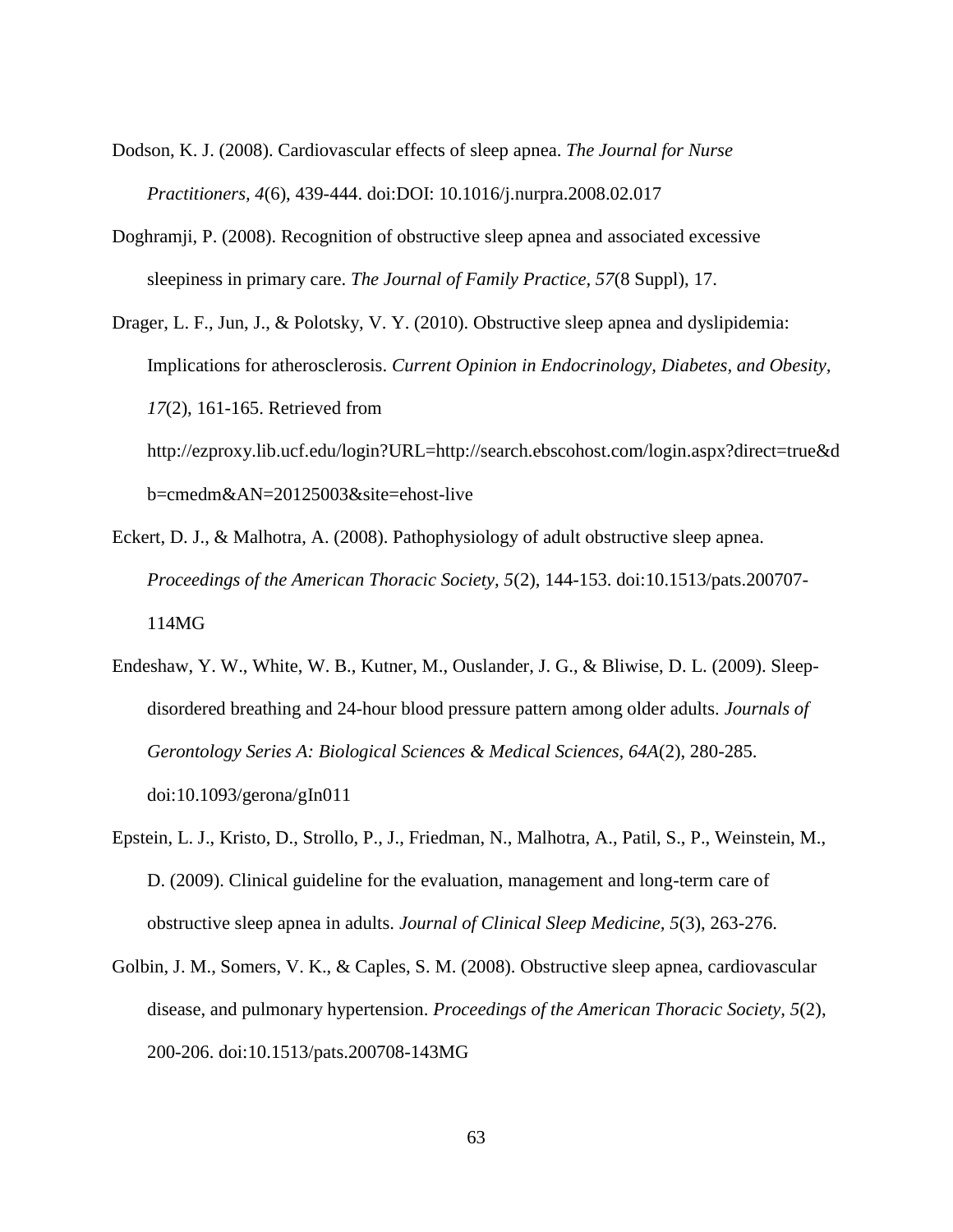- Gurubhagavatula, I., Nkwuo, J. E., Maislin, G., & Pack, A. I. (2008). Estimated cost of crashes in commercial drivers supports screening and treatment of obstructive sleep apnea. *Accident; Analysis and Prevention, 40*(1), 104-115. Retrieved from [http://ezproxy.lib.ucf.edu/login?URL=http://search.ebscohost.com/login.aspx?direct=true&d](http://ezproxy.lib.ucf.edu/login?URL=http://search.ebscohost.com/login.aspx?direct=true&db=cmedm&AN=18215538&site=ehost-live) [b=cmedm&AN=18215538&site=ehost-live](http://ezproxy.lib.ucf.edu/login?URL=http://search.ebscohost.com/login.aspx?direct=true&db=cmedm&AN=18215538&site=ehost-live)
- Hiestand, D. M., Britz, P., Goldman, M., & Phillips, B. (2006). Prevalence of symptoms and risk of sleep apnea in the US population: Results from the national sleep foundation sleep in america 2005 poll. *Chest, 130*(3), 780-786. Retrieved from [http://ezproxy.lib.ucf.edu/login?URL=http://search.ebscohost.com.ezproxy.lib.ucf.edu/login](http://ezproxy.lib.ucf.edu/login?URL=http://search.ebscohost.com.ezproxy.lib.ucf.edu/login.aspx?direct=true&db=rzh&AN=2009294747&site=ehost-live) [.aspx?direct=true&db=rzh&AN=2009294747&site=ehost-live](http://ezproxy.lib.ucf.edu/login?URL=http://search.ebscohost.com.ezproxy.lib.ucf.edu/login.aspx?direct=true&db=rzh&AN=2009294747&site=ehost-live)
- Jacobs, C. K., & Coffey, J. (2009). Sleep apnea in adults: How accurate is clinical prediction? *Journal of Family Practice, 58*(6), 327-328. Retrieved from [http://ezproxy.lib.ucf.edu/login?URL=http://search.ebscohost.com/login.aspx?direct=true&d](http://ezproxy.lib.ucf.edu/login?URL=http://search.ebscohost.com/login.aspx?direct=true&db=aph&AN=41895362&site=ehost-live) [b=aph&AN=41895362&site=ehost-live](http://ezproxy.lib.ucf.edu/login?URL=http://search.ebscohost.com/login.aspx?direct=true&db=aph&AN=41895362&site=ehost-live)
- Johns, M. W. (1991). A new method for measuring daytime sleepiness: The Epworth sleepiness scale. *Sleep, 14*(6), 540-545.
- Johns, M. W. (1992). Reliability and factor analysis of the Epworth sleepiness scale. *Sleep, 15*(4), 376-381.
- Johns, M. W. (2009). *Dr. Murray Johns.* Retrieved October 10, 2010, from <http://www.mwjohns.com/>
- Kapur, V. K. (2010). Obstructive sleep apnea: Diagnosis, epidemiology, and economics. *Respiratory Care, 55*(9), 1155-1167. Retrieved from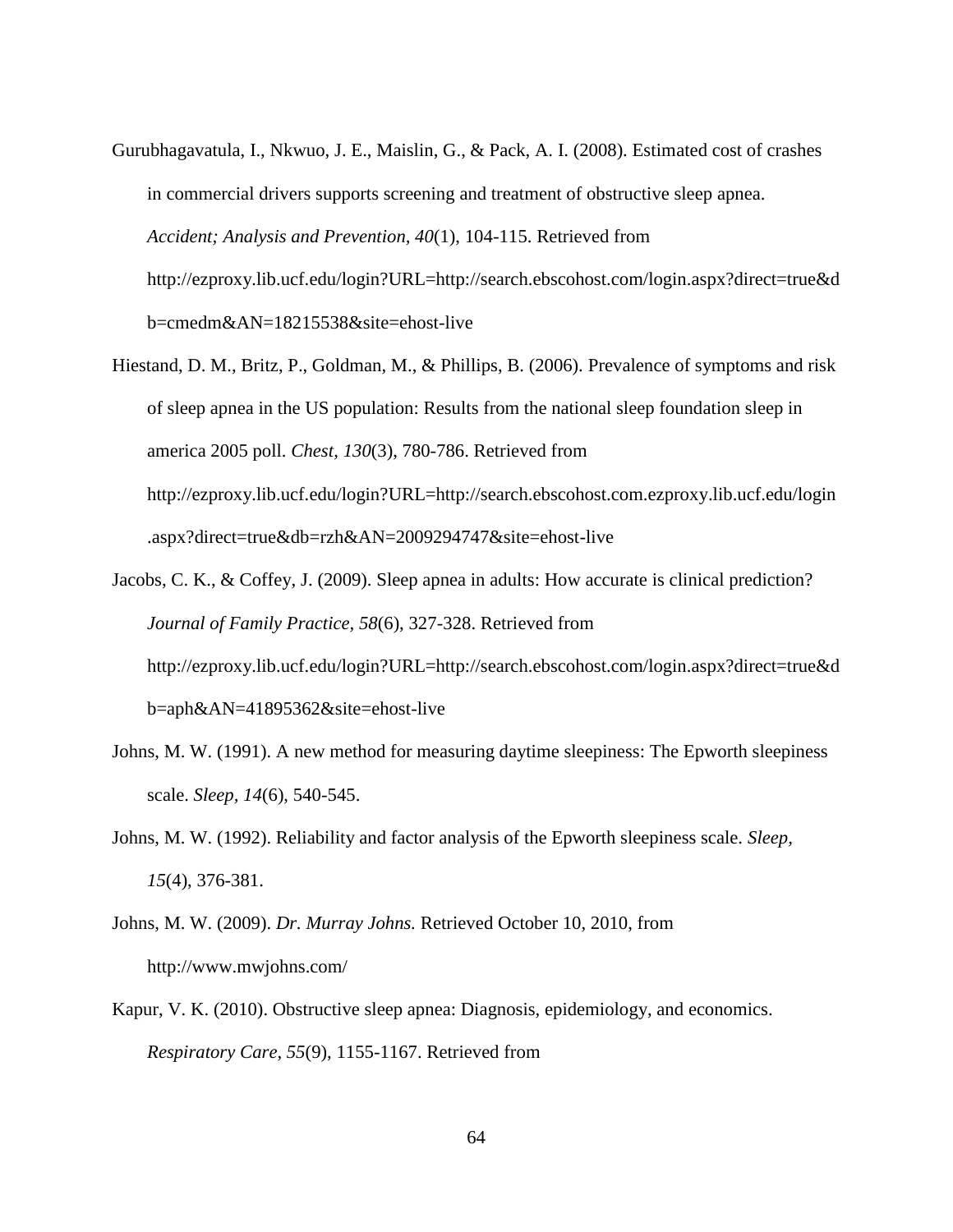[http://ezproxy.lib.ucf.edu/login?URL=http://search.ebscohost.com.ezproxy.lib.ucf.edu/login](http://ezproxy.lib.ucf.edu/login?URL=http://search.ebscohost.com.ezproxy.lib.ucf.edu/login.aspx?direct=true&db=rzh&AN=2010779643&site=ehost-live) [.aspx?direct=true&db=rzh&AN=2010779643&site=ehost-live](http://ezproxy.lib.ucf.edu/login?URL=http://search.ebscohost.com.ezproxy.lib.ucf.edu/login.aspx?direct=true&db=rzh&AN=2010779643&site=ehost-live)

- Kapur, V. K., Resnick, H. E., & Gottlieb, D. G. (2008). Sleep disordered breathing and hypertension: Does self-reported sleepiness modify the association? *Sleep, 31*(8), 1127- 1132.
- Khassawneh, B., Ghazzawi, M., Khader, Y., Alomari, M., Amarin, Z., Shahrour, B., & Hammouda, M. (2009). Symptoms and risk of obstructive sleep apnea in primary care patients in Jordan. *Sleep & Breathing = Schlaf & Atmung, 13*(3), 227-232. Retrieved from [http://ezproxy.lib.ucf.edu/login?URL=http://search.ebscohost.com/login.aspx?direct=true&d](http://ezproxy.lib.ucf.edu/login?URL=http://search.ebscohost.com/login.aspx?direct=true&db=cmedm&AN=19082647&site=ehost-live) [b=cmedm&AN=19082647&site=ehost-live](http://ezproxy.lib.ucf.edu/login?URL=http://search.ebscohost.com/login.aspx?direct=true&db=cmedm&AN=19082647&site=ehost-live)
- Khayat, R., Patt, B., & Hayes, D. J. (2009). Obstructive sleep apnea: The new cardiovascular disease. Part I: Obstructive sleep apnea and the pathogenesis of vascular disease. *Heart Failure Reviews, 14*(3), 143-153. Retrieved from [http://ezproxy.lib.ucf.edu/login?URL=http://search.ebscohost.com/login.aspx?direct=true&d](http://ezproxy.lib.ucf.edu/login?URL=http://search.ebscohost.com/login.aspx?direct=true&db=rzh&AN=2010328547&site=ehost-live)

[b=rzh&AN=2010328547&site=ehost-live](http://ezproxy.lib.ucf.edu/login?URL=http://search.ebscohost.com/login.aspx?direct=true&db=rzh&AN=2010328547&site=ehost-live)

Lam, D. C., Lui, M. M., Lam, J. C., Ong, L. H., Lam, K. S., & Ip, M. S. (2010). Prevalence and recognition of obstructive sleep apnea in Chinese patients with type 2 diabetes mellitus. *Chest, 138*(5), 1101-1107. Retrieved from

[http://ezproxy.lib.ucf.edu/login?URL=http://search.ebscohost.com/login.aspx?direct=true&d](http://ezproxy.lib.ucf.edu/login?URL=http://search.ebscohost.com/login.aspx?direct=true&db=rzh&AN=2010850755&site=ehost-live) [b=rzh&AN=2010850755&site=ehost-live](http://ezproxy.lib.ucf.edu/login?URL=http://search.ebscohost.com/login.aspx?direct=true&db=rzh&AN=2010850755&site=ehost-live)

Lavie, P. (2006). Sleep medicine--time for a change. *Journal of Clinical Sleep Medicine: JCSM: Official Publication of the American Academy of Sleep Medicine, 2*(2), 207-211. Retrieved from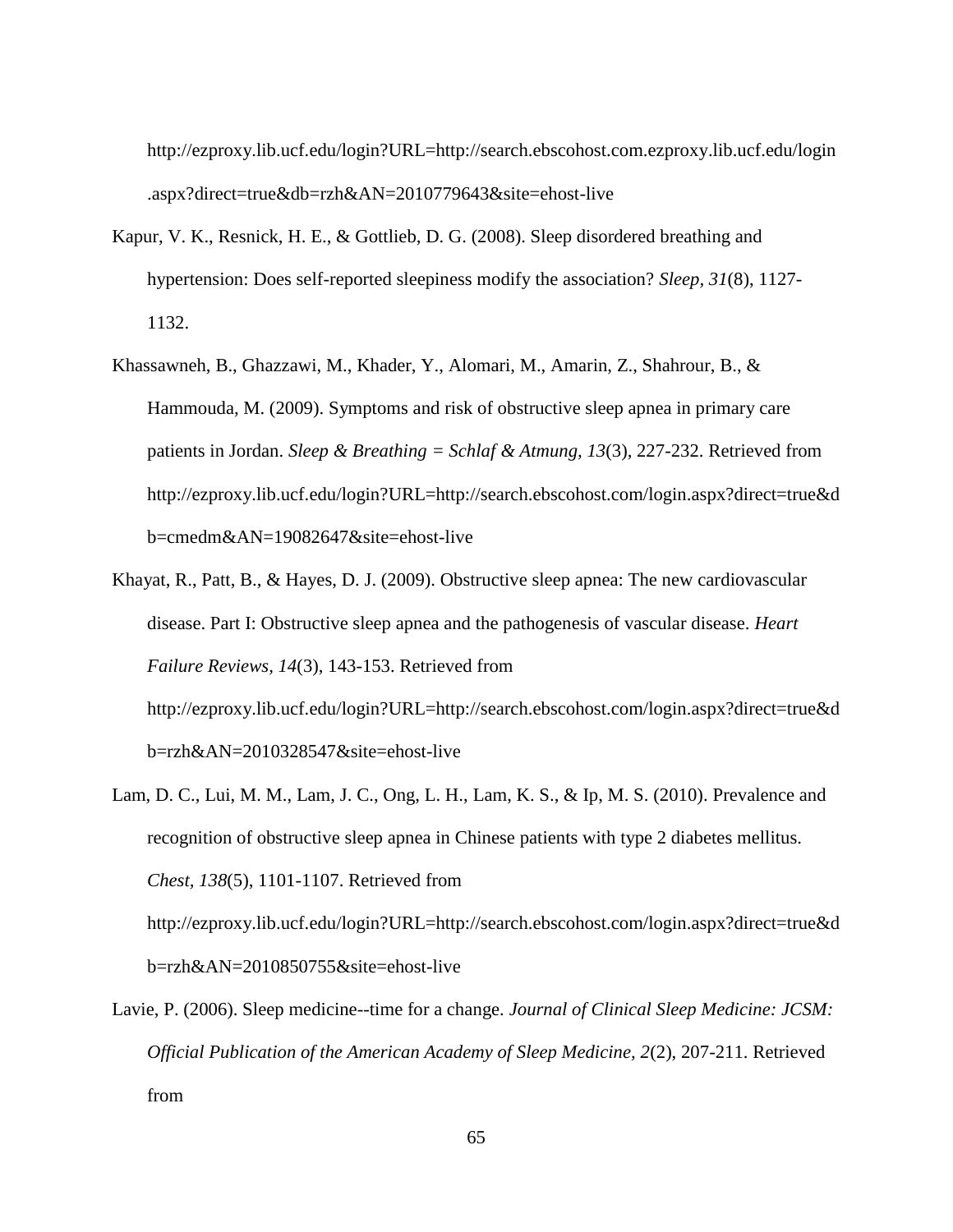[http://search.ebscohost.com.ezproxy.lib.ucf.edu/login.aspx?direct=true&db=cmedm&AN=1](http://search.ebscohost.com.ezproxy.lib.ucf.edu/login.aspx?direct=true&db=cmedm&AN=17557496&site=ehost-live) [7557496&site=ehost-live](http://search.ebscohost.com.ezproxy.lib.ucf.edu/login.aspx?direct=true&db=cmedm&AN=17557496&site=ehost-live)

Lavie, L. (2008). Intermittent hypoxia: The culprit of oxidative stress, vascular inflammation and dyslipidemia in obstructive sleep apnea. *Expert Review of Respiratory Medicine, 2*(1), 75- 84. Retrieved from [http://ezproxy.lib.ucf.edu/login?URL=http://search.ebscohost.com/login.aspx?direct=true&d](http://ezproxy.lib.ucf.edu/login?URL=http://search.ebscohost.com/login.aspx?direct=true&db=cmedm&AN=20477224&site=ehost-live)

[b=cmedm&AN=20477224&site=ehost-live](http://ezproxy.lib.ucf.edu/login?URL=http://search.ebscohost.com/login.aspx?direct=true&db=cmedm&AN=20477224&site=ehost-live)

Lopez, P. P., Stefan, B., Schulman, C. I., & Byers, P. M. (2008). Prevalence of sleep apnea in morbidly obese patients who presented for weight loss surgery evaluation: More evidence for routine screening for obstructive sleep apnea before weight loss surgery. *The American Surgeon, 74*(9), 834-838. Retrieved from

[http://search.ebscohost.com.ezproxy.lib.ucf.edu/login.aspx?direct=true&db=cmedm&AN=1](http://search.ebscohost.com.ezproxy.lib.ucf.edu/login.aspx?direct=true&db=cmedm&AN=18807673&site=ehost-live) [8807673&site=ehost-live](http://search.ebscohost.com.ezproxy.lib.ucf.edu/login.aspx?direct=true&db=cmedm&AN=18807673&site=ehost-live)

- Marshal, N. S., Wong, K. K. H., Liu, P. Y., Cullen, S. R. J., Knuiman, M. W., & Grunstein, R. R. (2008). Sleep apnea as an independent risk factor for all-cause mortality: The busselton health study. *Sleep, 31*(8), 1079-1085.
- McNicholas, W. T. (2008). Diagnosis of obstructive sleep apnea in adults. *Proceedings of the American Thoracic Society, 5*(2), 154-160. doi:10.1513/pats.200708-118MG
- Merritt, S. L. (2004). Sleep-disordered breathing and the association with cardiovascular risk. *Progress in Cardiovascular Nursing, 19*(1), 19-27. Retrieved from [http://search.ebscohost.com.ezproxy.lib.ucf.edu/login.aspx?direct=true&db=cmedm&AN=1](http://search.ebscohost.com.ezproxy.lib.ucf.edu/login.aspx?direct=true&db=cmedm&AN=15017152&site=ehost-live) [5017152&site=ehost-live](http://search.ebscohost.com.ezproxy.lib.ucf.edu/login.aspx?direct=true&db=cmedm&AN=15017152&site=ehost-live)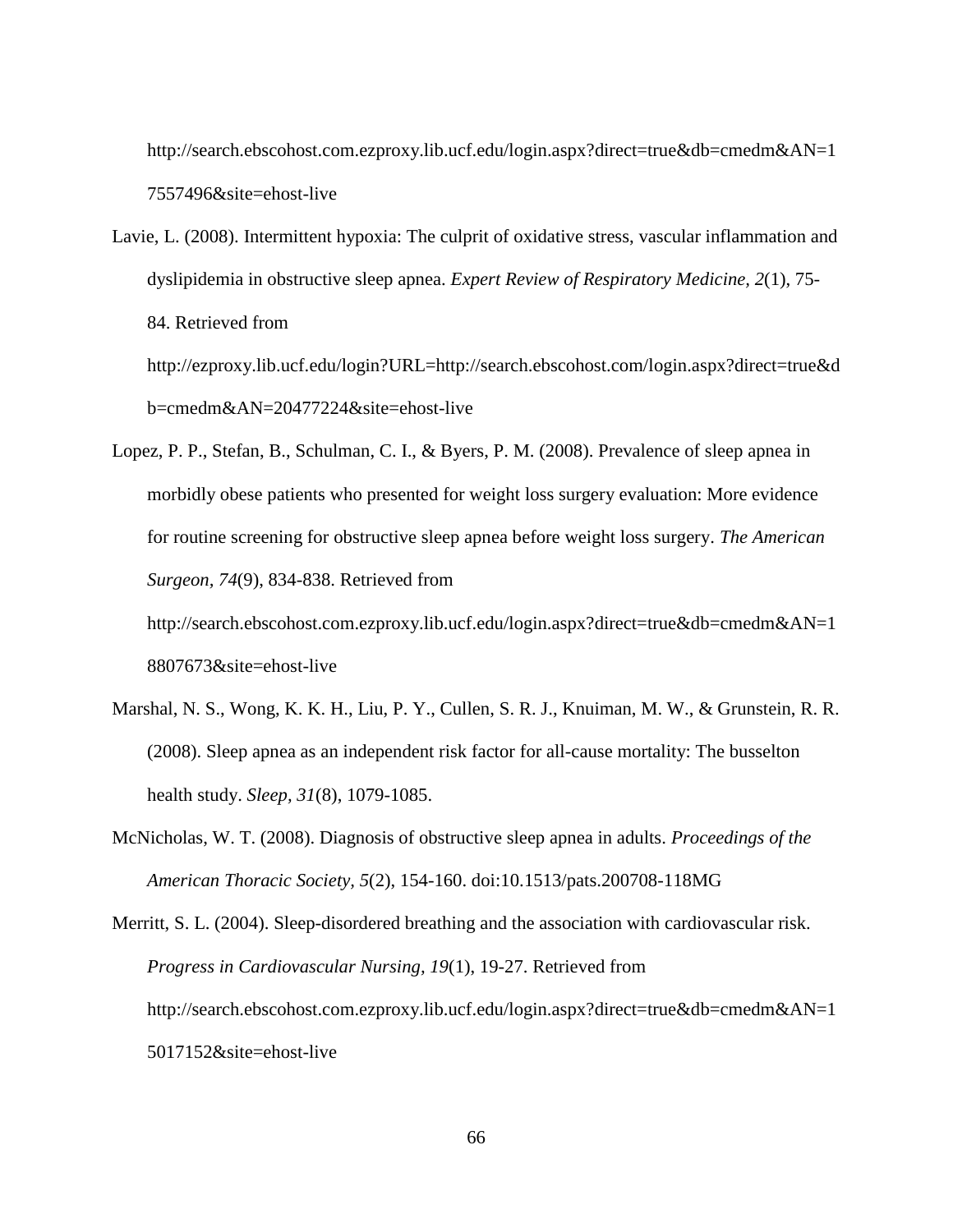- Netzer, N. C., Stoohs, R., A., Netzer, C. M., Clark, K., & Strohl, K. P. (1999). Using the Berlin questionnaire to identify patients at risk for the sleep apnea syndrome. *Annals of Internal Medicine, 131*(7), 485-491.
- Netzer, N. C., Hoegel, J. J., Loube, D., Netzer, C. M., Hay, B., Alvarez-Sala, R., & Strohl, K. (2003). Prevalence of symptoms and risk of sleep apnea in primary care. *Chest, 124*(4), 1406-1414.
- Ning-Hung Chen, J., Johns, M. W., Hseuh-Yu Li, M. W., Chia-Chen Chu, Shu-Cheng Liang, Yu-Hsiang Shu, M. W., Pa-Chun Wang. (2002). Validation of a Chinese version of the Epworth sleepiness scale. *Quality of Life Research, 11*(8), 817. Retrieved from [http://ezproxy.lib.ucf.edu/login?URL=http://search.ebscohost.com/login.aspx?direct=true&d](http://ezproxy.lib.ucf.edu/login?URL=http://search.ebscohost.com/login.aspx?direct=true&db=aph&AN=11306581&site=ehost-live) [b=aph&AN=11306581&site=ehost-live](http://ezproxy.lib.ucf.edu/login?URL=http://search.ebscohost.com/login.aspx?direct=true&db=aph&AN=11306581&site=ehost-live)
- Nutbeam, D. (1998). *Health promotion glossary - world health organization.* Retrieved December, 16, 2010, from whqlibdoc.who.int/hq/1998/WHO\_HPR\_HEP\_98.1.pdf
- Pack, A. I., Platt, A. B., & Pien, G. W. (2008). Does untreated obstructive sleep apnea lead to death? *Sleep, 31*(8), 1079-1085.
- Pagel, J. F. (2008). The burden of obstructive sleep apnea and associated excessive sleepiness. *The Journal of Family Practice - Supplement, 57*(8), 53-58.
- Pavlova, M. K., Duffy, J. F., & Shea, S. A. (2008). Polysomnographic respiratory abnormalities in asymptomatic individuals. *Sleep, 31*(2), 241-248.
- Peker, Y., Hedner, J., Norum, J., Kraiczi, H., & Carlson, J. (2002). Increased incidence of cardiovascular disease in middle-aged men with obstructive sleep apnea: A 7-year followup. *American Journal of Respiratory and Critical Care Medicine, 166*, 159-165. doi:10.1164/rccm.2105124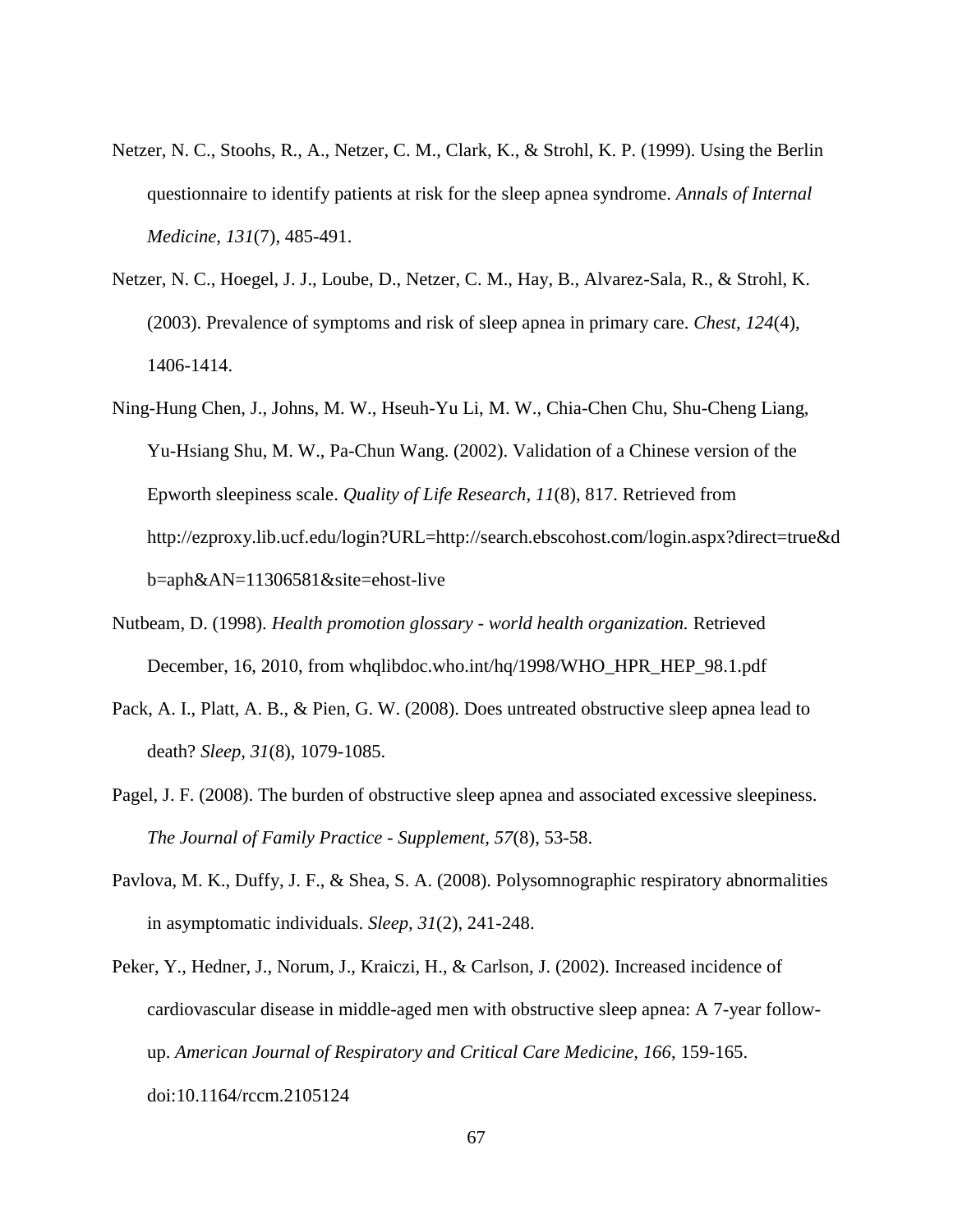Polotsky, V. Y., Patil, S. P., Savransky, V., Laffan, A., Fonti, S., Frame, L. A., Schwartz, A. R. (2009). Obstructive sleep apnea, insulin resistance, and steatohepatitis in severe obesity. *American Journal of Respiratory & Critical Care Medicine, 179*(3), 228-234. Retrieved from

[http://ezproxy.lib.ucf.edu/login?URL=http://search.ebscohost.com/login.aspx?direct=true&d](http://ezproxy.lib.ucf.edu/login?URL=http://search.ebscohost.com/login.aspx?direct=true&db=rzh&AN=2010173331&site=ehost-live) [b=rzh&AN=2010173331&site=ehost-live](http://ezproxy.lib.ucf.edu/login?URL=http://search.ebscohost.com/login.aspx?direct=true&db=rzh&AN=2010173331&site=ehost-live)

- Punjabi, N. M. (2008). The epidemiology of adult obstructive sleep apnea. *Proceedings of the American Thoracic Society, 5*, 136-143. doi:10.1513/pats.200709-155MG
- Rains, J. C., & Poceta, S. J. (2006). Headache and sleep disorders: Review and clinical implications for headache management. *Headache, 46*(9), 1344-1363. doi:10.1111/j.1526- 4610.2006.00578.x
- Reuveni, H., Tarasiuk, A., Wainstock, T., Ziv, A., Elhayani, A., & Tal, A. (2004). Awareness level of obstructive sleep apnea syndrome during routine unstructured interviews of a standardized patient by primary care physicians. *Sleep, 27*(8), 1518-1525.
- Rodgers, B. L., & Knafl, K. A. (2000). *Concept development in nursing: Foundations, techniques, and applications* (2nd ed.). Philadelphia, Pennsylvania: W. B. Saunders Company.
- Rosenthal, L. D., & Dolan, D. C. (2008). The Epworth sleepiness scale in the identification of obstructive sleep apnea. *Journal of Nervous & Mental Disease, 196*(5), 429-431. doi:10.1097/NMD.0b013e31816ff3bf
- Sassani, A., Findley, L. J., Kryger, M., Goldlust, E., George, C., & Davidson, T. M. (2004). Reducing motor-vehicle collisions, costs, and fatalities by treating obstructive sleep apnea syndrome. *Sleep, 27*(3), 453-458. Retrieved from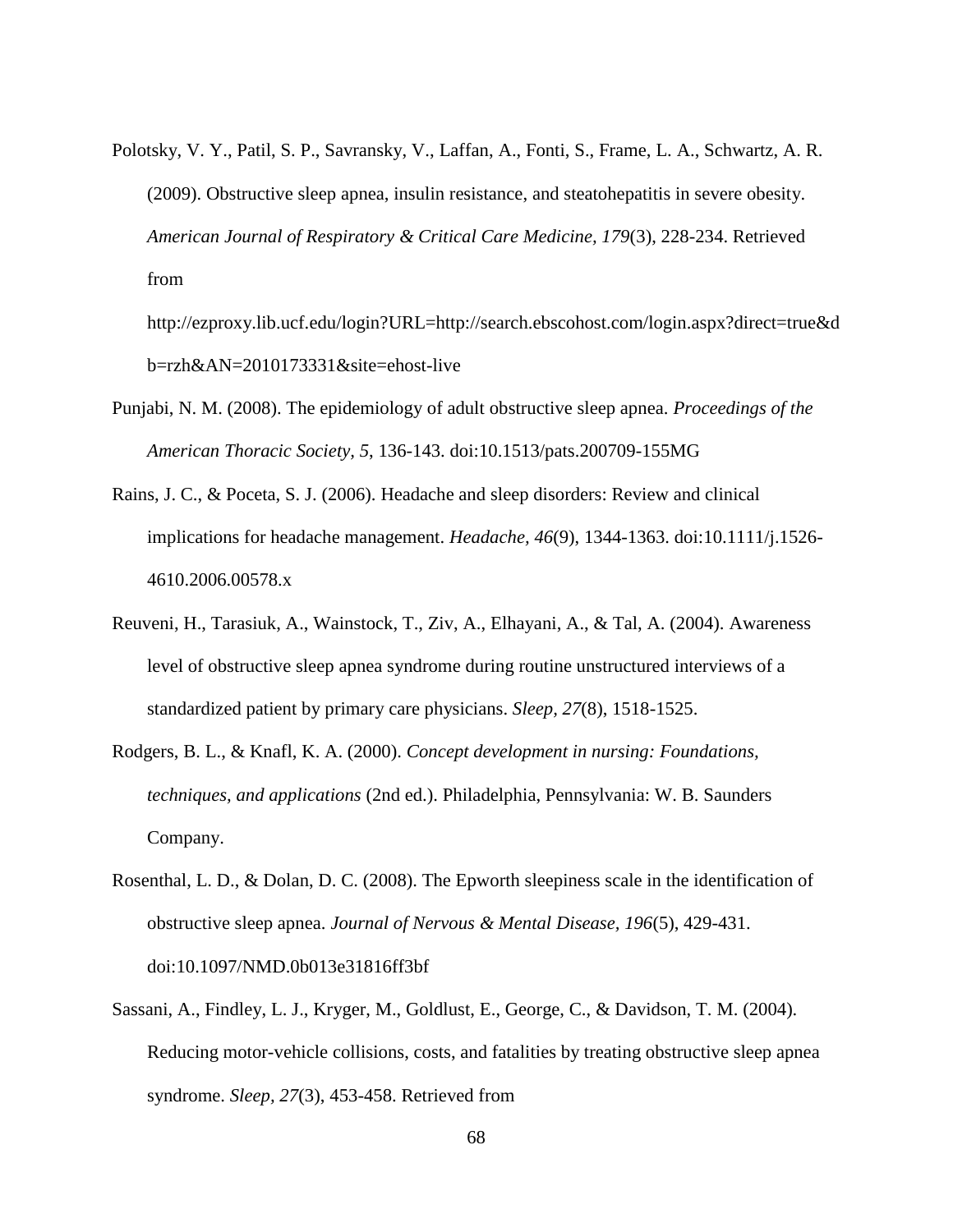[http://ezproxy.lib.ucf.edu/login?URL=http://search.ebscohost.com.ezproxy.lib.ucf.edu/login](http://ezproxy.lib.ucf.edu/login?URL=http://search.ebscohost.com.ezproxy.lib.ucf.edu/login.aspx?direct=true&db=rzh&AN=2009486410&site=ehost-live) [.aspx?direct=true&db=rzh&AN=2009486410&site=ehost-live](http://ezproxy.lib.ucf.edu/login?URL=http://search.ebscohost.com.ezproxy.lib.ucf.edu/login.aspx?direct=true&db=rzh&AN=2009486410&site=ehost-live)

Saunamäki, T., Himanen, S., Polo, O., & Jehkonen, M. (2009). Executive dysfunction in patients with obstructive sleep apnea syndrome. *European Neurology, 62*(4), 237-242. Retrieved from

[http://ezproxy.lib.ucf.edu/login?URL=http://search.ebscohost.com/login.aspx?direct=true&d](http://ezproxy.lib.ucf.edu/login?URL=http://search.ebscohost.com/login.aspx?direct=true&db=cmedm&AN=19672077&site=ehost-live) [b=cmedm&AN=19672077&site=ehost-live](http://ezproxy.lib.ucf.edu/login?URL=http://search.ebscohost.com/login.aspx?direct=true&db=cmedm&AN=19672077&site=ehost-live)

- Schwab, R. J., Gupta, K. B., Gefter, W. B., Metzger, L. J., Hoffman, E. A., & Pack, A. I. (1995). Upper airway and soft tissue anatomy in normal subjects and patients with sleep-disordered breathing. significance of the lateral pharyngeal walls. *American Journal of Respiratory and Critical Care Medicine, 152*(5), 1673-1689. Retrieved from [http://ezproxy.lib.ucf.edu/login?URL=http://search.ebscohost.com/login.aspx?direct=true&d](http://ezproxy.lib.ucf.edu/login?URL=http://search.ebscohost.com/login.aspx?direct=true&db=cmedm&AN=7582313&site=ehost-live) [b=cmedm&AN=7582313&site=ehost-live](http://ezproxy.lib.ucf.edu/login?URL=http://search.ebscohost.com/login.aspx?direct=true&db=cmedm&AN=7582313&site=ehost-live)
- Schwartz, A. R., Patil, S. P., Laffan, A. M., Polotsky, V., Schneider, H., & Smith, P. L. (2008). Obesity and obstructive sleep apnea: Pathogenic mechanisms and therapeutic approaches. *Proceedings of the American Thoracic Society, 5*(2), 185-192. doi:10.1513/pats.200708- 137MG
- Schwartz, D. J., & Karatinos, G. (2007). For individuals with obstructive sleep apnea, institution of CPAP therapy is associated with an amelioration of symptoms of depression which is sustained long term. *Journal of Clinical Sleep Medicine, 3*(6), 631-635.
- Shafazand, S. (2009). Perioperative management of obstructive sleep apnea: Ready for prime time? *Cleveland Clinic Journal of Medicine - Supplement, 76*(4), S98-S103. doi:10.3949/ccjm.76.s4.16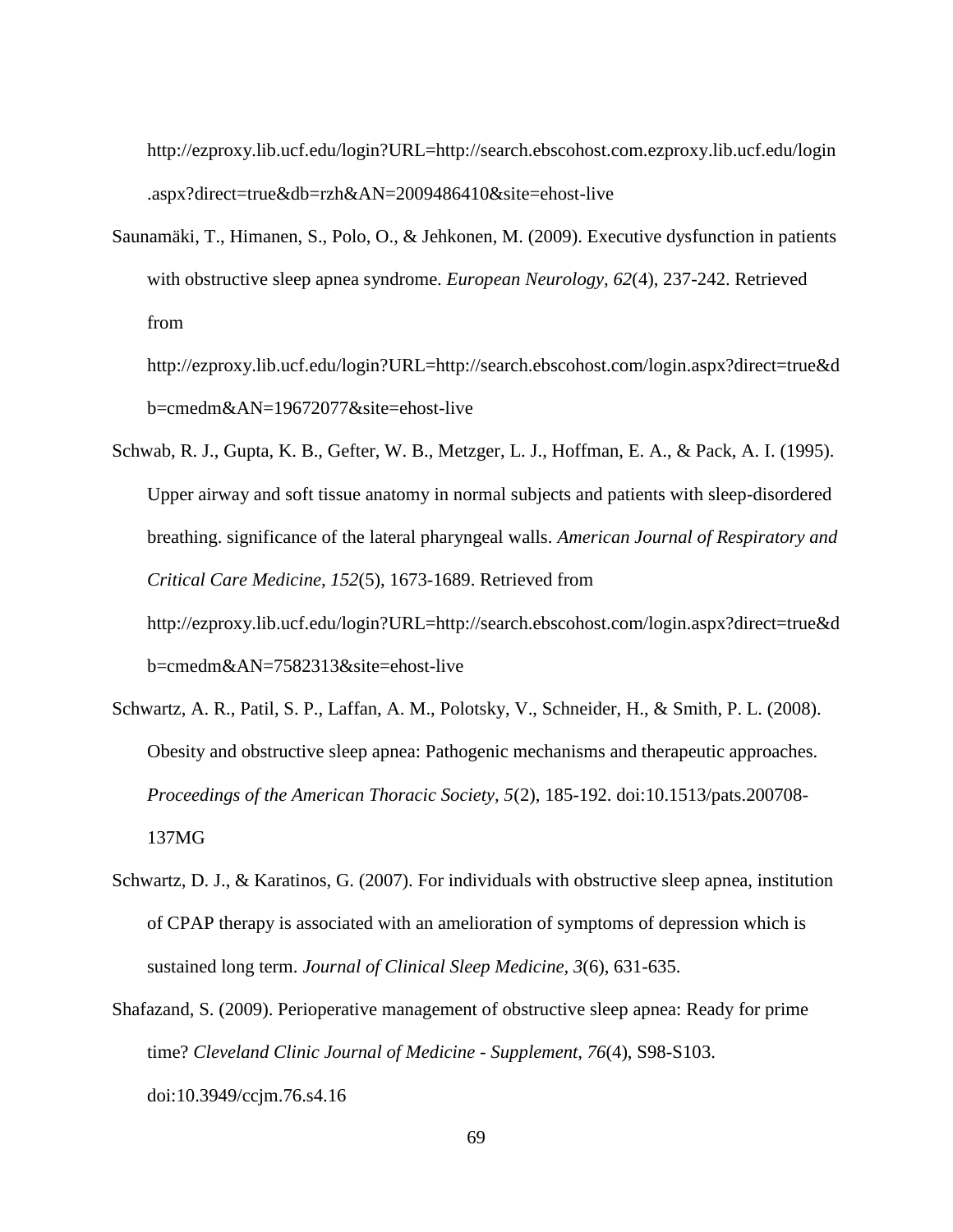- Sherry, B., Blanck, H. M., Galuska, D. A., Pan, L. & Dietz, W. H. (2010). *Vital signs: Statespecific obesity prevalence among adults - United States, 2009. Office of surveillance, epidemiology, and laboratory svcs. CDC.* Retrieved December, 16, 2010, from [http://www.cdc.gov/mmwr/preview/mmwrhtml/mm59e0803a1.htm?s\\_cid=mm59e0803a1\\_e](http://www.cdc.gov/mmwr/preview/mmwrhtml/mm59e0803a1.htm?s_cid=mm59e0803a1_e%0D%0A) [%0D%0A](http://www.cdc.gov/mmwr/preview/mmwrhtml/mm59e0803a1.htm?s_cid=mm59e0803a1_e%0D%0A)
- Skjodt, N. M. (2008). Approach to outpatient management of adult sleep apnea. *Canadian Family Physician, 54*(10), 1408-1412.
- Sleep Heart Health Study Research Group. (1996). *Sleep heart health study protocol baseline.* Retrieved October 25, 2010, from <http://www.jhucct.com/shhs/details/manual/protocol/default.htm>
- Smith, R., Ronald, J., Delaive, K., Walld, R., Manfreda, J., & Kryger, M. (2002). What are obstructive sleep apnea patients being treated for prior to this diagnosis? *Chest, 121*(1), 164- 172.
- Somers, V. K., White, D. P., Amin, R., Abraham, W. T., Costa, F., Culebras, A., & et al. (2008). Sleep Apnea and cardiovascular Disease *-* Scientific statement from the American heart association Council. *Circulation, 118*, 1080-1111. doi:10.1161/circulationaha.107.189420
- Takegami, M., Suzukamo, Y., Wakita, T., Noguchi, H., Chin, K., Kadotani, H., Fukuhara, S. (2009). Development of a Japanese version of the Epworth sleepiness scale (JESS) based on item response theory. *Sleep Medicine, 10*(5), 556-565. Retrieved from [http://ezproxy.lib.ucf.edu/login?URL=http://search.ebscohost.com/login.aspx?direct=true&d](http://ezproxy.lib.ucf.edu/login?URL=http://search.ebscohost.com/login.aspx?direct=true&db=cmedm&AN=18824408&site=ehost-live) [b=cmedm&AN=18824408&site=ehost-live](http://ezproxy.lib.ucf.edu/login?URL=http://search.ebscohost.com/login.aspx?direct=true&db=cmedm&AN=18824408&site=ehost-live)
- Talmage, J. B., Hudson, T. B., Hegmann, K. T., & Thiese, M. S. (2008). Consensus criteria for screening commercial drivers for obstructive sleep apnea: Evidence of efficacy. *Journal of*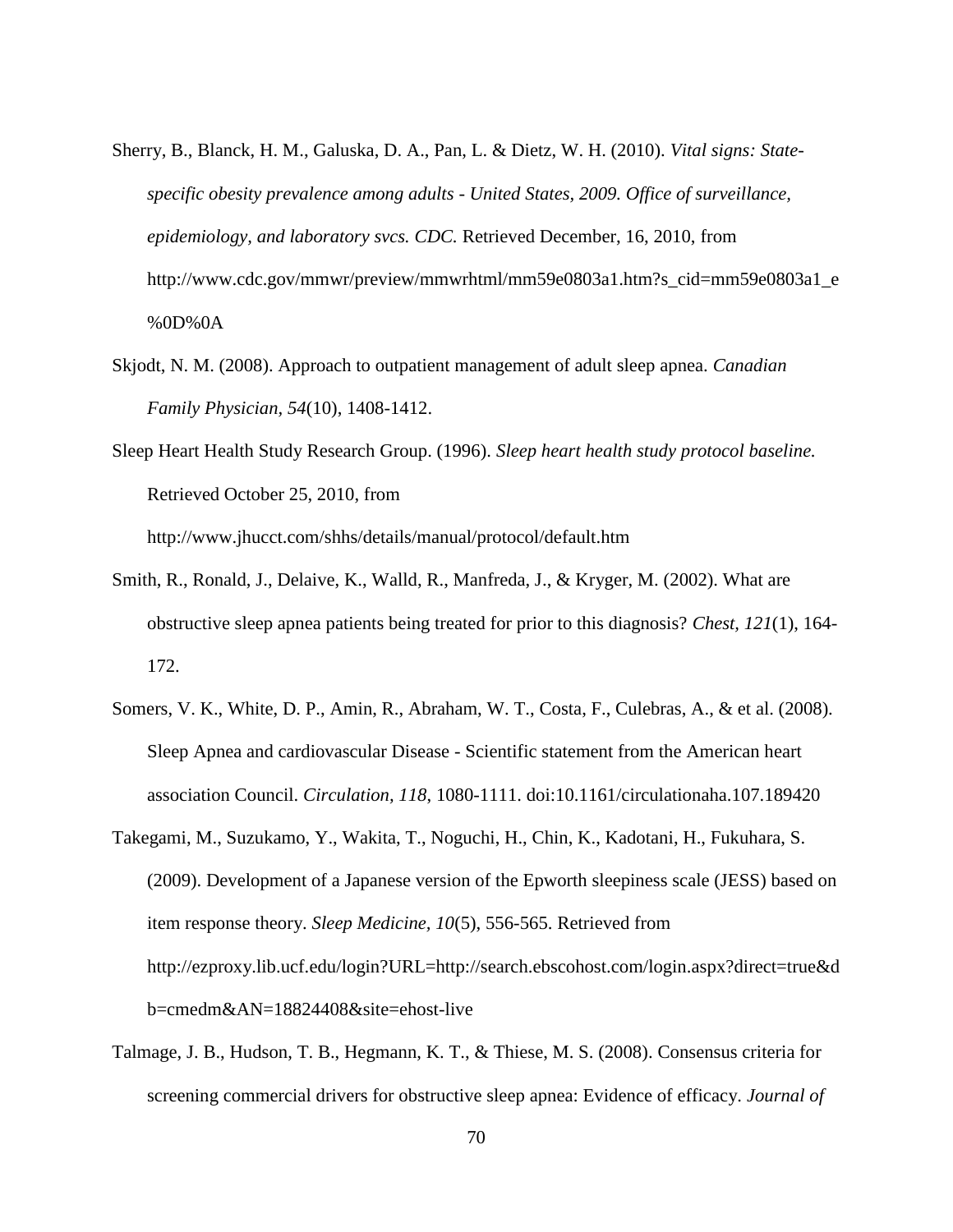*Occupational & Environmental Medicine, 50*(3), 324-329. Retrieved from

[http://ezproxy.lib.ucf.edu/login?URL=http://search.ebscohost.com.ezproxy.lib.ucf.edu/login](http://ezproxy.lib.ucf.edu/login?URL=http://search.ebscohost.com.ezproxy.lib.ucf.edu/login.aspx?direct=true&db=rzh&AN=2009879072&site=ehost-live) [.aspx?direct=true&db=rzh&AN=2009879072&site=ehost-live](http://ezproxy.lib.ucf.edu/login?URL=http://search.ebscohost.com.ezproxy.lib.ucf.edu/login.aspx?direct=true&db=rzh&AN=2009879072&site=ehost-live)

- Tasali, E., & Ip, M. S. M. (2008). Obstructive sleep apnea and metabolic syndrome. *Proceedings of the American Thoracic Society, 5*(2), 201-217. doi:10.1513/pats.200708-139MG
- Tippin, J., Sparks, J., & Rizzo, M. (2009). Visual vigilance in drivers with obstructive sleep apnea. *Journal of Psychosomatic Research, 67*(2), 143-151. Retrieved from http://ezproxy.lib.ucf.edu/login?URL=http://search.ebscohost.com/login.aspx?direct=true&d b=cmedm&AN=19616141&site=ehost-live
- US Department of Health and Human Services. National Institute of Health. National Heart, Lung, and Blood Institute Committee. (2003). *JNC 7 - The seventh report of the joint national committee on prevention, detection, evaluation, and treatment of high blood pressure.* Retrieved October 28, 2010, from <http://www.nhlbi.nih.gov/guidelines/hypertension/>
- Valham, F., Mooe, T., Rabben, T., Stenlund, H., Wiklund, U., & Franklin, K. (2008). Increased risk of stroke in patients with coronary artery disease and sleep apnea: 10-year follow-up. *Circulation, 118*, 955-960. doi:10.1161/CIRCULATIONAHA.108.783290
- Vidal, S., Ferrer, M., Masuet, C., Somoza, M., Martínez Ballarín, J. I., & Monasterio, C. (2007). Spanish version of the functional outcomes of sleep questionnaire: Scores of healthy individuals and of patients with sleep apnea-hypopnea syndrome. *Archivos De Bronconeumología, 43*(5), 256-261. Retrieved from [http://ezproxy.lib.ucf.edu/login?URL=http://search.ebscohost.com/login.aspx?direct=true&d](http://ezproxy.lib.ucf.edu/login?URL=http://search.ebscohost.com/login.aspx?direct=true&db=cmedm&AN=17519135&site=ehost-live) [b=cmedm&AN=17519135&site=ehost-live](http://ezproxy.lib.ucf.edu/login?URL=http://search.ebscohost.com/login.aspx?direct=true&db=cmedm&AN=17519135&site=ehost-live)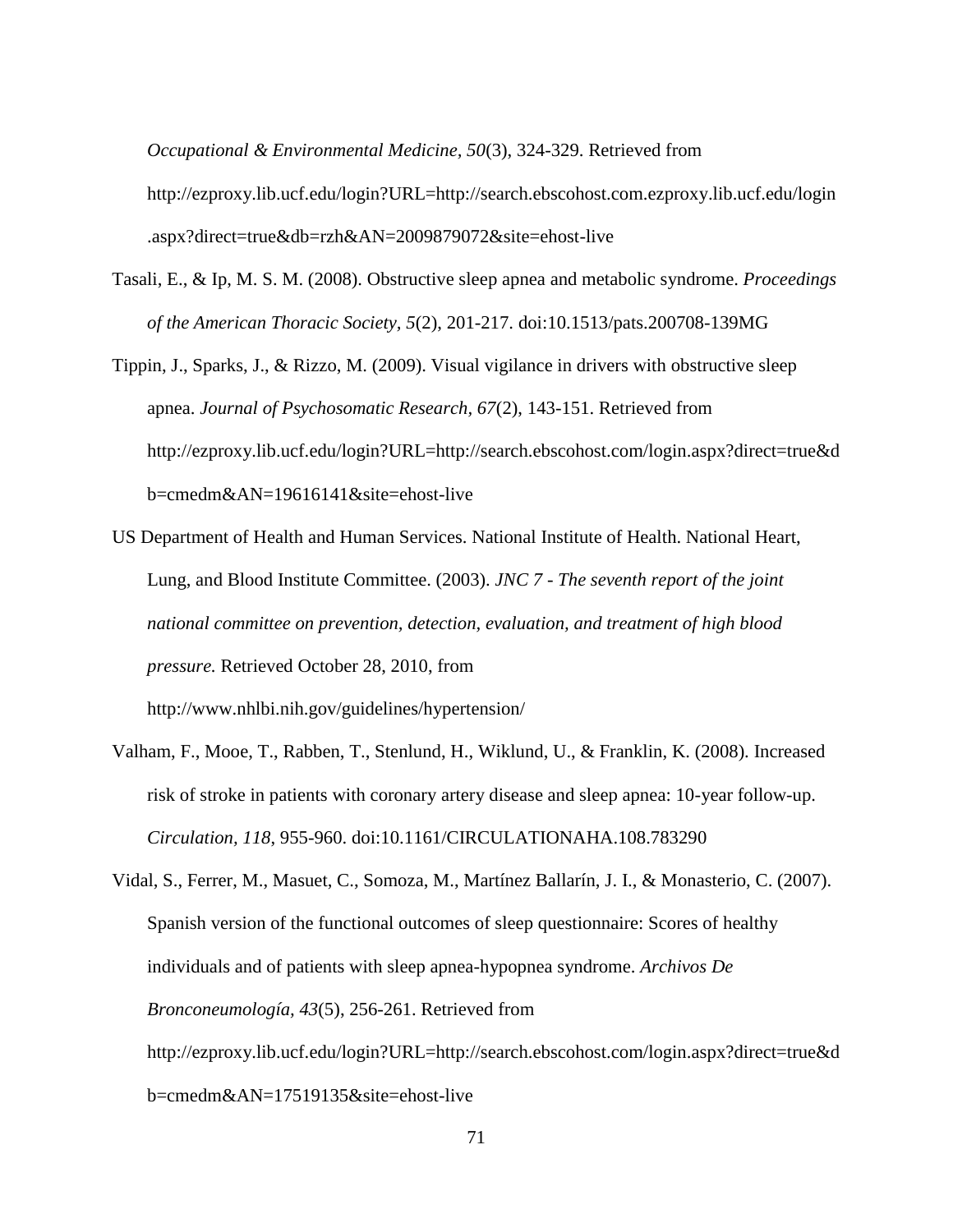Vorvick, L. J., & Zieve, D. (2009). *Choosing a primary care provider.* Retrieved October 14, 2010, from

<http://www.nlm.nih.gov.ezproxy.lib.ucf.edu/medlineplus/ency/article/001939.htm>

- Westerlund, H., Alexanderson, K., Åkerstedt, T., Hanson, L. M., Theorell, T., & Kivimäki, M. (2008). Work-related sleep disturbances and sickness absence in the Swedish working population, 1993–1999. *Sleep, 31*(8), 1169-1177.
- Wolk, R., Shamsuzzaman, A. S. M., & Somers, V. K. (2003). Obesity, sleep apnea, and hypertension. *Hypertension, 42*(6), 1067-1074. Retrieved from [http://ezproxy.lib.ucf.edu/login?URL=http://search.ebscohost.com/login.aspx?direct=true&d](http://ezproxy.lib.ucf.edu/login?URL=http://search.ebscohost.com/login.aspx?direct=true&db=cmedm&AN=14610096&site=ehost-live) [b=cmedm&AN=14610096&site=ehost-live](http://ezproxy.lib.ucf.edu/login?URL=http://search.ebscohost.com/login.aspx?direct=true&db=cmedm&AN=14610096&site=ehost-live)
- Young, T., Finn, L., Peppard, P. E., Szklo-Coxe, M., Austin, D., Nieto, F. J., Hla, K. M. (2008). Sleep disordered breathing and mortality: Eighteen-year follow-up of the Wisconsin sleep cohort. *Sleep, 31*(8), 1071-1078. Retrieved from [http://search.ebscohost.com.ezproxy.lib.ucf.edu/login.aspx?direct=true&db=cmedm&AN=1](http://search.ebscohost.com.ezproxy.lib.ucf.edu/login.aspx?direct=true&db=cmedm&AN=18714778&site=ehost-live) [8714778&site=ehost-live](http://search.ebscohost.com.ezproxy.lib.ucf.edu/login.aspx?direct=true&db=cmedm&AN=18714778&site=ehost-live)
- Young, T., Peppard, P. E., & Gottlieb, D. J. (2002). Epidemiology of obstructive sleep apnea: A population health perspective. *American Journal of Respiratory & Critical Care Medicine, 165*(9), 1217-1239. Retrieved from

http://ezproxy.lib.ucf.edu/login?URL=http://search.ebscohost.com.ezproxy.lib.ucf.edu/login .aspx?direct=true&db=rzh&AN=2002083119&site=ehost-live

Young, T., Palta, M., Dempsey, J., Peppard, P. E., Nieto, F. J., & Hla, K. M. (2009). Burden of sleep apnea: Rationale, design, and major findings of the Wisconsin sleep cohort study. *WMJ: Official Publication of the State Medical Society of Wisconsin, 108*(5), 246-249.